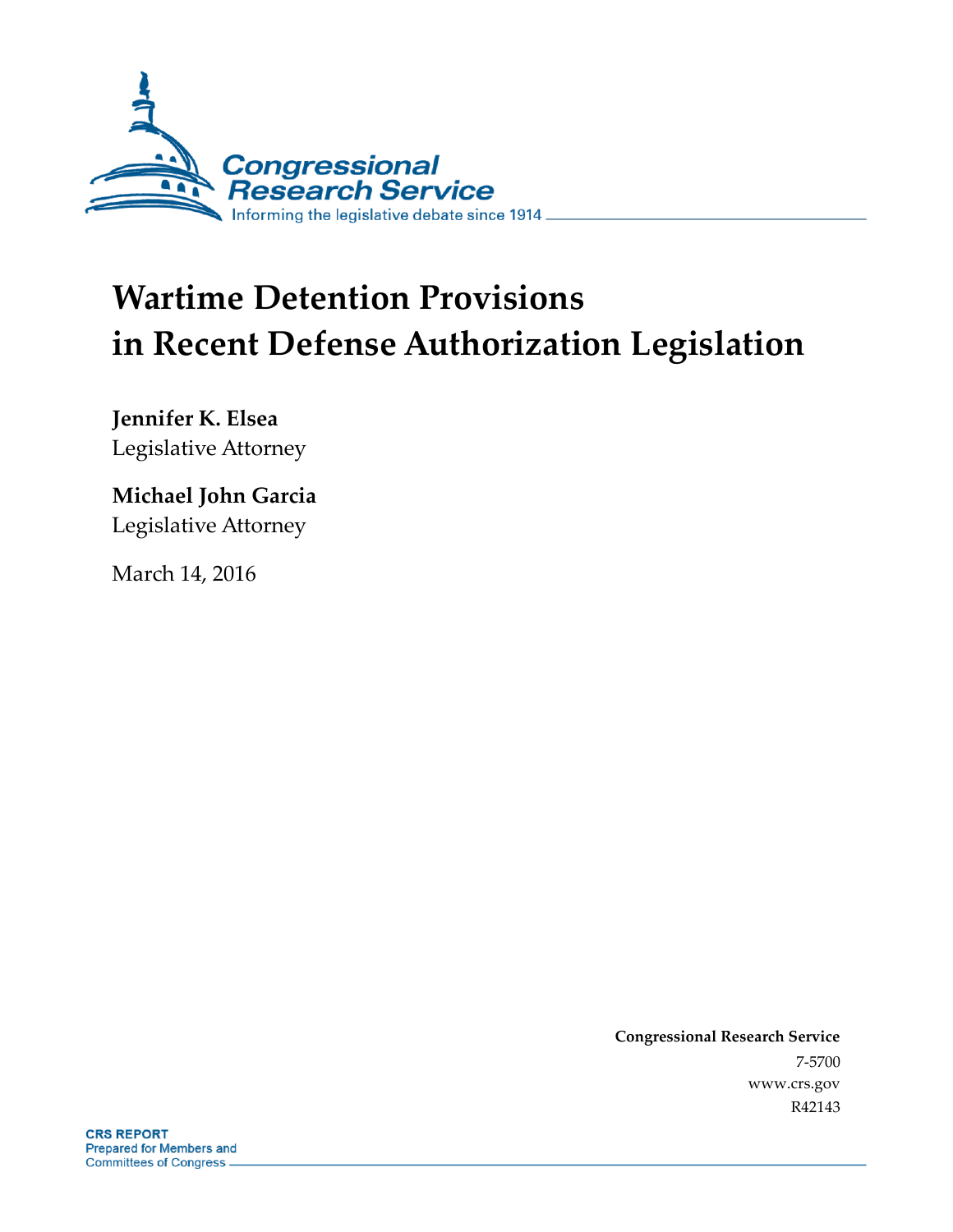### **Summary**

In recent years, Congress has included provisions in annual defense authorization bills addressing issues related to detainees at the U.S. Naval Station at Guantanamo Bay, Cuba, and, more broadly, the disposition of persons captured in the course of hostilities against Al Qaeda and associated forces. The National Defense Authorization Act for FY2012 (2012 NDAA; P.L. 112- 81) arguably constituted the most significant legislation informing wartime detention policy since the 2001 Authorization for the Use of Military Force (AUMF; P.L. 107-40), which serves as the primary legal authority for U.S. operations against Al Qaeda and associated forces. Much of the debate surrounding passage of the 2012 NDAA centered on what appeared to be an effort to confirm or, as some observers view it, expand the detention authority that Congress implicitly granted the President via the AUMF in the aftermath of the terrorist attacks of September 11, 2001. But the 2012 NDAA addressed other issues as well, including the continued detention of persons at Guantanamo. Both the 2013 NDAA (P.L. 112-239) and the 2014 NDAA (P.L. 113-66) also contain subtitles addressing U.S. detention policy, though neither act addresses detention matters as comprehensively as did the 2012 NDAA. The 2015 NDAA (P.L. 113-291) and the Consolidated and Further Continuing Appropriations Act, 2015 (2015 Cromnibus; P.L. 113-235), essentially maintain the status quo. The 2016 NDAA (P.L. 114-92) likewise addressed detention.

The 2012 NDAA authorizes the detention of certain categories of persons and requires the military detention of a subset of them (subject to waiver); regulates status determinations for persons held pursuant to the AUMF; regulates periodic review proceedings concerning Guantanamo detainees; and continued funding restrictions on Guantanamo detainee transfers. During floor debate, significant attention centered on the extent to which the bill and existing law permit the military detention of U.S. citizens believed to be enemy belligerents, especially if arrested within the United States. The act clarified that its affirmation of detention authority under the AUMF is not intended to affect existing authorities relating to the detention of U.S. citizens or lawful resident aliens, or any other persons arrested in the United States. When signing the 2012 NDAA into law, President Obama stated that he would "not authorize the indefinite military detention without trial of American citizens."

The 2012 NDAA and subsequent defense authorization enactments also included provisions concerning the transfer or release of detainees currently held at Guantanamo. Subsequent NDAAs have extended the prohibition on the release of detainees into the United States for any purpose, as well as restrictions upon the transfer of such Guantanamo detainees to foreign countries. The 2014 NDAA extended the blanket prohibition on transferring Guantanamo detainees to the United States, but allowed the Executive greater flexibility in determining whether to transfer detainees to foreign custody. Both policies continued in the 2015 NDAA and the 2015 Cromnibus, and the Obama Administration stepped up the transfer of detainees to foreign countries. The 2016 NDAA, however, reenacted and modified earlier restrictions and imposed some new transfer restrictions.

This report offers a brief background of the salient issues raised by the detainee provisions of the FY2012 NDAA, provides a section-by-section analysis, and discusses executive interpretation and implementation of the act's mandatory military detention provision. It also addresses detainee provisions in subsequent defense authorization legislation. An earlier version of this report was entitled *The National Defense Authorization Act for FY2012 and Beyond: Detainee Matters*.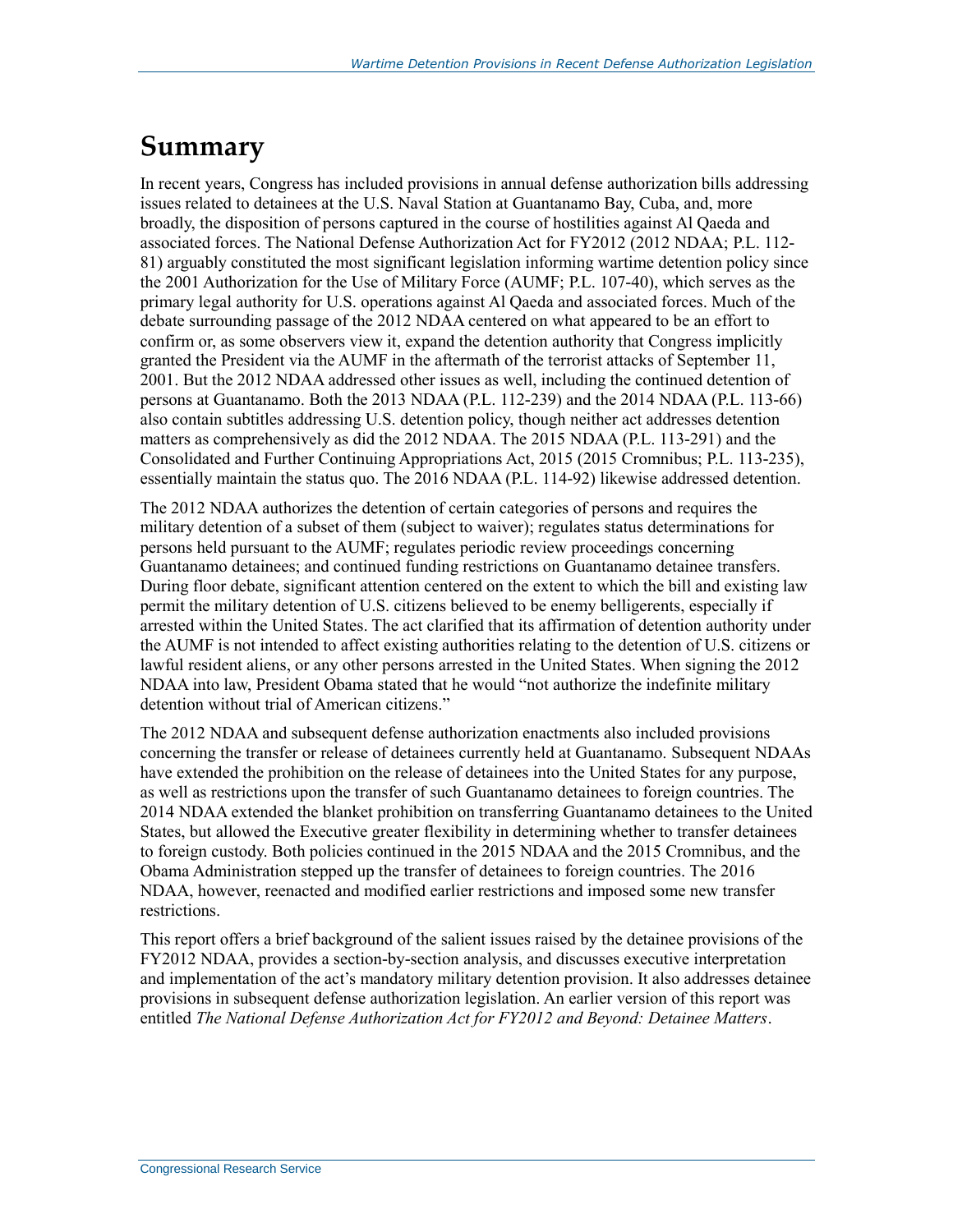### **Contents**

#### **Contacts**

|--|--|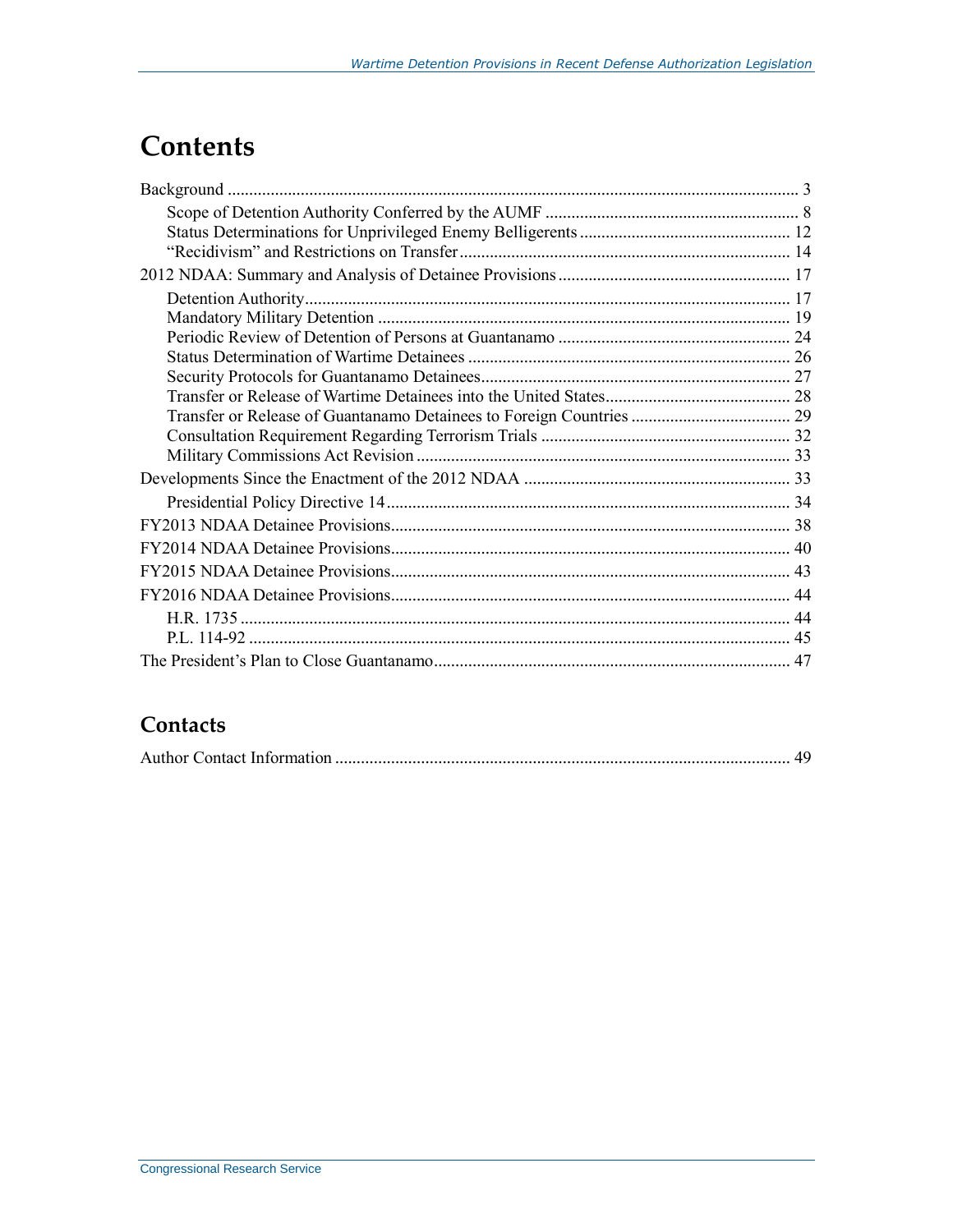n the years since President Obama took office, Congress has included provisions in annual defense authorization bills addressing issues related to detainees at the U.S. Naval Station at Guantanamo Bay, Cuba, and, more broadly, the disposition of persons captured in the course In the years since President Obama took office, Congress has included provisions in annual defense authorization bills addressing issues related to detainees at the U.S. Naval Station at Guantanamo Bay, Cuba, and, more bro FY2012 (2012 NDAA; P.L. 112-81) arguably constituted the most significant legislation informing wartime detention policy since the 2001 Authorization for the Use of Military Force (AUMF; P.L. 107-40), which serves as the primary legal authority for U.S. operations against Al Qaeda and associated forces.

#### **Key Takeaways of This Report**

- Provisions in defense authorization enactments have addressed the detention of persons captured in the conflict with Al Qaeda, and in particular those held at the Guantanamo detention facility.
- The 2012 NDAA specifically authorized the detention of categories of persons captured in the conflict with Al Qaeda, required the military detention of a subset (subject to a broad waiver), and established other requirements related to the continued detention, transfer, or release of wartime detainees.
- Subsequent defense authorization and appropriations enactments have largely maintained the status quo, including annual extensions of the prohibition on transfers of Guantanamo detainees into the United States.
- Some provisions of the defense authorization enactments, including restrictions on the transfer of Guantanamo detainees into the United States, generally expire at the end of the pertinent fiscal or calendar year. Other provisions, including the 2012 NDAA's provisions concerning the scope of detention authority, do not sunset.
- Post-2012 NDAA legislative developments concerning wartime detention have primarily concerned the degree of discretion afforded to the Executive in deciding whether to transfer or release Guantanamo detainees to the custody of foreign governments. The 2014 NDAA loosened transfer restrictions, resulting in an uptick in Guantanamo detainee transfers.
- The 2016 NDAA reimposed earlier, more stringent restrictions (with modifications) on detainee transfers, while adding further limitations, but transfers of detainees from Guantanamo to locations abroad have continued.

Both the National Defense Authorization Acts for FY2013 (2013 NDAA; P.L. 112-239) and FY2014 (2014 NDAA; P.L. 113-66) contain subtitles addressing U.S. detention policy, particularly with respect to persons held at Guantanamo, though neither act addresses detention matters as comprehensively as the 2012 NDAA. The FY2015 NDAA (P.L. 113-291) essentially maintained the status quo established by the 2014 NDAA, while the FY2016 NDAA (P.L. 114- 92) reverted to a version of the earlier policy.

<span id="page-3-0"></span>During congressional deliberations over the House and Senate bills competing to become the 2012 NDAA, the White House criticized each version's detainee provisions, and threatened to veto any legislation "that challenges or constrains the President's critical authorities to collect intelligence, incapacitate dangerous terrorists, and protect the Nation."<sup>1</sup> In particular, the Administration expressed strong opposition to any provision mandating the military detention of certain categories of persons, limiting executive discretion as to the appropriate forum to prosecute terrorist suspects, or constraining the Executive's ability to transfer detainees from U.S. custody.

<sup>&</sup>lt;sup>1</sup> See Exec. Office of the Pres., Statement of Administration Policy on H.R. 1540 (May 24, 2011) (hereinafter "White House Statement on H.R. 1540"), *available at* http://www.whitehouse.gov/sites/default/files/omb/legislative/sap/112/ saphr1540r\_20110524.pdf; Exec. Office of the Pres., Statement of Administration Policy on S. 1867 (November 17, 2011) (hereinafter "White House Statement on S. 1867"), *available at* http://www.whitehouse.gov/sites/default/files/ omb/legislative/sap/112/saps1867s\_20111117.pdf.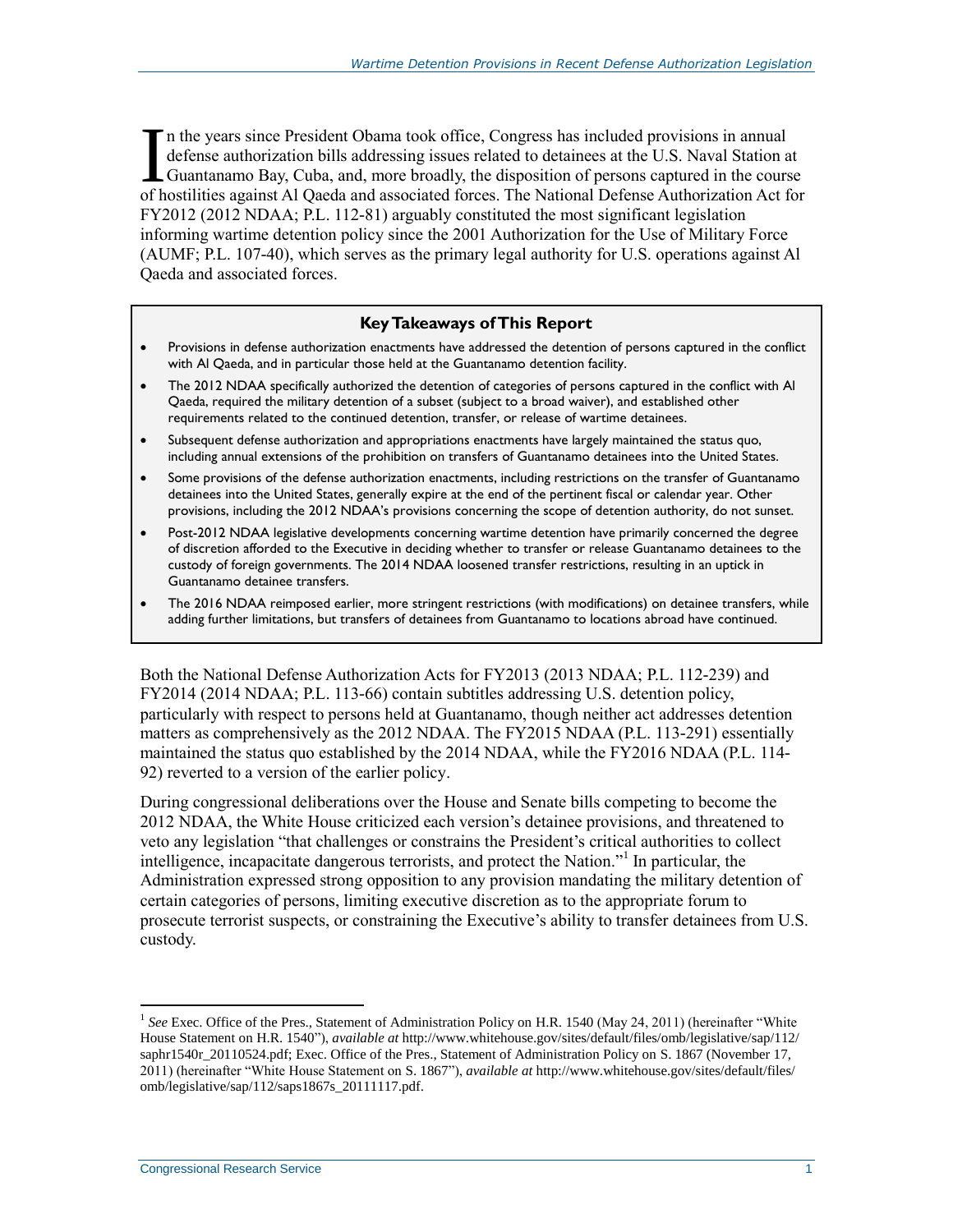The version of the 2012 NDAA passed by Congress included a few modifications intended to assuage some of the Administration's concerns. The conference report dropped a House provision that would have required military commissions for certain terrorism cases and modified the House provision prohibiting the transfer of terrorism suspects to the United States for trial so that it only applies to those held at Guantanamo and not to all suspects detained abroad. It modified the Senate provision mandating the military detention of certain categories of persons (originally subject to waiver by the Secretary of Defense) by adding a statement to that provision to confirm that it does not affect "the existing criminal enforcement and national security authorities of the Federal Bureau of Investigation or any other domestic law enforcement agency," even with respect to persons held in military custody. The conferees also transferred the waiver authority from the Secretary of Defense to the President. The conference report retained language added during Senate floor debate to clarify that the provision affirming the authority to detain persons captured in the conflict with Al Qaeda does not modify any existing authorities relating to the power to detain U.S. citizens or lawful resident aliens, or any other persons captured or arrested in the United States.

<span id="page-4-0"></span>The Obama Administration then lifted its veto threat,<sup>2</sup> and President Obama signed the 2012 NDAA into law on December 31, 2011. Nonetheless, President Obama issued a signing statement criticizing many of the act's detainee provisions, in which he pledged to interpret certain provisions in a manner that would preserve a maximum degree of flexibility and discretion in the handling of captured terrorists.<sup>3</sup> Among other things, he criticized the blanket bar on Guantanamo detainee transfers into the United States and the restrictions imposed on detainee transfers to foreign countries, arguing that some applications of these provisions might violate constitutional separation of powers principles. President Obama also announced that he would "not authorize the indefinite military detention without trial of American citizens," regardless of whether such detention might be legally permissible under the AUMF or the 2012 NDAA. He further declared that his Administration would not "adhere to a rigid across-the-board requirement for military detention," and suggested that he would exercise the statutory waiver of the mandatory military detention provision when he deemed it appropriate. On February 28, 2012, President Obama issued a directive describing circumstances in which the 2012 NDAA's mandatory military detention requirement would be waived.<sup>4</sup>

<span id="page-4-1"></span>Both the 2013 and 2014 versions of the NDAA contain subtitles addressing U.S. detention policy, particularly with respect to persons held at Guantanamo. While the detention provisions in the 2013 NDAA largely represented a continuation of existing policies, the 2014 NDAA saw some relaxation of the long-standing restrictions imposed upon the transfer of Guantanamo detainees to foreign countries. The 2015 NDAA did not modify the requirements established by the 2014 NDAA. The Consolidated and Further Continuing Appropriations Act, 2015 (2015 Cromnibus, P.L. 113-235), extended through FY2015 the prohibition on the use of funds to transfer detainees abroad unless the requirements of the 2014 NDAA are satisfied.<sup>5</sup> The Obama Administration

<sup>2</sup> *See* Charlie Savage, *Obama Drops Veto Threat Over Military Authorization Bill After Revisions*, N.Y. TIMES, December 14, 2011, at A30, *available at* http://www.nytimes.com/2011/12/15/us/politics/obama-wont-veto-militaryauthorization-bill.html?\_r=3.

<sup>&</sup>lt;sup>3</sup> White House, Office of the Press Secretary, Statement by the President on H.R. 1540, December 31, 2011 (hereinafter "Presidential Signing Statement on 2012 NDAA"), *available at* http://www.whitehouse.gov/the-press-office/2011/12/ 31/statement-president-hr-1540.

<sup>4</sup> Presidential Policy Directive, Procedures Implementing Section 1022 of the National Defense Authorization Act for Fiscal Year (FY) 2012, February 28, 2012 (hereinafter "Presidential Policy Directive on Section 1022"), *available at*  http://www.justice.gov/opa/documents/ppd-14.pdf.

<sup>5</sup> Consolidated and Further Continuing Appropriations Act, 2015 ("2015 Cromnibus"), P.L. 113-235, Div. C, §8114.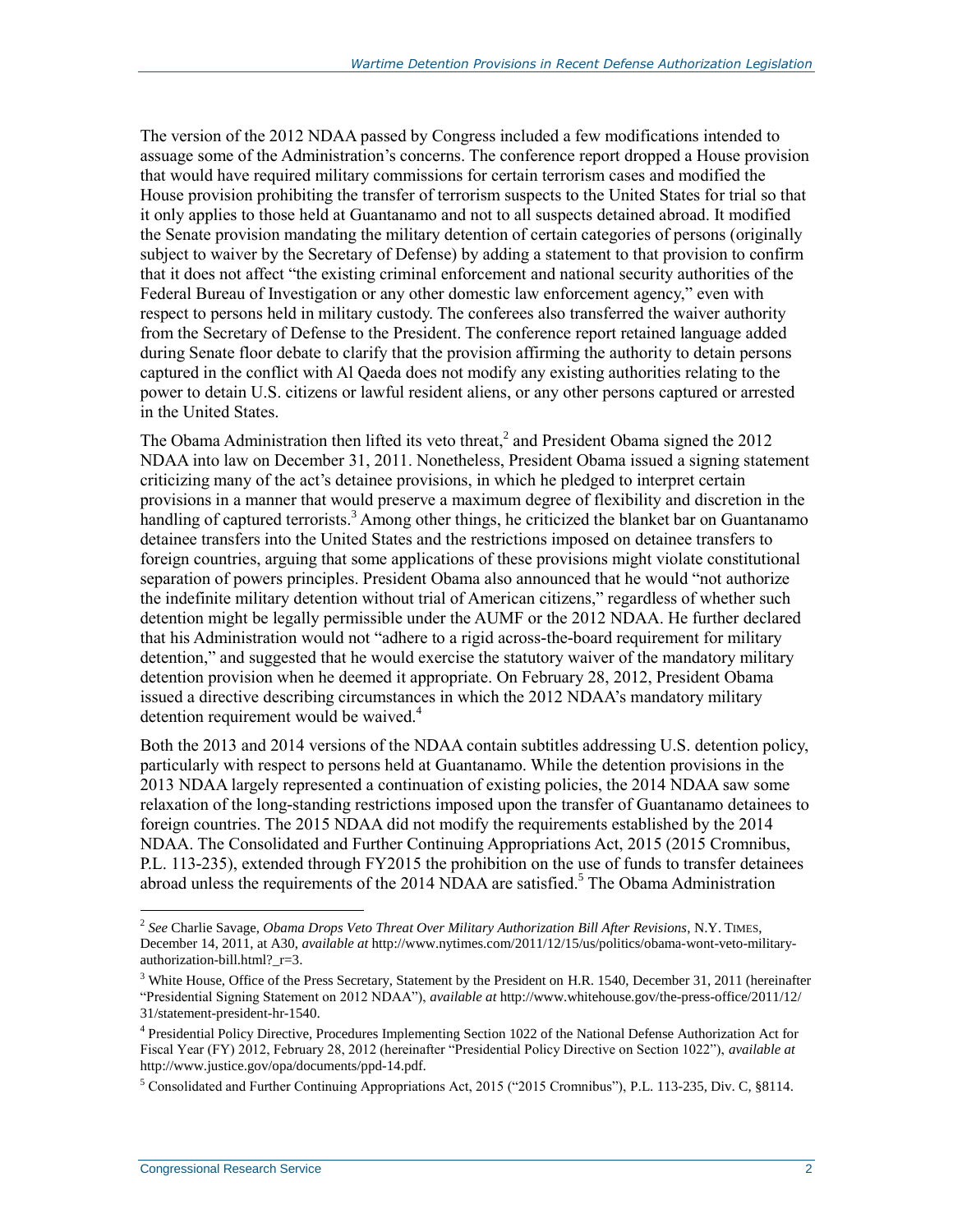subsequently stepped up transfers of cleared detainees to foreign countries.<sup>6</sup> The Administration's noncompliance with a congressional notification requirement in the 2014 NDAA, in connection with the transfer of five Taliban detainees in exchange for U.S. Army Sergeant Bowe Bergdahl in 2014, appears to have swayed some in Congress toward reinstating and strengthening the previous set of requirements for transferring detainees to foreign countries. The 2016 NDAA reenacted a modified version of earlier restrictions and imposed some new ones.

This report offers a brief background of the salient issues and provides a section-by-section analysis of the detainee provisions in the National Defense Authorization Act for FY2012. It also discusses executive interpretation and implementation of the act's mandatory military detention provision. Finally, it addresses detainee provisions in subsequent national authorization legislation and other developments.

### **Background**

At the heart of the consideration of the detainee provisions in the 2012 NDAA appears to have been an effort to confirm or, as some observers view it, expand the detention authority Congress implicitly granted the President in the aftermath of the terrorist attacks of September 11, 2001. In enacting the Authorization for Use of Military Force (AUMF; P.L. 107-40), Congress authorized the President

to use all necessary and appropriate force against those nations, organizations, or persons he determines planned, authorized, committed, or aided the terrorist attacks that occurred on September 11, 2001, or harbored such organizations or persons, in order to prevent any future acts of international terrorism against the United States by such nations, organizations or persons.

Many persons captured during subsequent U.S operations in Afghanistan and elsewhere have been placed in preventive detention to stop them from participating in hostilities or terrorist activities. A few have been tried by military commission for crimes associated with those hostilities.<sup>7</sup> while many others have been tried for terrorism-related crimes in civilian court.

In the 2004 case of *Hamdi v. Rumsfeld*, a majority of the Supreme Court recognized that, as a necessary incident to the AUMF, the President may detain enemy combatants captured while fighting U.S. forces in Afghanistan (including U.S. citizens), and potentially hold such persons for the duration of hostilities.<sup>8</sup> The *Hamdi* decision left to lower courts the task of defining the scope of detention authority conferred by the AUMF, including whether the authorization permits

<sup>6</sup> *See* Missy Ryan and Adam Goldman, *U.S. prepares to accelerate detainee transfers from Guantanamo Bay prison*, WASH. POST, December 24, 2014, *available at* http://www.washingtonpost.com/world/national-security/us-prepares-toramp-up-transfers-from-guantanamo/2014/12/24/46685a86-8ab9-11e4-a085-34e9b9f09a58\_story.html.

 $<sup>7</sup>$  To date there have been six convictions by military commissions, four of which were procured by plea agreement,</sup> and two additional guilty pleas have been entered, although one of these was rejected by the Convening Authority. Three convictions have been reversed on appeal, and another appeal was reversed in part, one of them awaiting a decision by the U.S. Court of Appeals for the D.C. Circuit sitting en banc. *See* CRS Legal Sidebar WSLG1309, *Al Qaeda Propagandist's Remaining Military Commission Conviction Voided*, by Jennifer K. Elsea. The current status of military commissions can be found at http://www.mc.mil/CASES/MilitaryCommissions.aspx. For more information about military commissions, see CRS Report R40932, *Comparison of Rights in Military Commission Trials and Trials in Federal Criminal Court*, by Jennifer K. Elsea.

<sup>8</sup> Hamdi v. Rumsfeld, 542 U.S. 507, 518 (2004) (O'Connor, J., plurality opinion); *id*. at 588-589 (Thomas, J., dissenting).For more information about relevant court decisions, see CRS Report R41156, *Judicial Activity Concerning Enemy Combatant Detainees: Major Court Rulings*, by Jennifer K. Elsea and Michael John Garcia.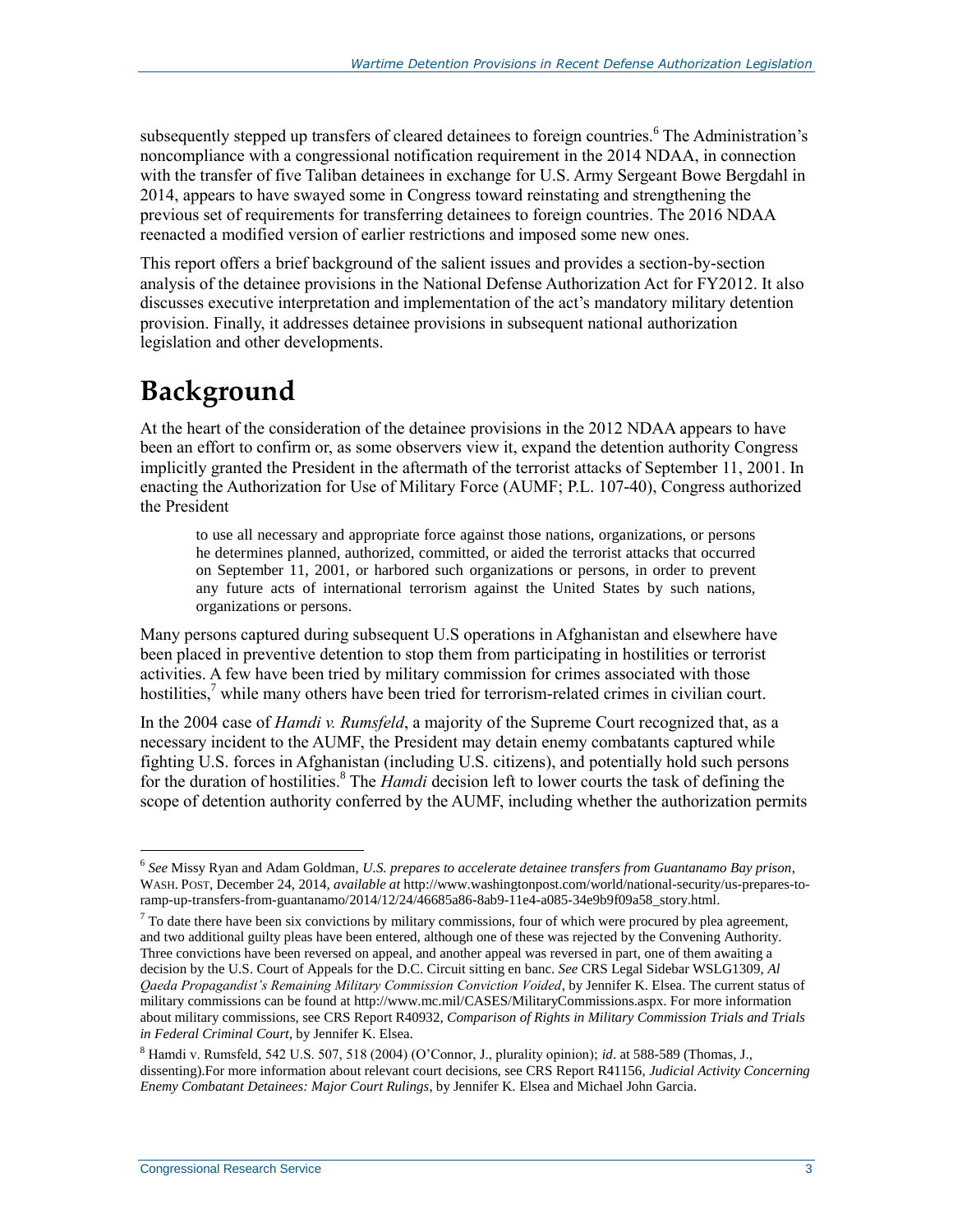the detention of members or supporters of Al Qaeda, the Taliban, or other groups who are apprehended away from the Afghan zone of combat.

Most subsequent judicial activity concerning U.S. detention policy has occurred in the D.C. Circuit, where courts have considered numerous habeas petitions by Guantanamo detainees challenging the legality of their detention. Rulings by the U.S. Court of Appeals for the D.C. Circuit have generally been favorable to the legal position advanced by the government regarding the scope of its detention authority under the AUMF.<sup>9</sup> It remains to be seen whether any of these rulings will be reviewed by the Supreme Court and, if such review occurs, whether the Court will endorse or reject the circuit court's understanding of the AUMF and the scope of detention authority it confers.

Prior to the 2012 NDAA, Congress did not pass any legislation to directly assist the courts in defining the scope of detention authority granted by the AUMF. The D.C. Circuit has, however, looked to other post-AUMF legislation concerning the jurisdiction of military commissions for guidance as to the categories of persons who may be subject to military detention. In 2010, the circuit court concluded that the government had authority under the AUMF to detain militarily persons subject to the jurisdiction of military commissions established pursuant to the Military Commissions Acts of 2006 and 2009 (MCA); namely, those who are "part of forces associated with Al Qaeda or the Taliban," along with "those who purposefully and materially support such forces in hostilities against U.S. Coalition partners."<sup>10</sup>

Most of the persons detained under the authority of the AUMF are combatants picked up during military operations in Afghanistan or arrested elsewhere abroad. Many of these individuals were transported to the U.S. Naval Station at Guantanamo Bay, Cuba, for detention in military custody, although a few "high value" Guantanamo detainees were initially held at other locations by the CIA for interrogation. The United States also held a larger number of detainees at a facility in Parwan, Afghanistan.<sup>11</sup> The United States agreed to hand over control of the facility to the Afghan government, and transfer all Afghan detainees in its custody at Parwan to the Afghan authorities

(A) has engaged in hostilities against the United States or its coalition partners;

(B) has purposefully and materially supported hostilities against the United States or its coalition partners; or

<span id="page-6-0"></span><sup>9</sup> See CRS Report R41156, *Judicial Activity Concerning Enemy Combatant Detainees: Major Court Rulings*, by Jennifer K. Elsea and Michael John Garcia.

<sup>&</sup>lt;sup>10</sup> Al-Bihani v. Obama, 590 F.3d 866, 872 (D.C. Cir. 2010) (quoting the Military Commissions Act of 2006, P.L. 109-366, §3, and the Military Commissions Act of 2009, P.L. 111-84, Div A, §1802), *cert. denied*, 131 S. Ct. 1814 (2011). The Military Commissions Act confers jurisdiction over alien enemy unprivileged belligerents, 10 U.S.C. §948C, defining as an unprivileged belligerent a person who is not entitled to prisoner of war status under the Geneva Conventions who

<sup>(</sup>C) was a part of al Qaeda at the time of the alleged offense under [chapter 47a of Title 10, *U.S. Code*].

<sup>10</sup> U.S.C. §948A(7). Although the jurisdiction of military commissions extends only to non-citizens, the D.C. Circuit would probably include U.S. citizens who meet the definition of enemy unprivileged belligerent in its interpretation of the scope of detention authority under the AUMF, given that the *Hamdi* opinion already establishes detention authority with respect to U.S. citizens.

 $11$  The Parwan detention facility took over detention operations previously conducted at the Bagram Theater Internment Facility. *See* Lisa Daniel, *Task Force Ensures Fair Detainee Treatment, Commander Says*, American Forces Press Service, August 6, 2010, *available at* http://www.defense.gov/News/NewsArticle.aspx?ID=103004. The detention center had been slated to be turned over to Afghan authority by January, 2012, but rapid growth of the prisoner population caused the transfer to be delayed. *See* Kevin Sieff, *Afghan prison transfer delayed*, WASH. POST, August 12, 2011, at http://www.washingtonpost.com/world/asia-pacific/afghan-prison-transfer-delayed/2011/08/12/ gIQApCGMBJ\_story.html.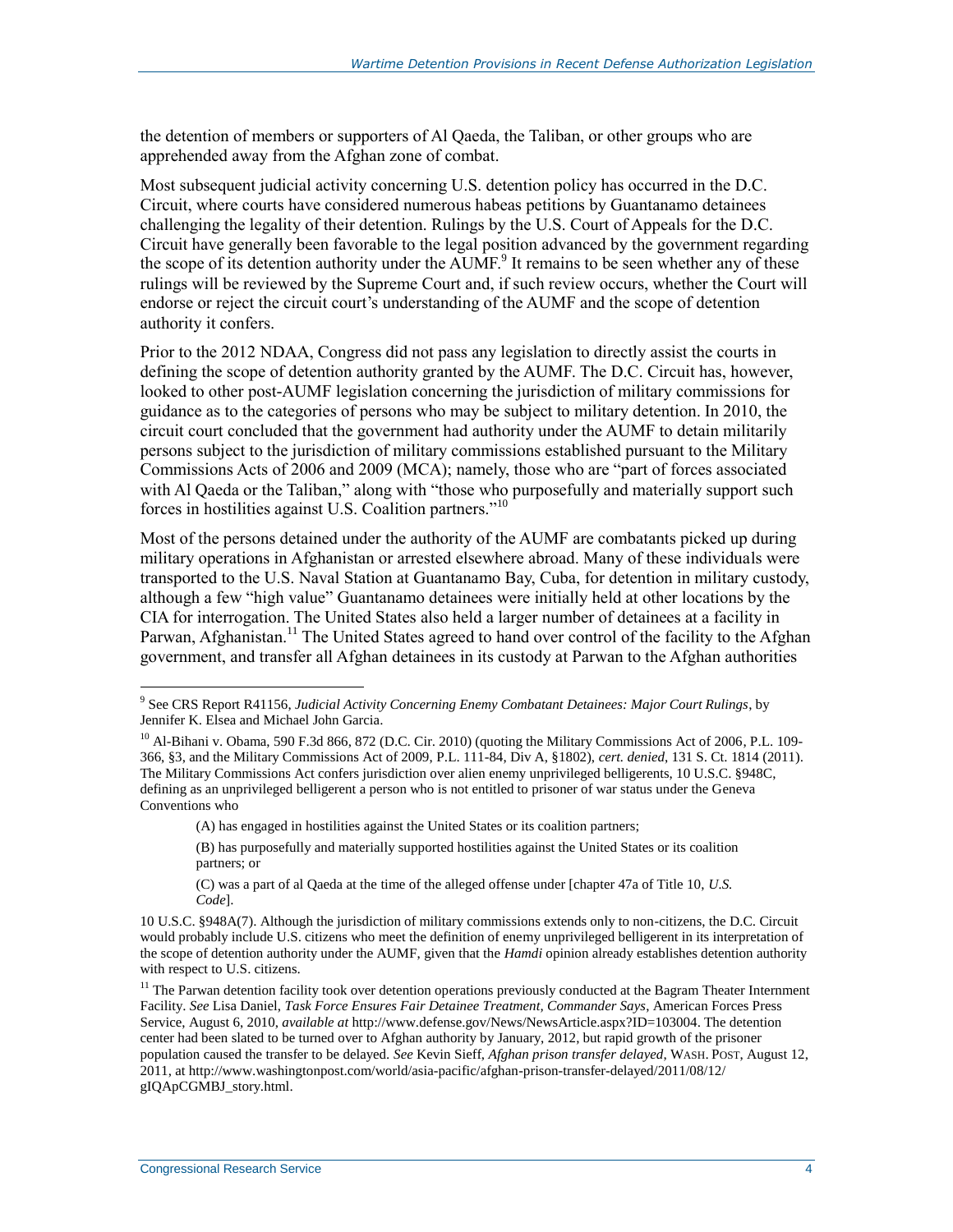by September 2012,<sup>12</sup> though implementation of this agreement was delayed due to disagreement between Afghan and U.S. authorities, with Afghan officials reportedly claiming that the United States continued to hold several dozen Afghan detainees.<sup>13</sup> The remaining Afghan prisoners were turned over to Afghanistan in March 2013 after an agreement was reached whereby U.S. advisors are to remain at the facility and Afghanistan agreed not to release prisoners the United States considers particularly dangerous.<sup>14</sup> Although several dozen non-Afghan detainees remained in U.S. custody for some time thereafter, in December 2014 the Department of Defense (DOD) announced that all remaining detainees in U.S. custody had been transferred to foreign custody, and that it "no longer operates detention facilities in Afghanistan.... "<sup>15</sup> Neither the Guantanamo facility nor any facility in Afghanistan appears to be considered a viable option for future captures in the conflict authorized by the AUMF; the current practice in such cases seems to be ad hoc.<sup>16</sup>

<span id="page-7-0"></span>In almost all instances, persons arrested in the United States who have been suspected of terrorist activity on behalf of Al Qaeda or affiliated groups have not been placed in military detention pursuant to the AUMF, but instead have been prosecuted in federal court for criminal activity. There were two instances in which the Bush Administration transferred persons arrested in the United States into military custody and designated them as "enemy combatants"—one a U.S. citizen initially arrested by law enforcement authorities upon his return from Afghanistan, where he had allegedly been part of Taliban forces, and the other an alien present in the United States on a student visa who had never been to the Afghanistan zone of combat, but was alleged to have been an Al Qaeda "sleeper agent" planning to engage in terrorist activities on behalf of the organization within the United States. However, in both cases, the detainees were ultimately transferred back to the custody of civil authorities and tried in federal court when it appeared that the Supreme Court would hear their habeas petitions, leaving the legal validity of their prior military detention uncertain.<sup>17</sup>

Over the years, there has been considerable controversy over the appropriate mechanism for dealing with suspected belligerents and terrorists who come into U.S. custody. Some have argued that all suspected terrorists (or at least those believed to be affiliated with Al Qaeda) should be held in military custody and tried for any crimes they have committed before a military commission. Others have argued that such persons should be transferred to civilian law

<sup>12</sup> MOU on Parwan Transfer, *supra* footnote [11,](#page-6-0) at para. 6.

<sup>13</sup> Pamela Constable, *Karzai Orders "Full Afghanization" of U.S.-run Bagram Prison*, WASH. POST, November 29, 2012, at http://www.washingtonpost.com/world/karzai-orders-full-afghanization-of-us-run-bagram-prison/2012/11/19/ 39da5080-326e-11e2-92f0-496af208bf23\_story.html.

<sup>&</sup>lt;sup>14</sup> Karen DeYoung, *Parwan prison to be turned to Afghans, removing obstacle to long-term security agreement, WASH.* POST, March 23, 2013, at http://articles.washingtonpost.com/2013-03-23/world/37958352\_1\_parwan-prison-afghanofficials-afghan-civilians.

<sup>&</sup>lt;sup>15</sup> Brian Bennett, *U.S. shuts down its last detention center in Afghanistan*, L.A. TIMES, December 10, 2014 (quoting DOD Spokesman Mark Wright), at http://www.latimes.com/world/afghanistan-pakistan/la-fg-us-detention-centerafghanistan-20141210-story.html.

<sup>16</sup> U.S. Congress, Senate Committee on Armed Services, *Hearing to Consider the Nomination of Vice Admiral William H. McRaven, USN, 112<sup>th</sup> Cong., 2<sup>nd</sup> sess., June 28, 2011, p. 43 (hereinafter "McRaven Testimony"), <i>transcript available at* http://armed-services.senate.gov/Transcripts/2011/06%20June/11-59%20-%206-28-11.pdf. Admiral McRaven indicated that captures outside a theater of operations like Iraq or Afghanistan are treated on a case-by-case basis.

 $^{17}$  Al-Marri v. Pucciarelli, 534 F.3d 213 (4<sup>th</sup> Cir. 2008) (per curiam), *cert. granted by* 555 U.S. 1066 (2008), *vacated and remanded for dismissal on mootness grounds by* Al-Marri v. Spagone, 555 U.S. 1220 (2009); Padilla v. Hanft, 423 F.3d 386 (4th Cir. 2005). *See also* CRS Report R41156, *Judicial Activity Concerning Enemy Combatant Detainees: Major Court Rulings*, by Jennifer K. Elsea and Michael John Garcia. (discussing *Al-Marri* and *Padilla* litigation); CRS Report R42337, *Detention of U.S. Persons as Enemy Belligerents*, by Jennifer K. Elsea.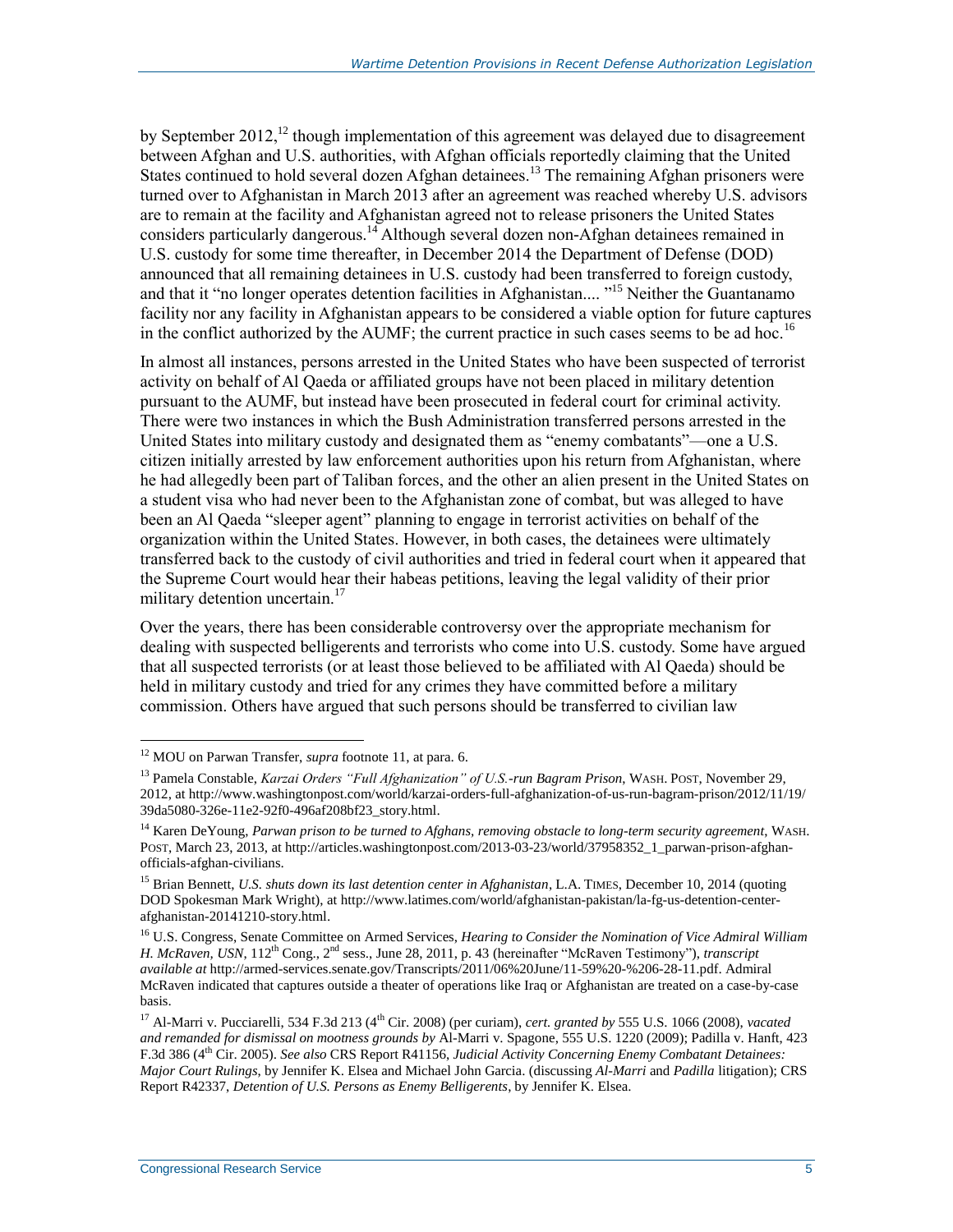enforcement authorities and tried for any criminal offenses before an Article III court. Still others argue that neither a military nor traditional law enforcement model should serve as the exclusive method for handling suspected terrorists and belligerents who come into U.S. custody. They urge that such decisions are best left to executive discretion for a decision based on the distinct facts of each case.

Disagreement over the appropriate model to employ has become a regular occurrence in highprofile cases involving suspected terrorists. In part as a response to the Obama Administration's plans to transfer certain Guantanamo detainees, including Khalid Sheik Mohammed, into the United States to face charges in an Article III court for their alleged role in the 9/11 attacks, Congress passed funding restrictions that effectively barred the transfer of any Guantanamo detainee into the United States for the 2011 fiscal year, even for purposes of criminal prosecution.<sup>18</sup> These restrictions have been extended through appropriations and defense authorization legislation enacted in subsequent years,<sup>19</sup> including pursuant to the 2016 NDAA and the 2016 Omnibus.<sup>20</sup> The blanket restriction on transfers into the United States effectively makes trial by military commission the only viable option for prosecuting Guantanamo detainees for the foreseeable future, as no civilian court operates at Guantanamo.

Considerable attention has also been drawn to other instances when terrorist suspects have been apprehended by U.S. military or civilian law enforcement authorities. On July 5, 2011, Somali national Ahmed Abdulkadir Warsame was brought to the United States to face terrorism-related charges in a civilian court, after having reportedly been detained on a U.S. naval vessel for two months for interrogation by military and intelligence personnel.<sup>21</sup> Some have argued that

<sup>20</sup> National Defense Authorization Act for Fiscal Year 2016 (2016 NDAA; P.L. 114-92) §1031; Consolidated Appropriations Act, 2016 (2016 Omnibus; P.L. 114-113) Div. B §527, Div. C §8103, Div. F §532, Div. M §601 (intelligence community funds).

<span id="page-8-0"></span><sup>&</sup>lt;sup>18</sup> Ike Skelton National Defense Authorization Act for FY2011 (2011 NDAA), P.L. 111-383, §1032 (applying to military funds); Department of Defense and Full-Year Continuing Appropriations Act, 2011 (2011 CAA), P.L. 112-10, §1112 (applying to any funds appropriated by the 2011 CAA or any prior act). For further background, see CRS Report R40754, *Guantanamo Detention Center: Legislative Activity in the 111th Congress*, by Michael John Garcia.

<sup>&</sup>lt;sup>19</sup> The Consolidated and Further Continuing Appropriations Act, 2012 (2012 Minibus; P.L. 112-55), and the Consolidated Appropriations Act, 2012 (2012 CAA; P.L. 112-74), extended this prohibition through the entirety of FY2012. *See* 2012 Minibus, P.L. 112-55, §532 (providing that "[n]one of the funds appropriated or otherwise made available in this or any other Act may be used to transfer, release, or assist in the transfer or release to or within the United States, its territories, or possessions" any detainee held at Guantanamo); 2012 CAA, P.L. 112-74, Div. A, §8119, Div. H, §511 (similar). In appropriations legislation, the phrase "or any other act" is typically interpreted as applying to any appropriation for the same fiscal year as the act in question. GOVERNMENT ACCOUNTABILITY OFFICE, OFFICE OF GENERAL COUNSEL, I PRINCIPLES OF APPROPRIATIONS LAW 2-36 (3d ed. 2004) (citing Williams v. United States, 240 F.3d 1019, 1063 (Fed. Cir. 2001) (Plager, J., dissenting)). The restrictions were effectively extended again until March 27, 2013, by the Continuing Appropriations Resolution, 2013 (2013 CAR; P.L. 112-175), and then for the duration of the fiscal year by the FY2013 Consolidated and Full Year Continuing Appropriations Act (P.L. 113-6) and the 2013 NDAA. *See* P.L. 113-6, Div. B, §530 and Div. C., §8109; 2013 NDAA, P.L. 112-239, §1027. The restrictions were extended to the end of 2014 by the National Defense Authorization Act for Fiscal Year 2014 (2014 NDAA) P.L. 113-66, §§1033-34; Consolidated Appropriations Act, 2014 (P.L. 113-76), Div. B §528 ("this or any other Act"), Div. C §8110 (same), Div. F §537 (same), Div. J §412 (DOD funds for construction). The restriction was later extended to the end of 2015. National Defense Authorization Act for Fiscal Year 2015 (2015 NDAA), P.L. 113-291, §1033; 2015 Cromnibus, P.L. 113-235, Div. B, §528 and Div. C, §8112; Department of Homeland Security Appropriations Act, 2015 (P.L. 114-4) §533 (applies to "this or any other Act").

<sup>21</sup> Peter Finn and Karen DeYoung, *In Detention Case, a Blend of Two Systems*, WASH. POST, July 6, 2011, at A02, *available at* http://www.washingtonpost.com/national/national-security/in-somali-terror-suspects-case-administrationblends-military-civilian-systems/2011/07/06/gIQAQ4AJ1H\_story.html. Warsame subsequently pleaded guilty to each of the nine terrorism-related charges for which he was indicted. *See* Dept. of Justice, Press Release, "Manhattan U.S. Attorney Announces Guilty Plea of Ahmed Warsame," March 23, 2013, *available at* http://www.justice.gov/usao/nys/ pressreleases/March13/WarsameUnsealingPR.php?print=1 (announcing the unsealing of guilty plea made in December (continued...)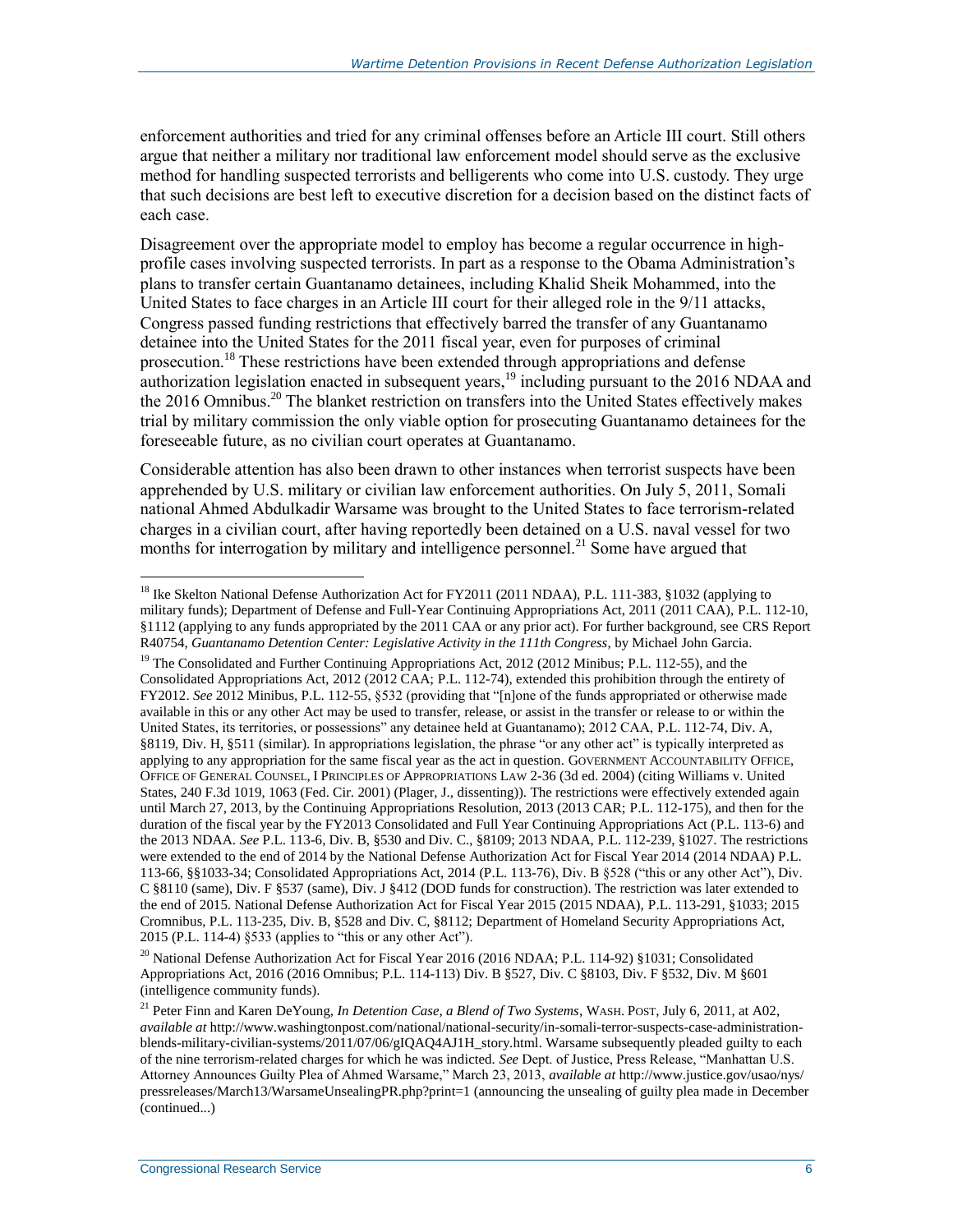Warsame should have remained in military custody abroad, while others argue that he should have been transferred to civilian custody immediately. Controversy also arose regarding the arrest by U.S. civil authorities of Umar Farouk Abdulmutallab and Faisal Shahzad,<sup>22</sup> who some argued should have been detained and interrogated by military authorities and tried by military commission. The Administration incurred additional criticism for bringing civilian charges against two Iraqi refugees arrested in the United States on suspicion of having participated in insurgent activities in Iraq against U.S. military forces,<sup>23</sup> although the war in Iraq has generally been treated as separate from hostilities authorized by the AUMF, at least insofar as detainee operations are concerned. The decision of U.S. authorities to bring criminal charges against former Al Qaeda spokesman Sulaiman Abu Ghayth in civilian court following his arrest, rather than transferring him to military custody at Guantanamo, was criticized by some lawmakers.<sup>24</sup> Most recently, the capture of alleged Benghazi ringleader Ahmed Abu Khattalah has evoked calls for holding him for interrogation at the Guantanamo Bay detention facility and for possibly prosecuting him by military commission.<sup>25</sup>

Potential issues may also arise with respect to the application of the detainee provisions of defense authorization legislation to U.S. operations against the Islamic State (which formerly referred to itself as the Islamic State of Iraq and the Levant, and is also commonly known as IS, ISIS, or ISIL). The Obama Administration has identified the 2001 AUMF as providing a legal basis of U.S. military action against the Islamic State, because the Administration characterizes the Islamic State as a successor to the version of Al Qaeda responsible for the terrorist attacks of September 11, 2001.<sup>26</sup> The United States does not appear to have captured and detained many Islamic State members during military operations.<sup>27</sup> However, if any Islamic State members are apprehended and detained by U.S. authorities without trial, policymakers (and possibly reviewing U.S. courts) would likely have to assess whether and how the AUMF, along with those detainee provisions of defense authorization legislation which reference the AUMF, apply. Current U.S. practice has been to hold persons fighting on behalf of IS in Iraq on a short-term basis before

l

<sup>(...</sup>continued)

<sup>2011).</sup>

 $22$  Umar Farouk Abdulmutallab is a Nigerian national accused of trying to destroy an airliner traveling from Amsterdam to Detroit on Christmas Day 2009. He was apprehended and interrogated by civilian law enforcement before being charged in an Article III court, where he was sentenced to life imprisonment. Faisal Shahzad, a naturalized U.S. citizen originally from Pakistan, was arrested by civilian law enforcement and convicted in federal court for his attempt to detonate a bomb in New York's Times Square in 2010.

<sup>23</sup> *See* Jeremy Pelofsky, *US Lawmaker Wants Accused Iraqis Sent to Guantanamo*, REUTERS NEWS, June 14, 2011.

<sup>24</sup> *See* Michael Martinez, *Is Civilian or Military Justice Best for Osama bin Laden's Son-in-Law?*, CNN ONLINE, March 8, 2013 (quoting views of Senators McConnell, Graham, and Ayotte).

<sup>25</sup> See CRS Legal Sidebar WSLG969, *Can Ahmed Abu Khattalah be Held at Guantanamo or Tried by Military Commission?*, by Jennifer K. Elsea.

<sup>26</sup> *See* White House, Office of Press Secretary, *Letter from the President—War Powers Resolution Letter regarding Military Action in Iraq*, September 23, 2014, *available at* http://www.whitehouse.gov/the-press-office/2014/09/23/ letter-president-war-powers-resolution-regarding-iraq. For further discussion of the Administration's position, see CRS Report R43720, *U.S. Military Action Against the Islamic State: Answers to Frequently Asked Legal Questions*, by Michael John Garcia and Jennifer K. Elsea.

<sup>&</sup>lt;sup>27</sup> One woman, Umm Sayyaf, who was suspected of complicity in the death of an American aid worker, was captured during a raid in Syria but eventually turned over to the Kurdish regional government in Iraq after "extended" interrogation. *See* James Rosen, *McCain: Why wasn't Umm Sayyaf charged in Kayla Mueller death?*, McClatchy DC, August 13, 2015, *available at* http://www.mcclatchydc.com/news/nation-world/world/article31051632.html.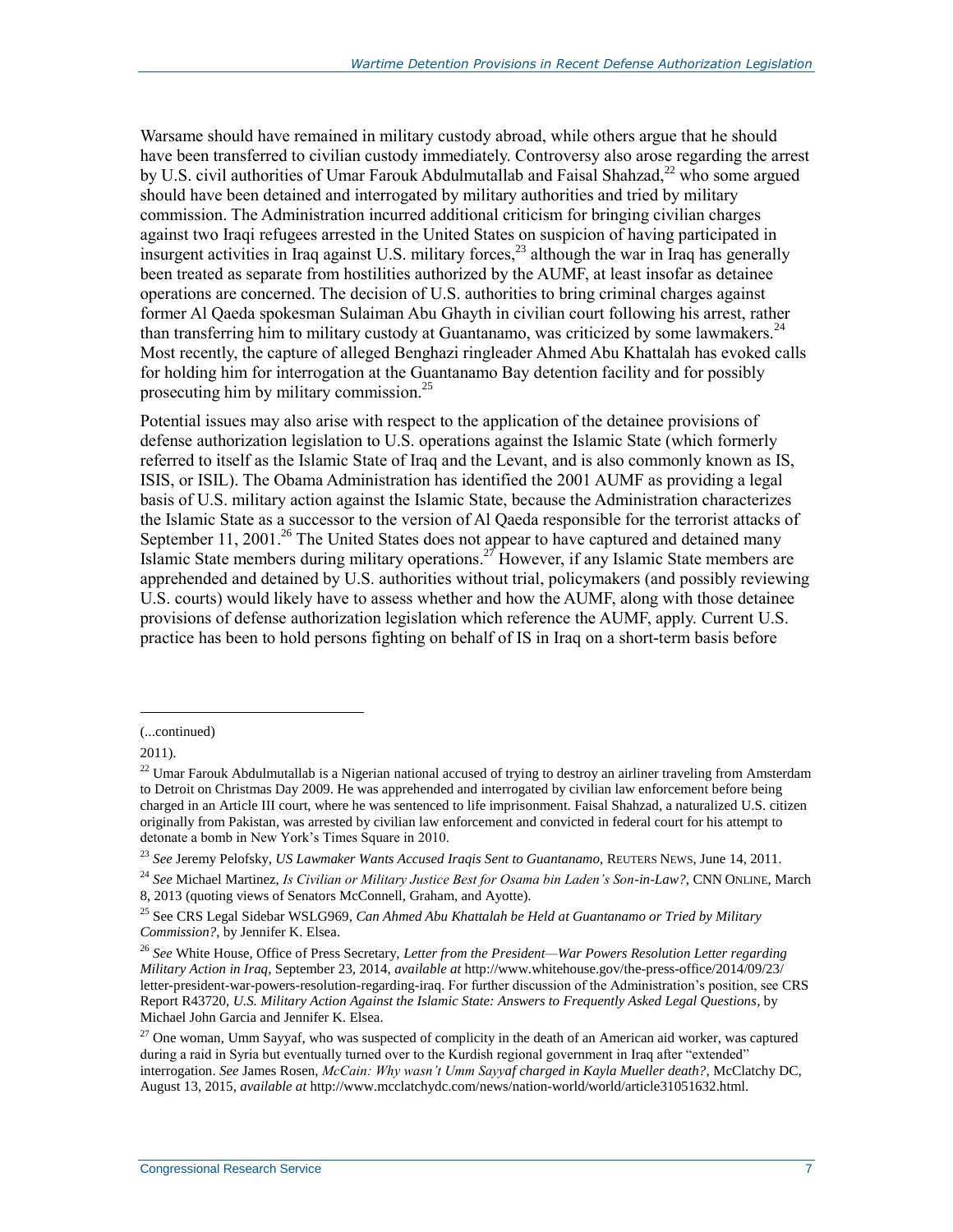handing them over to Iraqi or Kurdish authorities, and the Obama Administration has reportedly ruled out transferring IS detainees to Guantanamo.<sup>28</sup>

The following sections address the current status of U.S. policies and legal authorities with respect to detainee matters that are addressed in the 2012 NDAA and subsequent defense authorization legislation. The first section addresses the scope of detention authority under the AUMF as the Administration views it and as it has developed in court cases. The following section provides an overview of current practice regarding initial status determinations and periodic reviews of detainee cases. The background ends with a discussion of recidivism concerns underlying current restrictions on transferring detainees from Guantanamo.

#### <span id="page-10-1"></span>**Scope of Detention Authority Conferred by the AUMF**

Prior to passage of the 2012 NDAA, the AUMF constituted the primary legal basis supporting the detention of persons captured in the conflict with Al Qaeda and affiliated entities, but the scope of the detention authority it confers is not made plain by its terms, and accordingly can be subject to differing interpretations. Section 1021 of the 2012 NDAA appears intended to codify existing law, as interpreted and applied by the executive branch and the D.C. Circuit, and expressly disavows any construction that would limit or expand the President's detention authority under the AUMF. Accordingly, an understanding of the state of the law prior to passage may inform the interpretation of the NDAA provisions relating to detention authority.

The Obama Administration framed its detention authority under the AUMF in a March 13, 2009, court brief as follows:

<span id="page-10-0"></span>The President has the authority to detain persons that the President determines planned, authorized, committed, or aided the terrorist attacks that occurred on September 11, 2001, and persons who harbored those responsible for those attacks. The President also has the authority to detain persons who were part of, or substantially supported, Taliban or al-Qaida forces or associated forces that are engaged in hostilities against the United States or its coalition partners, including any person who has committed a belligerent act, or has directly supported hostilities, in aid of such enemy armed forces.<sup>29</sup>

While membership in Al Qaeda or the Taliban seems to fall clearly within the parameters of the AUMF, the inclusion of "associated forces," a category of indeterminate breadth, raised questions as to whether the detention authority claimed by the Executive exceeded the AUMF's mandate. The "substantial support" prong of the Executive's description of its detention authority may raise similar questions. The Supreme Court in *Hamdi* interpreted the detention authority conferred by the AUMF with reference to law of war principles, and there is some dispute as to when and whether persons may be subject to indefinite detention under the law of war solely on account of providing support to a belligerent force.<sup>30</sup> In its 2009 brief, the government declined to clarify

<sup>28</sup> *See* Helene Cooper, Eric Scmitt, and Michael S. Schmidt, *U.S. Captures ISIS Operative, Ushering in Tricky Phase*, N.Y. TIMES, March 1, 2016, *available at* http://www.nytimes.com/2016/03/02/world/middleeast/us-captures-isisoperative-ushering-in-tricky-phase.html?\_r=3.

<sup>29</sup> *See In re* Guantanamo Bay Detainee Litigation, Respondents' Memorandum Regarding the Government's Detention Authority Relative to Detainees Held at Guantanamo Bay, No. 08-0442, filed March 13, 2009 (D.D.C.)(hereinafter "Government Brief"). This government brief is posted on the Department of Justice website at http://www.justice.gov/ opa/documents/memo-re-det-auth.pdf.

<sup>30</sup> *Compare* Hamlily v. Obama*,* 616 F. Supp. 2d 63 (D.D.C. 2009) (finding that detention on account of providing substantial or direct support to a belligerent, without more, is inconsistent with the laws of war), *abrogated by* Al-Bihani v. Obama, 590 F.3d 866 (D.C. Cir. 2010) *with* Ryan Goodman, *The Detention of Civilians in Armed Conflict*, 103 A.J.I.L. 48 (2009) (discussing instances where the laws of war permit the detention of persons who have not (continued...)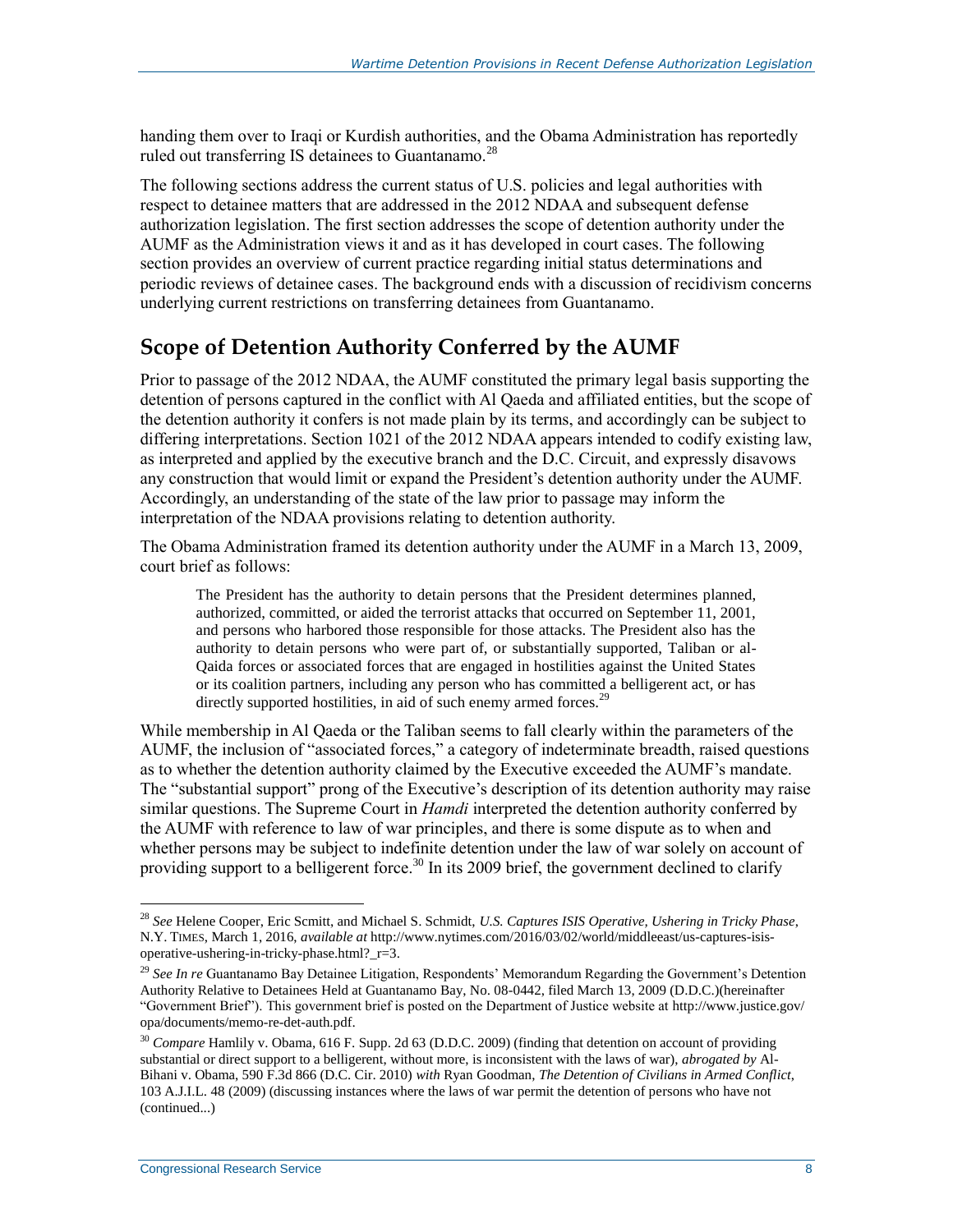these aspects of its detention authority: "It is neither possible nor advisable, however, to attempt to identify, in the abstract, the precise nature and degree of 'substantial support,' or the precise characteristics of 'associated forces,' that are or would be sufficient to bring persons and organizations within the foregoing framework.<sup>31</sup>

The Obama Administration's definition of its scope of detention authority is similar to the Bush Administration's definition describing who could be treated as an "enemy combatant," differing only in that it requires "substantial support," rather than "support."<sup>32</sup> The controlling plurality opinion in *Hamdi* quoted with apparent approval a government brief in that case describing the authority to detain persons who support enemy forces, but suggested that such support would also entail engaging in hostilities.<sup>33</sup> Court decisions have not shed much light on the "substantial" support" prong of the test to determine detention eligibility, with all cases thus far adjudicated by the Court of Appeals of the D.C. Circuit relying on proof that a detainee was functionally part of Al Oaeda, the Taliban, or an associated force. $34$ 

The executive branch has included "associated forces" as part of its description of the scope of its detention authority since at least 2004, after a majority of the Supreme Court held in *Hamdi* that the AUMF authorized the detention of enemy combatants for the duration of hostilities.<sup>35</sup> The Court left to lower courts the task of defining the full parameters of the detention authority conferred by the AUMF, and it did not mention "associated forces" in its opinion.<sup>36</sup> In its 2009 brief, the government explained that

l

<sup>(...</sup>continued)

directly participated in hostilities, including persons posing a security threat on account of their "indirect participation in hostilities," albeit as civilians rather than combatants). *See also* Allison M. Danner, *Defining Unlawful Enemy Combatants: A Centripetal Story*, 43 TEX. INT'L L.J. 1 (2007) (suggesting that the justification for detaining persons for providing "support" to Al Qaeda or the Taliban is influenced by principles of U.S. criminal law).

<sup>31</sup> Government Brief, *supra* footnot[e 29,](#page-10-0) at 2. The government also claimed that the contours of the definition of "associated forces" would require further development through their "application to concrete facts in individual cases." *Id.*

<sup>32</sup> *See* Parhat v. Gates, 532 F.3d 834, 838 (D.C. Cir. 2008) (quoting definition used in the order establishing Combatant Status Review Tribunals: "an individual who was part of or supporting Taliban or al Qaida forces, or associated forces that are engaged in hostilities against the United States or its coalition partners. This includes any person who has committed a belligerent act or has directly supported hostilities in aid of enemy armed forces.")

 $33$  Hamdi v. Rumsfeld, 542 U.S. 507, 519 (2004) (O'Connor, J., plurality opinion) ("A citizen, no less than an alien, can be 'part of or supporting forces hostile to the United States or coalition partners' *and* 'engaged in an armed conflict against the United States'; such a citizen, if released, would pose the same threat of returning to the front during the ongoing conflict.") (emphasis added; citation omitted).

<sup>34</sup> See CRS Report R41156, *Judicial Activity Concerning Enemy Combatant Detainees: Major Court Rulings*, by Jennifer K. Elsea and Michael John Garcia.

<sup>&</sup>lt;sup>35</sup> Hamdi v. Rumsfeld, 542 U.S. 507 (2004). A plurality of the Supreme Court stated,

The AUMF authorizes the President to use "all necessary and appropriate force" against "nations, organizations, or persons" associated with the September 11, 2001, terrorist attacks. 115 Stat. 224. There can be no doubt that individuals who fought against the United States in Afghanistan as part of the Taliban, an organization known to have supported the al Qaeda terrorist network responsible for those attacks, are individuals Congress sought to target in passing the AUMF. We conclude that detention of individuals falling into the limited category we are considering, for the duration of the particular conflict in which they were captured, is so fundamental and accepted an incident to war as to be an exercise of the "necessary and appropriate force" Congress has authorized the President to use.

*Id.* at 518 (O'Connor, J., plurality opinion). *See also id.* at 587 (Thomas, J., dissenting) (agreeing with plurality that AUMF authorizes the President to detain enemy forces).

 $36$  The plurality cited with apparent approval the declaration of a government official in explaining why the petitioner, (continued...)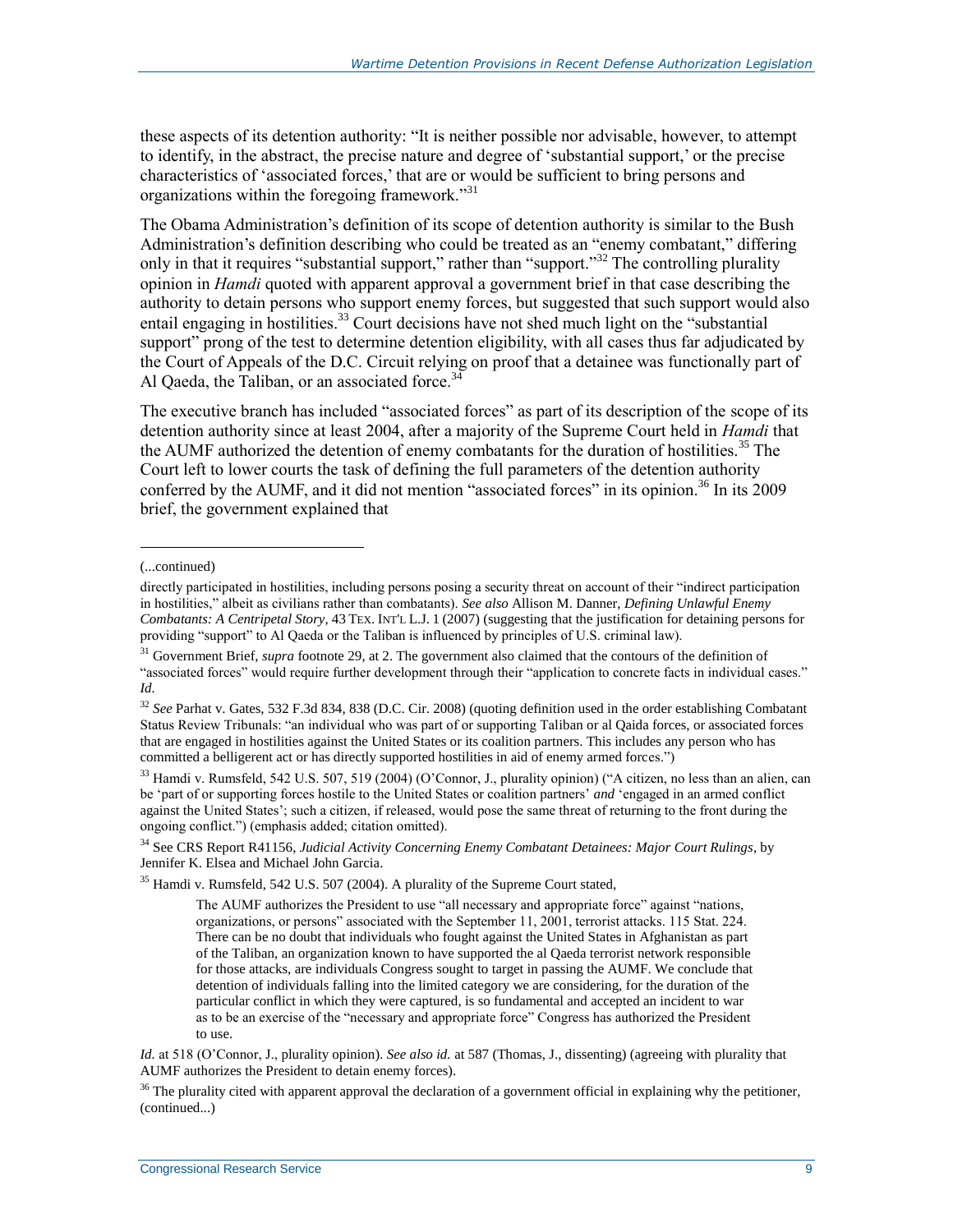[The AUMF does not] limit the "organizations" it covers to just al-Qaida or the Taliban. In Afghanistan, many different private armed groups trained and fought alongside al-Qaida and the Taliban. In order "to prevent any future acts of international terrorism against the United States," AUMF,  $\hat{\S}$  2(a), the United States has authority to detain individuals who, in analogous circumstances in a traditional international armed conflict between the armed forces of opposing governments, would be detainable under principles of co-belligerency.<sup>37</sup>

This statement is consistent with the position earlier taken by the Bush Administration with respect to the detention of a group of Chinese Uighur dissidents who had been captured in Afghanistan and transferred to Guantanamo as members of an "associated force." In *Parhat v. Gates*, <sup>38</sup> the D.C. Circuit rejected the government's contention that one petitioner's alleged affiliation with the East Turkistan Islamic Movement (ETIM) made him an "enemy combatant." The court accepted the government's test for membership in an "associated force" (which was not disputed by petitioner): "(1) the petitioner was part of or supporting 'forces'; (2) those forces were associated with al Qaida or the Taliban; and (3) those forces are engaged in hostilities against the United States or its coalition partners."<sup>3</sup>

The court did not find that the government's evidence supported the second and third prongs, so it found it unnecessary to reach the first. The government had defined "associated force" to be one that "becomes so closely associated with al Qaida or the Taliban that it is effectively 'part of the same organization,'" in which case it argued ETIM is covered by the AUMF because that force "thereby becomes the same 'organization[ ]' that perpetrated the September 11 attacks." If the definition asserted by the government in *Parhat* is adopted, then the term would seem to require a close operational nexus in the current armed conflict. On the other hand, as the court noted, "[t]his argument suggests that, even under the government's own definition, the evidence must establish a connection between ETIM and al Qaida or the Taliban that is considerably closer than the relationship suggested by the usual meaning of the word 'associated.'"<sup>40</sup> The court did not find that the evidence adduced established that ETIM is sufficiently connected to Al Qaeda to be an "associated force," as the government had defined the concept, but the decision might have come out differently if the court had adopted a plain language interpretation of "associated force."

In its 2009 brief, the government indicated that the definition of "associated forces" would require further development through its "application to concrete facts in individual cases."<sup>41</sup> In

 $\overline{a}$ 

[B]ecause al Qaeda and the Taliban "were and are hostile forces engaged in armed conflict with the armed forces of the United States," "individuals associated with" those groups "were and continue to be enemy combatants."

 $^{40}$  *Id.* at 844. The court noted the following exchange that had taken place at an oral hearing:

Judge Sentelle: So you are dependent on the proposition that ETIM is properly defined as being part of al Qaida, not that it aided or abetted, or aided or harbored al Qaida, but that it's part of [?]

Mr. Katsas: Correct ... in order to fit them in the AUMF.

<sup>41</sup> *Id*.

<sup>(...</sup>continued)

who had surrendered to the Northern Alliance in Afghanistan, was considered to be an "enemy combatant":

*Id.* at 514 (O'Connor, J., plurality opinion).

<sup>37</sup> *See* Government Brief, *supra* footnot[e 29,](#page-10-0) at 7. One D.C. district judge expressly adopted the "co-belligerency" test for defining which organizations may be deemed "associated forces" under the AUMF, *see* Hamilily v. Obama, 616 F. Supp. 2d 63, 74-75 (D.D.C. 2009), but it does not appear that the D.C. Circuit has adopted that view.

<sup>38</sup> 532 F.3d 834 (D.C. Cir. 2008) (court challenge under now defunct Detainee Treatment Act judicial review process). <sup>39</sup> *Id*. at 843 (citations omitted).

*Id*. and footnot[e 3.](#page-4-0)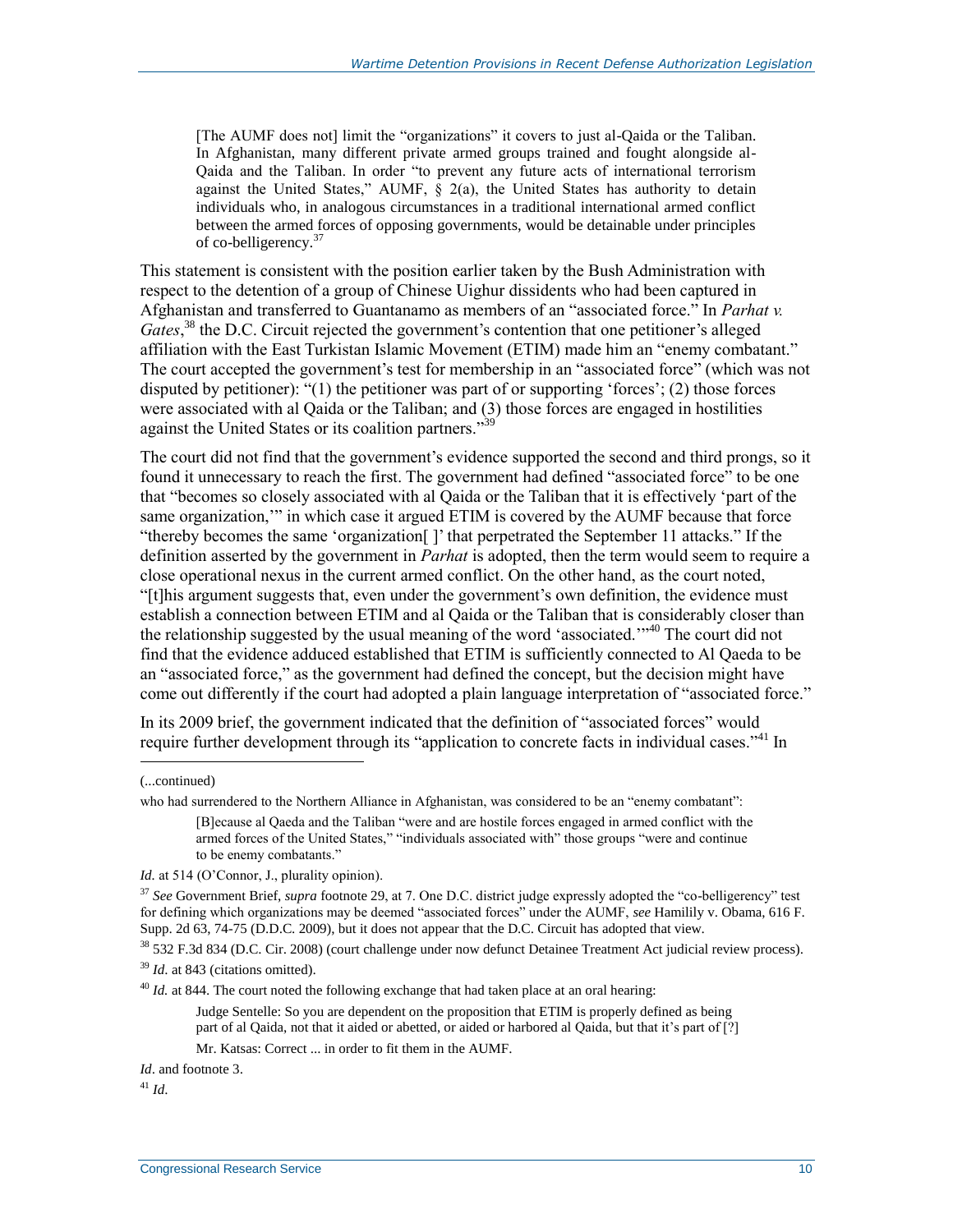habeas cases so far, the term "associated forces" appears to have been interpreted only to cover armed groups assisting the Taliban or Al Qaeda in Afghanistan. For instance, membership in "Zubayda's militia," which reportedly assisted Osama bin Laden's escape from Tora Bora, has been found to be an "associated force" within the meaning of the AUMF.<sup>42</sup> In another case, the habeas court determined that Hezb–i–Islami Gulbuddin (HIG) is an "associated force" for AUMF purposes because there was sufficient evidence to show that it supported continued attacks against coalition and Afghan forces at the time petitioner was captured.<sup>43</sup> The D.C. Circuit also affirmed the detention of a person engaged as a cook for the  $55<sup>th</sup>$  Arab Military Brigade, an armed force consisting of mostly foreign fighters that defended the Taliban from coalition efforts to oust it from power.<sup>44</sup> However, the Administration has suggested that other groups outside of Afghanistan may be considered "associated forces" such that the AUMF authorizes the use of force against their members.<sup>45</sup> It is possible that Congress's codification of the detention authority as to "associated forces" in the 2012 NDAA may bring courts to interpret the term more broadly than they have in the past in order to comport with the plain text meaning.

An issue of continuing uncertainty regarding the scope of detention authority conferred by the AUMF concerns its application to persons captured outside of Afghanistan, and in particular those who are U.S. citizens or otherwise have significant ties to the United States. While the Supreme Court in *Hamdi* recognized that the AUMF permitted the detention of a U.S. citizen captured while fighting U.S. coalition forces in Afghanistan, it did not address whether (or the circumstances in which) persons captured outside of Afghanistan could be properly detained under the AUMF. The U.S. Court of Appeals for the D.C. Circuit has apparently taken the view that the AUMF authorizes the detention of any person who is functionally part of Al Qaeda, though this view has been espoused so far only in cases involving non-U.S. citizens who have been captured outside the United States.<sup>46</sup> In separate rulings, the U.S. Court of Appeals for the Fourth Circuit upheld the military detention of a U.S. citizen and a lawfully admitted alien captured in the United States who were designated as enemy combatants by the executive branch.<sup>47</sup> In each case, the detainee was transferred to civilian law enforcement custody for criminal prosecution before the Supreme Court could consider the merits of the case. In one of these cases, the lower court's decision upholding the detention was vacated.<sup>48</sup> The other case affirming such a detention remains good law within the Fourth Circuit, but relied on conduct

<sup>42</sup> *See* Barhoumi v. Obama, 609 F.3d 416 (D.C. Cir. 2010).

<sup>43</sup> Khan v. Obama, 646 F. Supp. 2d 6 (D.D.C. 2009). *See also* Khan v. Obama, 655 F.3d 20 (D.C. Cir. 2011) (in review of lower court ruling in same litigation, affirming district court's determination that HIG is an "associated force" within the meaning of the AUMF).

<sup>44</sup> Al-Bihani v. Obama, 590 F.3d 866, *en banc rehearing denied*, 619 F.3d 1 (D.C. Cir. 2010), *cert. denied*, 131 S. Ct. 1814 (2011).

<sup>45</sup> *See* Harold Hongju Koh, Legal Adviser, U.S. Department of State, The Obama Administration and International Law, Address at the Annual Meeting of the American Society of International Law, Washington, DC (March 25, 2010), *available at* http://www.state.gov/s/l/releases/remarks/139119.htm.

<sup>46</sup> *See, e.g.*, Bensayah v. Obama, 610 F.3d 718 (D.C. Cir. 2010) (recognizing that government might be able to lawfully detain an Algerian citizen arrested by Bosnian authorities in 2001 and subsequently transferred to U.S. custody for detention at Guantanamo, but remanding to lower court to assess sufficiency of government's evidence that petitioner was a member of Al Qaeda); Salahi v. Obama, 625 F.3d 745 (D.C. Cir. 2010) (in assessing whether person captured in Mauritania was lawfully detained under the AUMF, "the relevant inquiry is whether [the petitioner] was 'part of' al-Qaida when captured").

<sup>&</sup>lt;sup>47</sup> Padilla v. Hanft, 423 F.3d 386 (4<sup>th</sup> Cir. 2005); Al-Marri v. Pucciarelli, 534 F.3d 213 (4<sup>th</sup> Cir. 2008).

<sup>&</sup>lt;sup>48</sup> Al-Marri v. Pucciarelli, 534 F.3d 213 (4<sup>th</sup> Cir. 2008), *vacated* and remanded for dismissal on mootness grounds by Al-Marri v. Spagone, 555 U.S. 1220 (2009).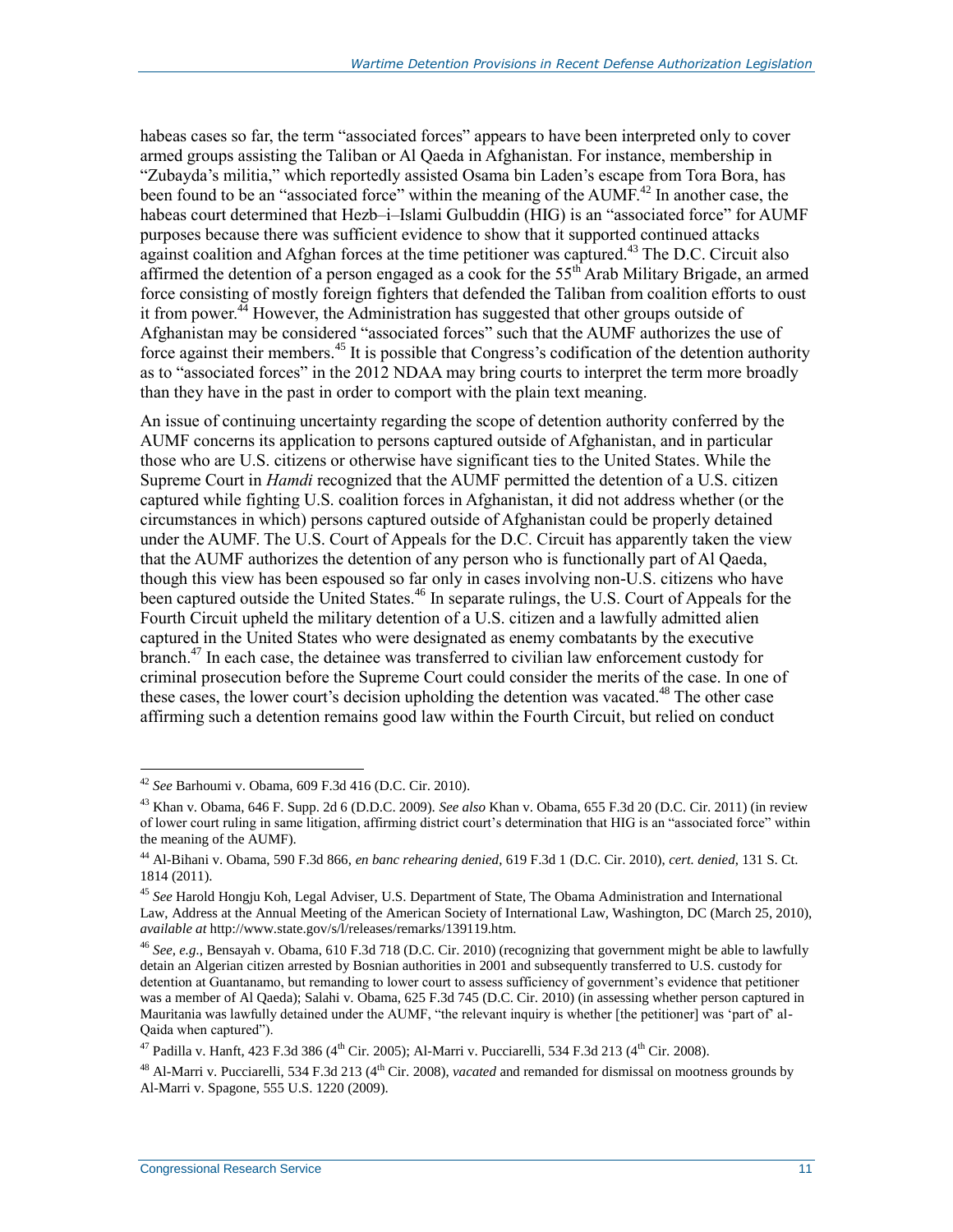outside the United States as the basis for detention.<sup>49</sup> Accordingly, the circumstances in which a U.S. citizen or other person captured or arrested in the United States may be detained under the authority conferred by the AUMF remains unsettled.<sup>50</sup> Neither the 2012 NDAA nor subsequent defense spending enactments disturb the state of the law in this regard.

#### <span id="page-14-1"></span>**Status Determinations for Unprivileged Enemy Belligerents**

In response to Supreme Court decisions in 2004 related to "enemy combatants," the Pentagon established Combatant Status Review Tribunals (CSRTs) to determine whether detainees brought to Guantanamo are subject to detention on account of enemy belligerency status. CSRTs are an administrative and non-adversarial process based on the procedures the Army uses to determine POW status during traditional wars.<sup>51</sup> Guantanamo detainees who were determined not to be (or no longer to be) enemy combatants were eligible for transfer to their country of citizenship or were otherwise dealt with "consistent with domestic and international obligations and U.S. foreign policy."<sup>52</sup> CSRTs confirmed the status of 539 enemy combatants between July 30, 2004, and February 10, 2009.<sup>53</sup> Although the CSRT process has been largely defunct since 2007 due to the fact that so few detainees have been brought to Guantanamo since that time.<sup>54</sup> presumably any new detainees who might be transported to the Guantanamo detention facility would go before a CSRT. The CSRT process has been employed only with respect to persons held at Guantanamo. Non-citizen detainees held by the United States in Afghanistan were subject to a different status review process which provides detainees with fewer procedural rights.<sup>55</sup> Moreover, whereas the

<span id="page-14-0"></span> $\overline{a}$ <sup>49</sup> Padilla v. Hanft, 423 F.3d 386, 390-391 (4<sup>th</sup> Cir. 2005)(holding that U.S. citizen captured in the United States could be detained pursuant to the AUMF because he had been, prior to returning to the country, "'armed and present in a combat zone' in Afghanistan as part of Taliban forces during the conflict there with the United States").

 $50$  For analysis of historical practice relating to the wartime detention of U.S. citizens, see CRS Report R42337, *Detention of U.S. Persons as Enemy Belligerents*, by Jennifer K. Elsea.

<sup>51</sup> *See* Department of Defense Fact Sheet, "Combatant Status Review Tribunals," *available at*

http://www.defenselink.mil/news/Jul2004/d20040707factsheet.pdf. CSRT proceedings are modeled on the procedures of Army Regulation (AR) 190-8, Enemy Prisoners of War, Retained Personnel, Civilian Internees and Other Detainees (1997), which establishes administrative procedures to determine the status of detainees under the Geneva Conventions and prescribes their treatment in accordance with international law. It does not include a category for "unlawful" or "enemy" combatants, who would presumably be covered by the other categories.

<sup>52</sup> *See* Department of Defense Press Release, "Combatant Status Review Tribunal Order Issued" (June 7, 2004), *available at* http://www.defense.gov/releases/release.aspx?releaseid=7530; Memorandum from the Deputy Secretary of Defense to the Secretary of the Navy, Order Establishing Combatant Status Review Tribunal, July 7, 2004 (hereinafter "CSRT Order"), *available at* http://www.defenselink.mil/news/Jul2004/d20040707review.pdf; Memorandum from Deputy Secretary of Defense, Implementation of Combatant Status Review Tribunals Procedures for Enemy Combatants Detained at U.S. Naval Base Guantanamo Bay, Cuba, July 14, 2006 (hereinafter "CSRT Implementing Directive"), *available at* http://www.defenselink.mil/news/Aug2006/d20060809CSRTProcedures.pdf.

<sup>53</sup> *See* Department of Defense, Combatant Status Review Tribunal Summary, February 10, 2009 (hereinafter "CSRT Summary"), *available at* http://www.defense.gov/news/csrtsummary.pdf. Nearly all CSRT proceedings were held in 2004, another two dozen were held in 2005, none took place in 2006, fourteen were held in 2007 (likely the fourteen "high-value" detainees, including Khalid Sheik Mohammed and others previously detained by the CIA), with numbers dropping off significantly after that time. For more information about the CSRT rules and procedures, see CRS Report RL33180, *Enemy Combatant Detainees: Habeas Corpus Challenges in Federal Court*, by Jennifer K. Elsea and Michael John Garcia.

<sup>54</sup>*See* Guantanamo Review Task Force, Final Report 1, January 22, 2010, *available at* http://www.justice.gov/ag/ guantanamo-review-final-report.pdf (reporting statistics related to arrivals at Guantanamo). CSRTs continue to be held in the event that "new evidence" is received that may affect a detainee's initial status determination, but these were temporarily suspended in 2009 along with the suspension of the Annual Administrative Review process. *See* CSRT Summary, *supra* footnot[e 53.](#page-14-0)

<sup>55</sup> *See generally*, Maqaleh v. Gates, 604 F. Supp. 2d 205, 226-228 (D.D.C. 2009*)*(comparing CSRT process with that (continued...)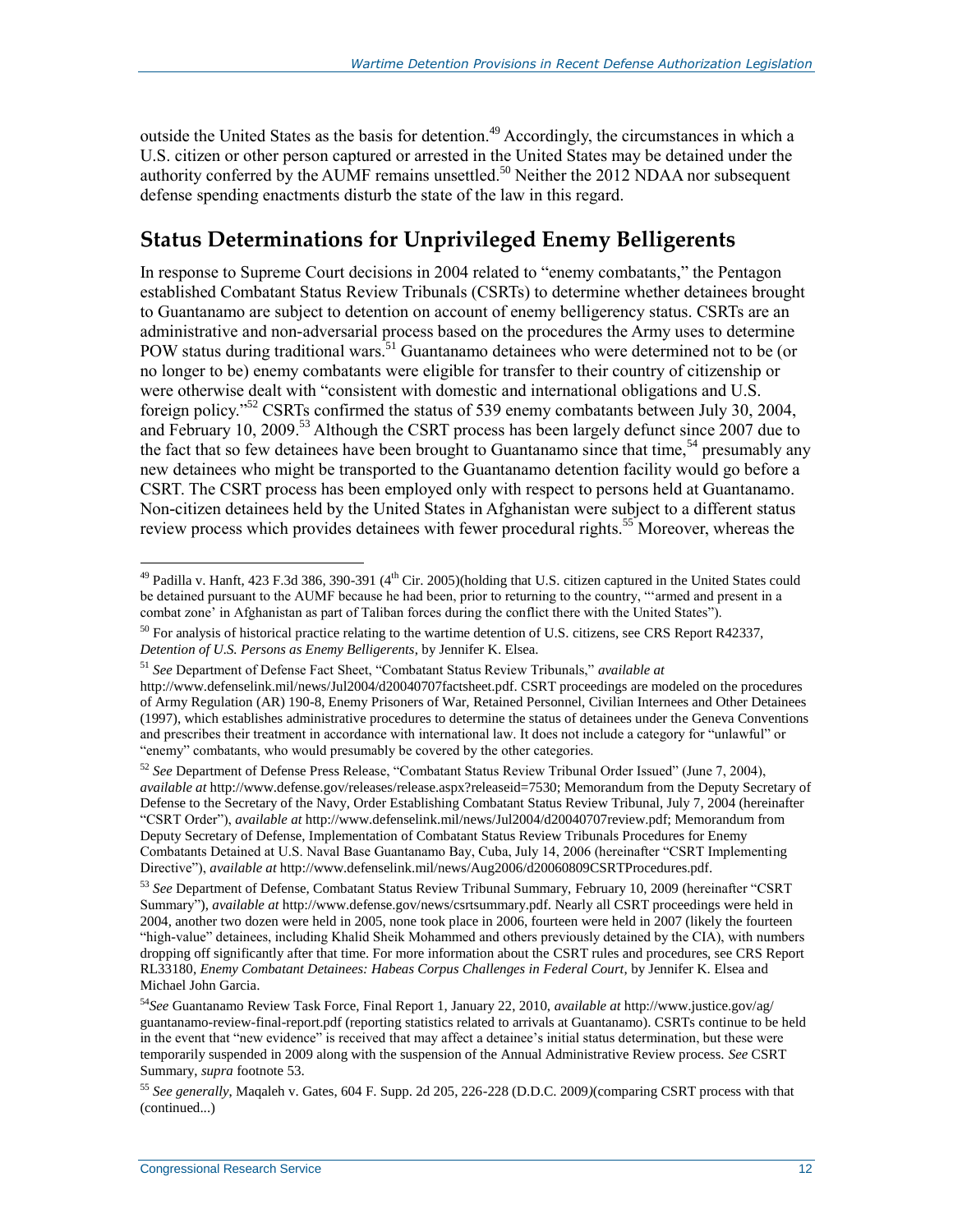Supreme Court has held that the constitutional writ of habeas extends to non-citizens held at Guantanamo,<sup>56</sup> enabling Guantanamo detainees to challenge the legality of their detention in federal court, existing lower court jurisprudence has not recognized that a similar privilege extended to non-citizen detainees who were held by the United States in Afghanistan.<sup>57</sup>

Shortly after taking office, President Obama issued a series of executive orders creating a number of task forces to study issues related to the Guantanamo detention facility and U.S. detention policy generally. While these groups prepared their studies, most proceedings related to military commission and administrative review boards at Guantanamo, including the CSRTs, were held in abeyance pending the anticipated recommendations. The Obama Administration also announced in 2009 that it was implementing a new review system to determine or review the status of detainees held at the Bagram Theater Internment Facility in Afghanistan,<sup>58</sup> which also applied at the detention facility in Parwan.<sup>59</sup> It is unclear what process has been used to determine the status of persons captured in connection with the hostilities who were not transported to any of those facilities.<sup>60</sup>

On March 7, 2011, President Obama issued Executive Order 13567, establishing a process for the periodic review of the continued detention of persons currently held at Guantanamo who have either been (1) designated for preventive detention under the laws of war or (2) referred for criminal prosecution, but have not been convicted of a crime and do not have formal charges pending against them.<sup>61</sup> The executive order establishes a Periodic Review Board (PRB) to assess whether the continued detention of a covered individual is warranted in order "to protect against a significant threat to the security of the United States." In instances where a person's continued detention is not deemed warranted, the Secretaries of State and Defense are designated responsibility "for ensuring that vigorous efforts are undertaken to identify a suitable transfer location for any such detainee, outside of the United States, consistent with the national security

l

<sup>57</sup> *See* Maqaleh v. Gates, 605 F.3d 84 (D.C. Cir. 2010) (holding that, at least as a general matter, the constitutional writ of habeas does not extend to non-citizens detained in the Afghan theater of war).

<sup>(...</sup>continued)

employed at Bagram detention facility prior to 2009), *vacated on other grounds and remanded by* 605 F.3d 84 (D.C. Cir. 2010); Jeff A. Bovarnick, *Detainee Review Boards in Afghanistan: From Strategic Liability to Legitimacy*, ARMY LAW., June 2010, at 9 (discussing evolution of the detainee review process used by the United States in Afghanistan); Letter from Phillip Carter, Dep. Asst. Sec. Defense for Detainee Policy, to Sen. Carl Levin, Chairman of Sen. Armed Serv. Comm., July 14, 2009, *available at* http://www.scotusblog.com/wp/wp-content/uploads/2009/09/US-Bagrambrief-9-14-09.pdf (discussing 2009 modifications to the status review process employed with respect to persons held by the United States at Bagram).

<sup>56</sup> Boumediene v. Bush, 553 U.S. 723 (2008).

<sup>58</sup> Karen DeYoung and Peter Finn, *New Review System Will Give Afghan Prisoners More Rights*, WASH. POST, September 13, 2009. The new system reportedly gave the detainees certain rights that were unavailable to detainees subject to the "Unlawful Enemy Combatant Review Board" established in 2007, including a limited right to call witnesses and examine government information, and a right to have the assistance of a personal military representative.

<sup>59</sup> *See* Daniel, *supra* footnot[e 11.](#page-6-0)

<sup>60</sup> Admiral McRaven, discussing this issue at his confirmation hearing for command of SOCOM, noted that Guantanamo is "off the table" as a prospective destination for persons newly captured in hostilities against Al Qaeda, and that sovereignty issues make it unlikely that persons captured outside Afghanistan would be transferred to that country for detention. *See* McRaven Testimony, *supra* footnot[e 16.](#page-7-0) Admiral McRaven indicated that captures outside a theater of operations like Iraq or Afghanistan are treated on a case-by-case basis, with detainees sometimes kept on board a naval vessel until a decision is made, *id*. at 37, but did not indicate what if any process is used to determine the detainee's status as subject to detention under the AUMF in the first place.

<sup>&</sup>lt;sup>61</sup> Exec. Order No. 13,567, "Periodic Review of Individuals Detained at Guantanamo Bay Naval Station Pursuant to Authorization to Use Military Force," 76 *Federal Register* 13,277 (March 10, 2011) (hereinafter "Executive Order on Periodic Review").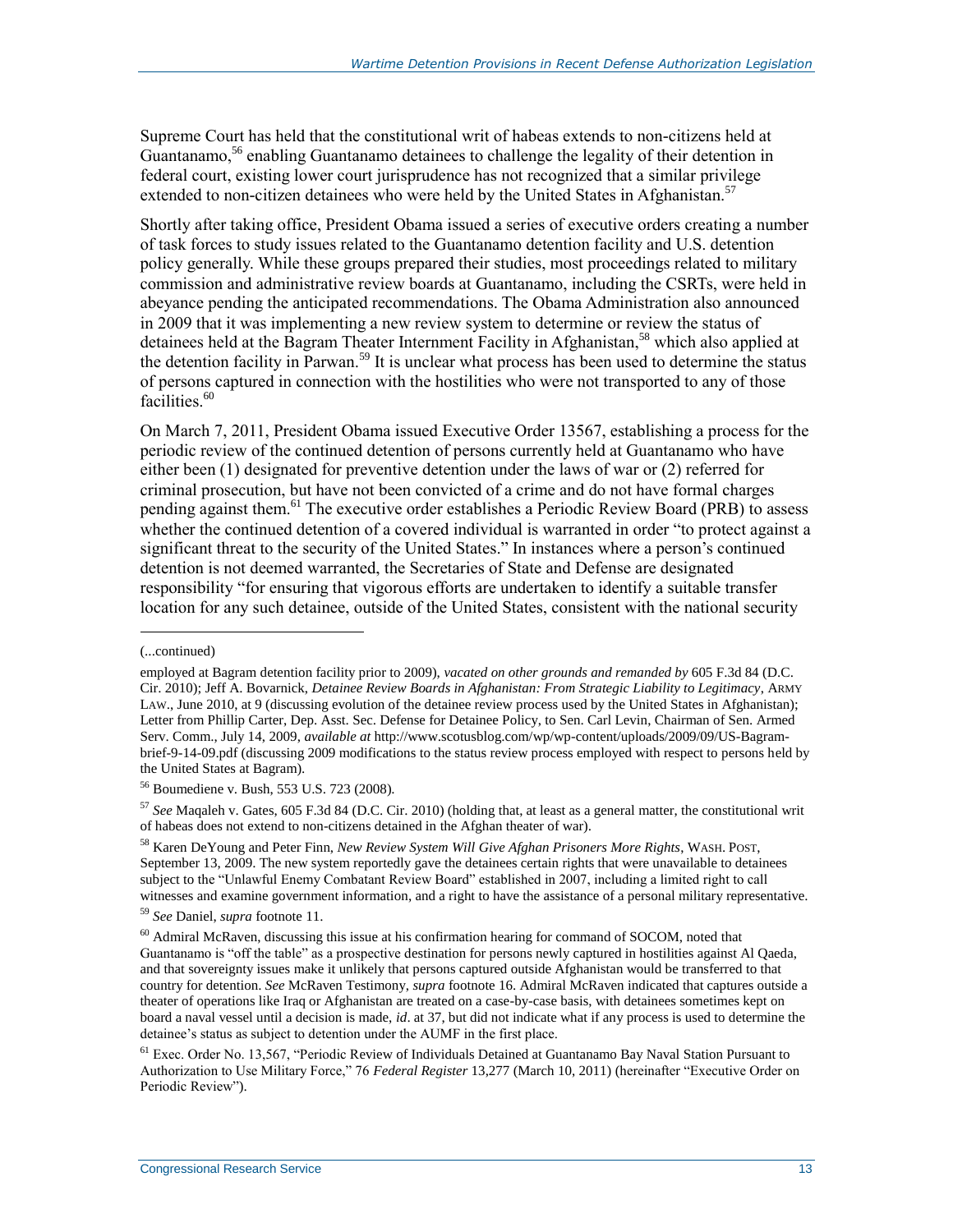and foreign policy interests of the United States" and relevant legal requirements. An initial review of each individual covered by the order, which involves a hearing before the PRB in which the detainee and his representative may challenge the government's basis for his continued detention and introduce evidence on his own behalf, was required to occur within a year of the order's issuance. The order requires a full review thereafter on a triennial basis and a file review every six months in intervening years, which could, if significant new information is revealed therein, result in a new full review. The order also specifies that the process it establishes is discretionary; does not create any additional basis for detention authority or modify the scope of authority granted under existing law; and is not intended to affect federal courts' jurisdiction to determine the legality of a person's continued detention. The one-year deadline established by the executive order for the initial review of covered persons' continued detention was not met. In May 2012, DOD issued a directive that establishes guidelines for the implementation of the periodic review process, but it was not until July 2013 that it was announced that the first periodic review boards would take place. $62$  An announcement of the completion of the first PRB process occurred on January 9, 2014.<sup>63</sup> As of the date of this report, 31 initial PRB determinations and four full reviews have been made, along with nine file reviews.<sup>64</sup>

#### <span id="page-16-2"></span><span id="page-16-1"></span><span id="page-16-0"></span>**"Recidivism" and Restrictions on Transfer**

Concerns that detainees released from Guantanamo to their home country or resettled elsewhere have subsequently engaged in terrorist activity have spurred Congress to place limits on detainee transfers, generally requiring a certification that adequate measures are put in place in the destination country to prevent transferees from "returning to the battlefield."<sup>65</sup> Statistics regarding the post-release activities of Guantanamo detainees have been somewhat elusive, however, with much of the information remaining classified. It does not appear to be disputed that some detainees have engaged in terrorist activities of some kind after their release from Guantanamo, but the significance of such activity has been subject to debate. The policy implications of the reported activities have also been the subject of controversy, with some arguing that virtually none of the remaining prisoners should be transferred and others arguing that long-term detention without trial of such persons, based on the conduct of others who have been released, is fundamentally unfair.

In 2007, the Pentagon issued a news release estimating that 30 former detainees had since their release engaged in militant activities or "anti-U.S. propaganda" (apparently including public criticism of U.S. detention policies).<sup>66</sup> This number and others released by DOD officials were challenged by researchers at Seton Hall University School of Law Center for Policy and Research who, in connection with advocacy on behalf of some Guantanamo detainees pursuing habeas cases, identified what they viewed as discrepancies in DOD data as well as a lack of identifying information that would enable independent verification of the numbers.<sup>67</sup> Moreover, they took

<sup>62</sup> Carol Rosenberg, *71 Guantanamo prisoners will get parole-style hearings, Pentagon says*, WASH. POST, July 22, 2013, at A4.

<sup>&</sup>lt;sup>63</sup> Department of Defense Press Release, "Completion of First Guantanamo Periodic Review Board," January 9, 2014, *available at* http://www.defense.gov/releases/release.aspx?releaseid=16473.

<sup>64</sup> Current statistics are available at the Periodic Review Secretariat website at http://www.prs.mil.

<sup>65</sup> For an overview of restrictions, see CRS Report R40754, *Guantanamo Detention Center: Legislative Activity in the 111th Congress*, by Michael John Garcia.

<sup>66</sup> Department of Defense, "Former Guantanamo Detainees Who Have Returned to the Fight," news release, July 12, 2007.

<sup>67</sup> *See* Mark Denbeaux et al., *The Meaning of "Battlefield"* (2007), *available at* http://law.shu.edu/publications/ (continued...)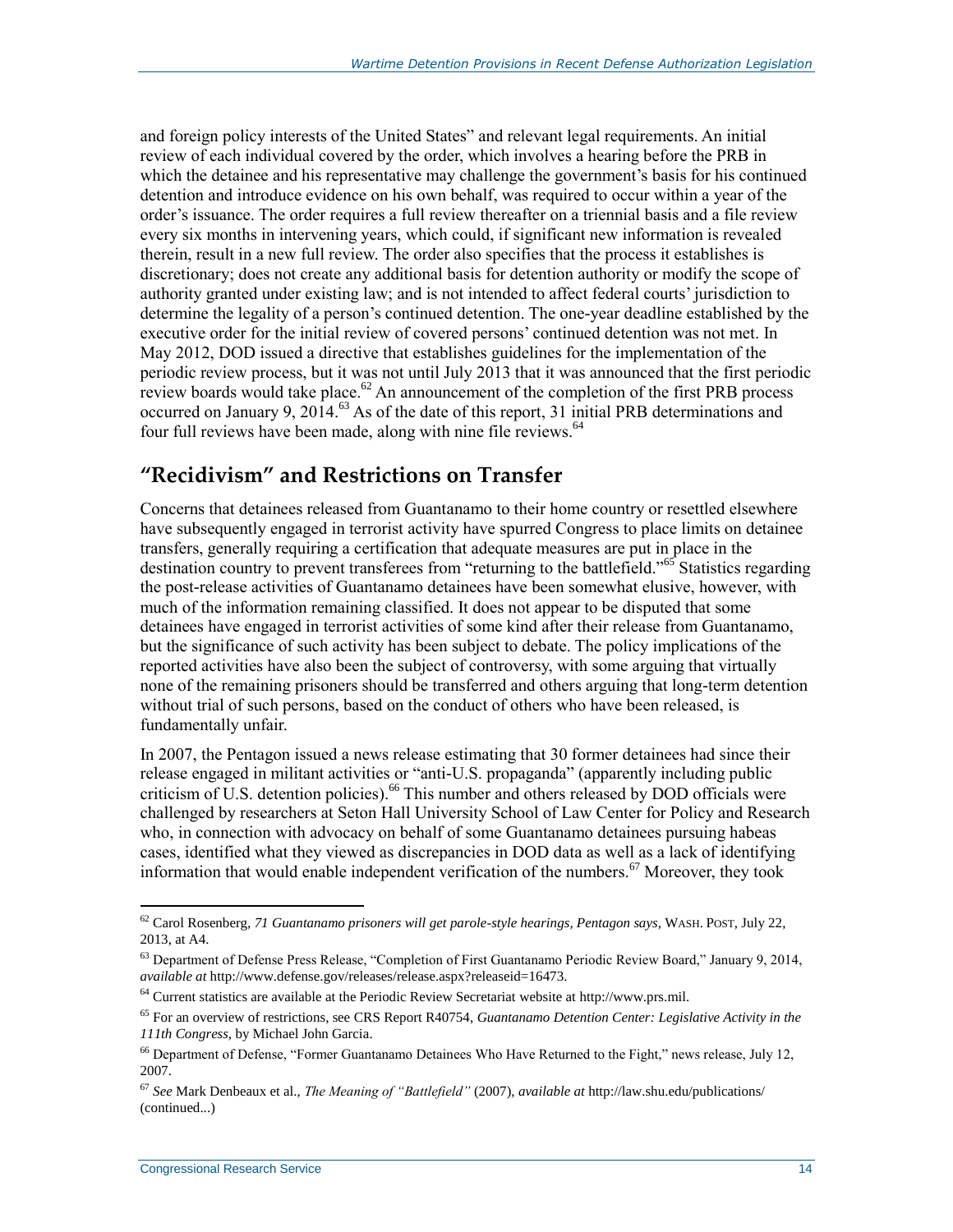issue with the Pentagon's assertion that the former detainees' activities could be classified as "recidivism" or "reengagement," inasmuch as data released by the Pentagon from CSRT hearings did not establish in each case that the detainee had engaged in terrorist or insurgent activity in the first place, and suggested that post-release terrorist conduct could potentially be explained by radicalization during internment. The study did note that available data confirmed some cases of individuals who engaged in deadly activities such as suicide bombings after leaving Guantanamo.

In 2008, the Defense Intelligence Agency (DIA) reported that 36 ex-Guantanamo detainees were confirmed or suspected of having returned to terrorism.<sup>68</sup> In 2009, the Pentagon reported that 1 in 7, or 74 of the 534 prisoners transferred from Guantanamo were believed to have subsequently engaged in terrorism or militant activity.<sup>69</sup>

More recent estimates by the executive branch, sometimes made publicly available through legislative action, have provided different numbers. In December 2010, pursuant to a requirement contained in the Intelligence Authorization Act of FY2010 (P.L. 111-259), the Director of National Intelligence (DNI) released an unclassified summary of intelligence relating to recidivism rates of current or former Guantanamo detainees, as well as an assessment of the likelihood that such detainees may engage in terrorism or communicate with terrorist organizations. The report stated that of the 598 detainees transferred out of Guantanamo, the "Intelligence Community assesses that 81 (13.5 percent) are confirmed and 69 (11.5 percent) are suspected of reengaging in terrorist or insurgent activities after transfer."<sup>70</sup> Of the 150 confirmed or suspected recidivist detainees, the report stated that 13 were dead, 54 were in custody, and 83 remained at large. The summary also indicated that, of 66 detainees transferred from Guantanamo since the implementation of Executive Order  $13492$ ,<sup>71</sup> 2 were confirmed and 3 were suspected of participating in terrorist or insurgent activities.<sup>72</sup> The report did not include detainees solely on the basis of anti-U.S. statements or writings.<sup>73</sup>

<span id="page-17-0"></span>l

<sup>(...</sup>continued)

guantanamoReports/meaning\_of\_battlefield\_final\_121007.pdf; *see also* Mark Denbeaux et al., *Released Guantánamo Detainees and the Department of Defense: Propaganda by the Numbers?* (2009), *available at* http://law.shu.edu/ publications/guantanamoReports/propaganda\_numbers\_11509.pdf.

<sup>68</sup> Department of Defense, Fact Sheet: Former GTMO Detainee Terrorism Trends (June 13, 2008), *available at*  http://www.defense.gov/news/d20080613Returntothefightfactsheet.pdf. The factsheet described "confirmed" as being demonstrated by a "preponderance of evidence," such as "fingerprints, DNA, conclusive photographic match, or reliable, verified, or well-corroborated intelligence reporting." It described "suspected" as "[s]ignificant reporting indicates a former Defense Department detainee is involved in terrorist activities, and analysis indicates the detainee most likely is associated with a specific former detainee *or* unverified or single-source, but plausible, reporting indicates a specific former detainee is involved in terrorist activities." (Emphasis in original). The document does not indicate how many of the total number fell into each category.

<sup>69</sup> Elisabeth Bumiller, *Later Terror Link Cited for 1 in 7 Freed Detainees*, NY TIMES, May 20, 2009, *available at*  http://www.nytimes.com/2009/05/21/us/politics/21gitmo.html. The report noted that 27 of the former prisoners were confirmed as having engaged in terrorism, while the remaining 47 were merely suspected of doing so. *Id.* (editor's note).

<sup>&</sup>lt;sup>70</sup> Office of the Director of National Intelligence, Summary of the Reengagement of Detainees Formerly Held at Guantanamo Bay, Cuba (December 2010) (hereinafter "2010 DNI Recidivism Summary"), *available at* http://www.dni.gov/electronic\_reading\_room/

<sup>120710</sup>\_Summary\_of\_the\_Reengagement\_of\_Detainees\_Formerly\_Held\_at\_Guantanamo\_Bay\_Cuba.pdf.

 $71$  Exec. Order No. 13,492, Review and Disposition of Individuals Detained at the Guantanamo Bay Naval Base and Closure of Detention Facilities, 74 *Federal Register* 4,897 (January 22, 2009).

<sup>72</sup> 2010 DNI Recidivism Summary, *supra* footnot[e 70.](#page-17-0)

<sup>73</sup> *Id.* The assessment defines "terrorist" or "insurgent" activities for its purposes as including "planning terrorist operations, conducting a terrorist or insurgent attack against Coalition or host-nation forces or civilians, conducting a suicide bombing, financing terrorist operations, recruiting others for terrorist operations, arranging for movement of (continued...)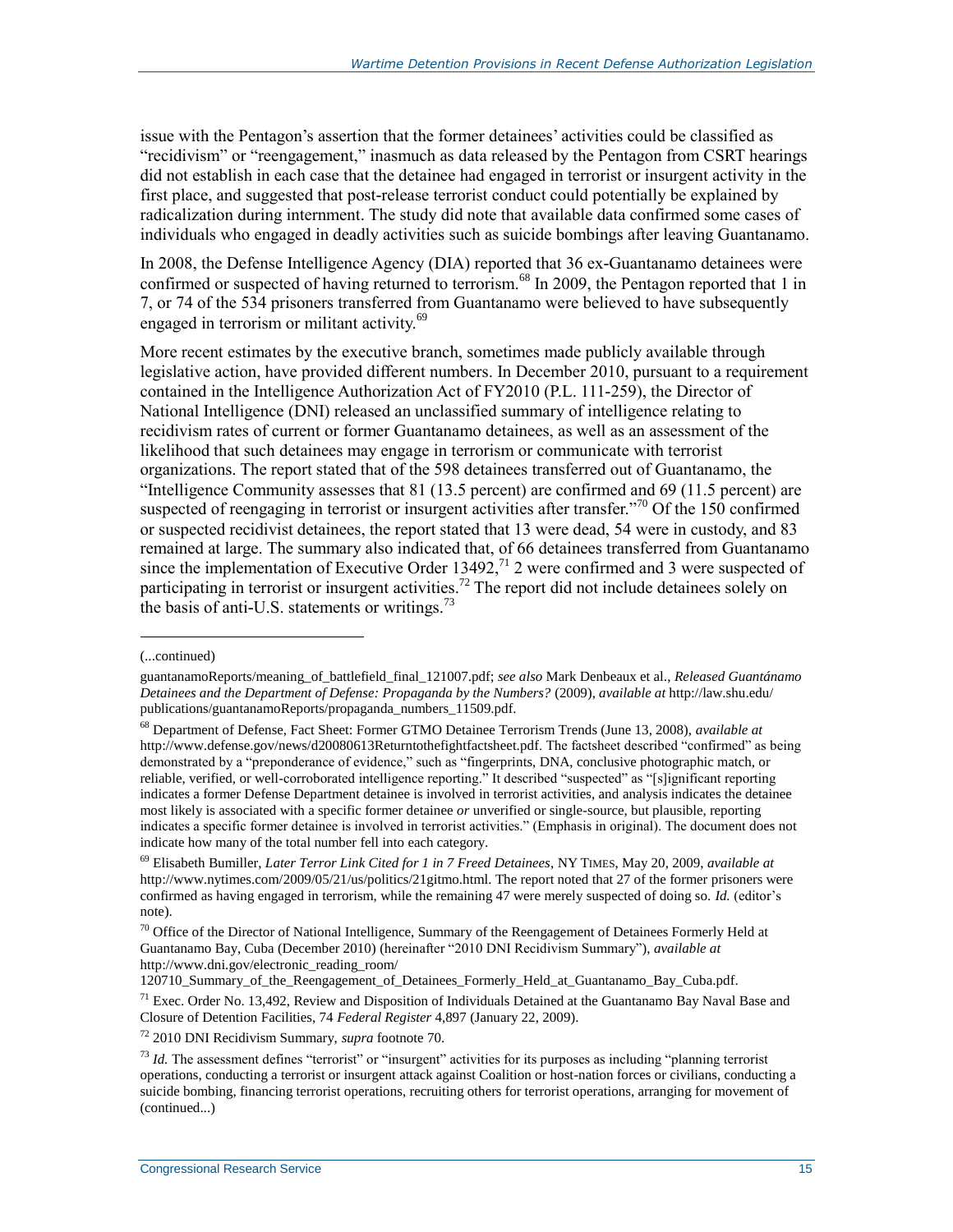In September 2011, Director of National Intelligence Lieutenant General James Clapper testified in a congressional hearing that the number of former Guantanamo detainees who were either suspected or confirmed to have engaged in terrorist or insurgent activities upon release had risen to 27%<sup>74</sup> In January 2012, the President signed into law the Intelligence Authorization Act of FY2012 (P.L. 112-87), which required the DNI to release another unclassified summary of intelligence relating to recidivism rates of current or former Guantanamo detainees, and to provide periodic updates not less than every six months thereafter.<sup>75</sup> The first summary was released in March 2012, and claimed that of the 599 detainees transferred out of Guantanamo by the end of 2011, 95 detainees (15.9%) were "confirmed of reengaging" in terrorist or insurgent activities, and 72 detainees (12.0%) were "suspected of reengaging" in such activities.<sup>76</sup> Of the 67 detainees transferred since the implementation of Executive Order 13492, 3 were confirmed and 2 were suspected of participating in terrorist or insurgent activities.<sup>77</sup> As with the earlier DNI estimate, the report does not identify detainees as "reengaging" in terrorist or insurgent activity solely on the basis of anti-U.S. statements, or on account of communications with persons or organizations that are unrelated to terrorist operations.

The latest DNI recidivism summary, released in March 2016, states that out of a total of 676 detainees who have been transferred or released, 118 detainees have been confirmed of reengaging in terrorist or insurgent activity (17.5%), and 86 former detainees fall into the "suspected of reengaging" category  $(12.7\%$  of former detainees).<sup>78</sup>

The accuracy or significance of the numbers provided by DNI and other government entities has been questioned by some observers. In response to the release of the 2010 DNI estimate, the New America Foundation analyzed publicly available Pentagon reports and other documents and estimated that the actual figure of released detainees who went on to pose a threat to the United States or its interests is closer to  $6\%$ .<sup>79</sup> Some have raised similar criticisms with respect to the accuracy of more recent DNI estimates.<sup>80</sup> Because the intelligence data forming the basis for the

l

<sup>77</sup> *Id.*

Summary\_of\_the\_Reengagement\_of\_Detainees\_Formerly\_Held\_at\_GTMO\_Ma%204\_2016.pdf.

<sup>79</sup> *See* Peter Bergen, Katherine Tiedemann, and Andrew Lebovich, *How Many Gitmo Alumni Take Up Arms?*, FOREIGN POLICY online, January 11, 2011, *available at* http://www.foreignpolicy.com/articles/2011/01/11/ how\_many\_gitmo\_alumni\_take\_up\_arms.

<sup>(...</sup>continued)

individuals involved in terrorist operations, etc." but not communications on issues not related to terrorist operations or "writing anti-U.S. books or articles, or making anti-U.S. propaganda statements." *Id*.

<sup>74</sup> Lt. Gen. James Clapper, Director of National Intelligence, *The State of Intelligence Reform 10 Years After 9/11*, Joint Hearing of the Permanent Select Committee on Intelligence and the Senate Select Committee on Intelligence, U.S. House of Representatives, September 13, 2011. *See also* U.S. Congress, House Committee on Armed Services, Subcommittee on Oversight and Investigations, *Leaving Guantanamo: Policies, Pressures, and Detainees Returning to the Fight* (January 2012), *available at* http://armedservices.house.gov/index.cfm/files/serve?File\_id=24338661-2a6d-49c6-b9a5-bb0721825a69/.

<sup>75</sup> Intelligence Authorization Act of FY2012, P.L. 112-87, §307.

 $^{76}$  Office of the Director of National Intelligence, Summary of the Reengagement of Detainees Formerly Held at Guantanamo Bay, Cuba (March 2012), *available at* http://dni.gov/reports/ March%202012%20Summary%20of%20Reengagement.pdf.

<sup>&</sup>lt;sup>78</sup> Office of the Director of National Intelligence, Summary of the Reengagement of Detainees Formerly Held at Guantanamo Bay, Cuba, March 7, 2016, *available at* http://www.dni.gov/files/documents/Newsroom/ Reports%20and%20Pubs/

<sup>80</sup> *See* The Constitution Project, Understanding Claims About Recidivism and Guantanamo (2015), *available at* http://www.constitutionproject.org/wp-content/uploads/2015/02/TCP-GTMO-Recidivism-Analysis-9-4.pdf; Andy Worthington, Future of Freedom Foundation, *Guantánamo and Recidivism: The Media's Ongoing Failure to Question Official Statistics*, March 13, 2012, *available at* http://www.fff.org/comment/com1203k.asp.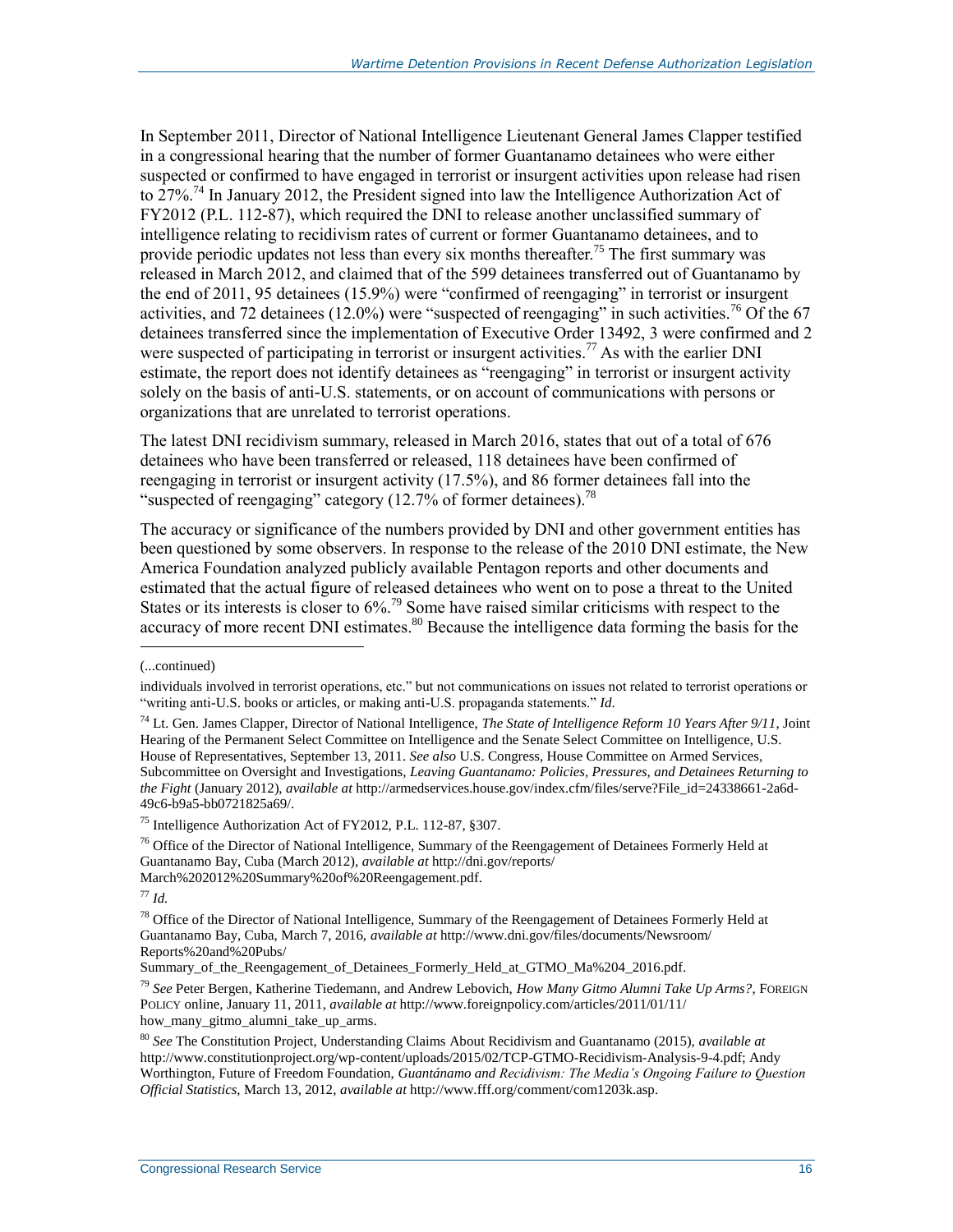DNI's reports remain classified, it is not possible to explain the discrepancy between their estimates of detainee recidivism numbers and those estimates deriving from publicly available sources.

## **2012 NDAA: Summary and Analysis of Detainee Provisions**

#### **Detention Authority**

Section 1021 affirms that the AUMF includes authority for the U.S. Armed Forces to detain "covered persons" pending disposition under the law of war. The provision generally tracks the language of Senate-passed S.  $1867$ ,  $112<sup>th</sup>$  Congress. Combining the express language of the AUMF with the language the Obama Administration has employed to describe its detention authority in habeas litigation involving Guantanamo detainees, ${}^{81}$  the 2012 NDAA defines "covered persons" in Section 1021(b) as including two categories of persons:

(1) A person who planned, authorized, committed, or aided the terrorist attacks that occurred on September 11, 2001, or harbored those responsible for those attacks.

(2) A person who was a part of or substantially supported al-Qaeda, the Taliban, or associated forces that are engaged in hostilities against the United States or its coalition partners, including any person who has committed a belligerent act or has directly supported such hostilities in aid of such enemy forces.<sup>82</sup>

Section 1021 states that dispositions under the law of war "may include" several options:

- detention without trial until the end of hostilities authorized by the 2001 AUMF;
- trial by military commission;
- transfer for trial by another court or tribunal with jurisdiction; or
- transfer to the custody or control of a foreign country or foreign entity.

The provision uses the language "may include" with respect to the above options, which could be read as permission to add other options or negate any of the listed options.<sup>8</sup>

Section 1021 does not expressly clarify whether U.S. citizens or lawful resident aliens may be determined to be "covered persons." The potential application of an earlier version of Section 1021 found in S. 1867 (in that bill numbered Section 1031) to U.S. citizens and other persons within the United States was the subject of significant floor debate. An amendment that would

http://thecaucus.blogs.nytimes.com/2011/11/15/levin-and-mccain-strike-deal-over-detainee-handling/.

<sup>81</sup> *See supra***,** discussion in ["Scope of Detention Authority Conferred by the AUMF.](#page-10-1)"

<sup>&</sup>lt;sup>82</sup> The earlier version of Section 1021 contained in S. 1253 (in that bill numbered Section 1031) had included similar language defining "covered persons," but rather than "affirming" detention authority under the AUMF, it directly authorized the Armed Forces to detain covered persons "captured in the course of hostilities authorized by the [AUMF] as unprivileged enemy belligerents," and permitted their detention until "the end of hostilities against the nations, organizations, and persons subject to the [AUMF]." The White House reportedly objected to the language "captured in the course of hostilities" because it could be read to limit detentions to those captured during military operations and not persons who are arrested under other circumstances. *See* Charlie Savage, *Levin and McCain Strike Deal Over Detainee Handling*, THE CAUCUS (BLOG) NY TIMES (November 15, 2011, 3:19 PM),

 $83$  During the Senate floor debate over S. 1867 (112<sup>th</sup> Cong.), an amendment offered by Senator Sessions to clarify that an acquittal by a federal court or military commission would not preclude continued detention under the law of war was not adopted. S.Amdt. 1274 (not agreed to by a vote of 41-59).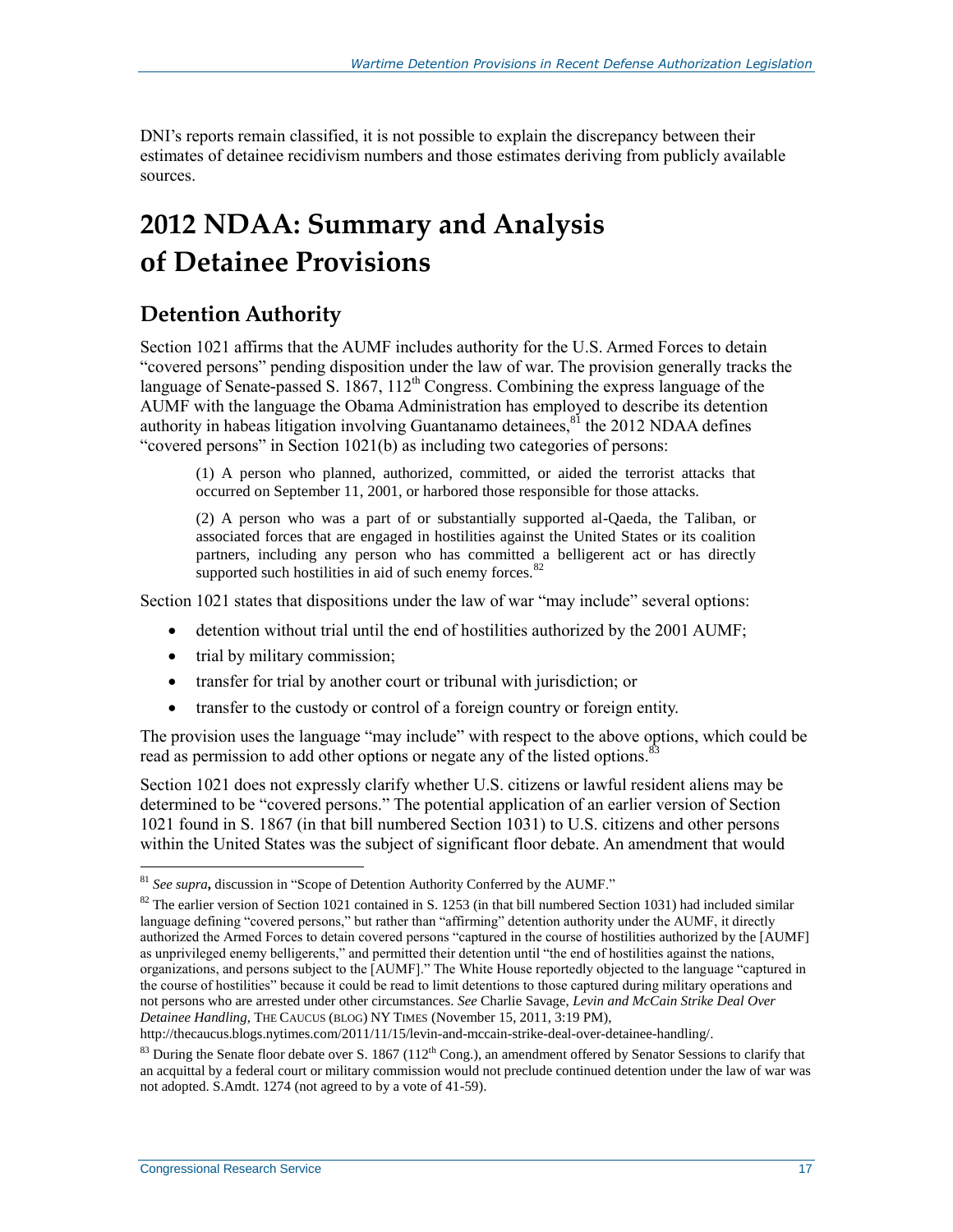have expressly barred U.S. citizens from long-term military detention on account of enemy belligerent status was considered and rejected.<sup>84</sup> Ultimately, an amendment was adopted that added the following proviso: "Nothing in this section shall be construed to affect existing law or authority relating to the detention of United States citizens, lawful resident aliens of the United States, or any other persons who are captured or arrested in the United States."<sup>85</sup>

This language, which remains in the final version of the act,  $86$  along with a separate clause which provides that nothing in Section 1021 "is intended to limit or expand the authority of the President or the scope of the Authorization for the Use of Military Force," makes clear that the provision is not intended to either expand or limit the Executive's existing authority to detain U.S. citizens and resident aliens, as well as other persons captured in the United States. Such detentions have been rare and subject to substantial controversy, without achieving definitive resolution in the courts. While the Supreme Court in *Hamdi* recognized that persons captured while fighting U.S. forces in Afghanistan could be militarily detained in the conflict with Al Qaeda potentially for the duration of hostilities, regardless of their citizenship, the circumstances in which persons captured in the United States may be subject to preventive military detention have not been definitively adjudicated.<sup>87</sup> Section 1021 does not attempt to clarify the circumstances in which a U.S. citizen, lawful resident alien, or other person captured within the United States may be held as an enemy belligerent in the conflict with Al Qaeda. Consequently, if the executive branch decides to hold such a person under the detention authority affirmed in Section 1021, it is left to the courts to decide whether Congress meant to authorize such detention when it enacted the AUMF in 2001.<sup>88</sup>

<sup>&</sup>lt;sup>84</sup> S.Amdt. 1126 (seeking to bar the long-term military detention of U.S. citizens) (not agreed to by a vote of 45-55). <sup>85</sup> S.Amdt. 1456.

<sup>&</sup>lt;sup>86</sup> The language was amended slightly in conference by adding commas. With or without the commas, it is unclear whether U.S. citizens or lawful resident aliens are meant to be covered only if they are captured or arrested in the United States, or whether the place of arrest is important only with respect to "other persons." Accordingly, the provision might be interpreted as conferring broader detention authority with respect to U.S. citizens and lawful resident aliens who are captured *abroad* than what was originally included in the AUMF (though Section 1021(d) of the 2012 NDAA states that Section 1021 is not intended to limit or expand either the President's authority to detain persons or scope of the authority conferred by the AUMF). The Court of Appeals for the Second Circuit has interpreted the phrase to cover U.S. citizens and lawful resident aliens irrespective of location. Hedges v. Obama, 724 F.3d170 (2d Cir. 2013), *cert. denied*, 134 S. Ct. 1936 (2014). The Supreme Court's decision in *Hamdi* seems to establish clear detention authority with respect to those who engaged in relevant hostilities overseas, but not with respect to those captured in other circumstances. The D.C. Circuit, however, has not required proof that a detainee actually engaged in hostilities in order to affirm detention authority, and would likely apply the same definitional analysis to U.S. citizens and resident aliens that it has applied to aliens detained at Guantanamo. U.S. persons detained under the authority would be able to challenge their detention by petitioning for habeas corpus, even if they are detained abroad outside of Guantanamo. Whether the courts will accord U.S. citizens or resident aliens the same procedural rights that the D.C. Circuit has deemed appropriate for aliens detained at Guantanamo remains to be seen, if in fact any such persons are detained under the provision.

 $87$  In separate rulings, the U.S. Court of Appeals for the Fourth Circuit upheld the military detention of a U.S. citizen and a resident alien captured in the United States and designated as enemy combatants by the executive branch. Padilla v. Hanft, 423 F.3d 386, 390-391 ( $4<sup>th</sup>$  Cir. 2005)(holding that U.S. citizen captured in the United States could be detained pursuant to the AUMF because he had been, prior to returning to the country, "'armed and present in a combat zone' in Afghanistan as part of Taliban forces during the conflict there with the United States"); Al-Marri v. Pucciarelli, 534 F.3d 213 (4th Cir. 2008), *vacated by* Al-Marri v. Spagone, 129 S. Ct. 1545 (2009). In each case, the detainee was transferred to civilian law enforcement custody for criminal prosecution before the Supreme Court could consider the merits of the case. *See also* ["Scope of Detention Authority Conferred by the AUMF.](#page-10-1)"

<sup>&</sup>lt;sup>88</sup> In the case of a resident alien detained on the basis of activity conducted within the United States that could bring the person within the purview of the mandatory detention provision in Section 1022, the President may have to first determine whether the detention is constitutional in order to establish whether military custody is in fact mandated pursuant to Section 1022.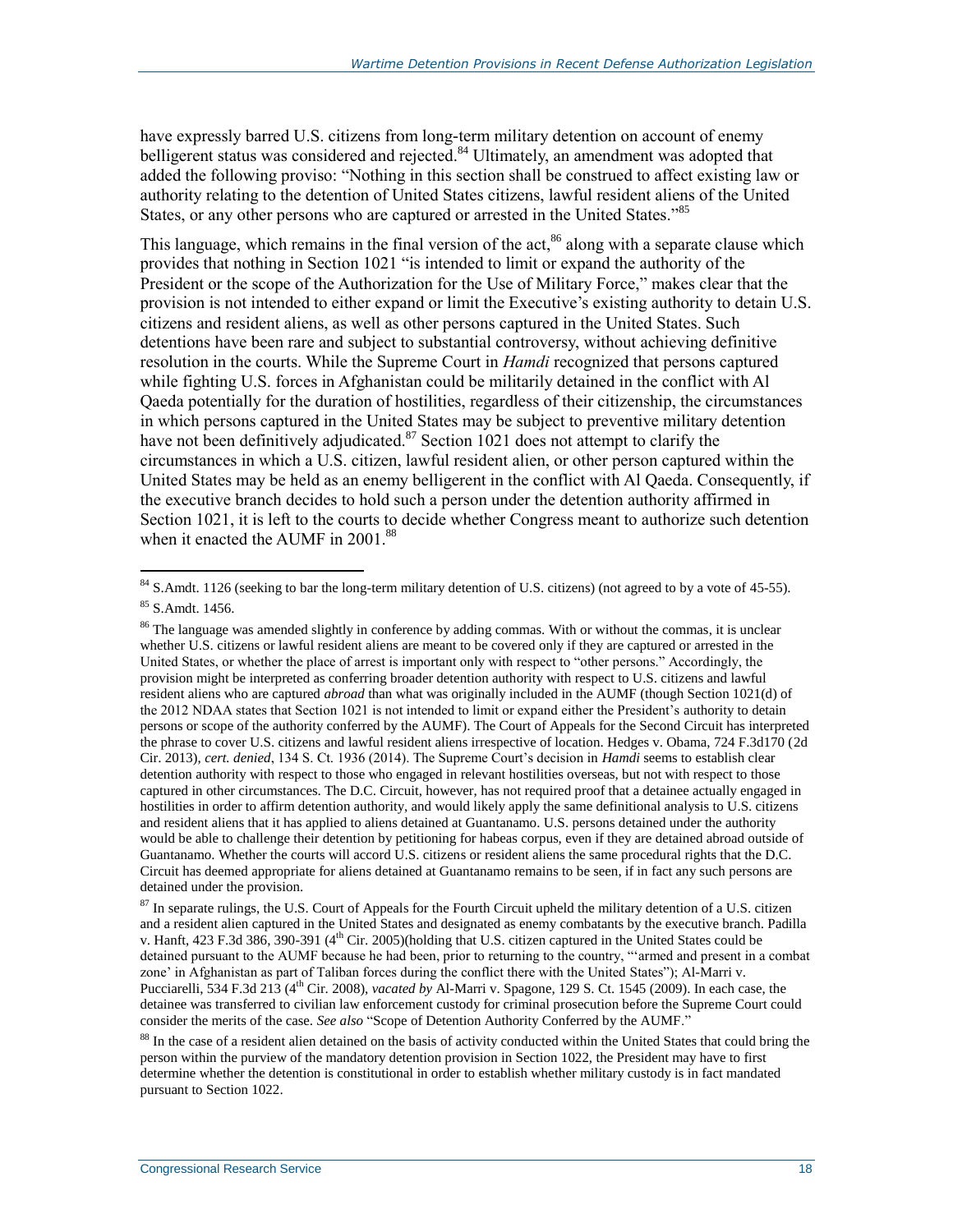In restating the definitional standard the Administration uses to characterize its detention authority, Section 1021 does not attempt to provide additional clarification for terms such as "substantial support," "associated forces," or "hostilities." For that reason, it may be subject to an evolving interpretation that effectively permits a broadening of the scope of the conflict. The provision does require the Secretary of Defense to brief Congress on how it is applied, including with respect to "organizations, entities, and individuals considered to be 'covered persons' under section 1021(b)." This language may be read to require an ongoing accounting of which entities are considered to be "associated forces" or a description of what constitutes "substantial support."

Although Section 1021 provides that it does not modify any existing detention authority concerning "lawful resident aliens," neither the NDAA nor any other federal statute provides a definition of this term.<sup>89</sup> It is possible that the drafters of the NDAA intended this category to refer to the classification of aliens known as legal permanent residents (LPRs). Aliens with LPR status are allowed to permanently reside in the United States, unless such status terminates as a result of a final order of removal or exclusion. On the other hand, it is possible that the drafters of the NDAA intended the term "lawful resident alien" to also include other aliens who are lawfully present in the United States on a long-term basis but who do not have LPR status (e.g., an alien lawfully present in the United States for an extended period pursuant to a student visa).

When signing the 2012 NDAA into law, President Obama claimed that Section 1021 "breaks no new ground and is unnecessary," as it "solely codifies established authorities"<sup>90</sup>—namely, detention authority conferred by the AUMF, as interpreted by the Supreme Court and lower court decisions. President Obama also announced that he would "not authorize the indefinite military detention without trial of American citizens," regardless of whether such detention would be permissible under the AUMF or the 2012 NDAA.

#### <span id="page-21-0"></span>**Mandatory Military Detention**

The provision that appears to have evoked the most resistance on the part of the Administration, Section 1022, generally requires at least temporary military custody for certain Al Qaeda members and members of certain "associated forces" who are taken into the custody or brought under the control of the United States as of 60 days from the date of enactment. This provision

<sup>&</sup>lt;sup>89</sup> Although the Immigration and Nationality Act (INA) contains a definition of "residence" for immigration purposes and the Internal Revenue Code defines "resident alien" for tax purposes, these definitions are not coextensive. *Compare*  8 U.S.C. §1101(a)(33) *with* 26 U.S.C. §7701(b)(1)(A). It is unclear whether the drafters of the NDAA had either of these definitions in mind when they used the term "lawful resident alien." The 2012 NDAA is not the first instance where legislation has used the term "lawful resident alien." For example, a few legislative proposals introduced in the mid-1990s but not enacted into law used the term to refer to a particular category of aliens eligible for government benefits. *See, e.g.*, H.R. 999, the Welfare Reform and Consolidation Act of 1995 (104<sup>th</sup> Cong.); H.R. 3960, the American Health Security Act of 1994 (103<sup>rd</sup> Cong.). However, these bills defined "lawful resident aliens" differently from one another, which seems to affirm the view that the term has no generally understood meaning.

<sup>90</sup> Presidential Signing Statement on 2012 NDAA, *supra* footnot[e 3.](#page-4-0) The White House had previously expressed concern that congressional attempts to codify existing detention authorities was "unnecessary and poses some risk." *See* White House Statement on S. 1867, *supra* footnote [1,](#page-3-0) at 1-2. When S. 1867, 112<sup>th</sup> Cong., was reported out of committee, the Obama Administration expressed concern about a provision corresponding to Section 1021 in the enacted 2012 NDAA, cautioning that

Congress must be careful not to open a whole new series of legal questions that will distract from our efforts to protect the country. While the current language minimizes many of those risks, future legislative action must ensure that the codification in statute of express military detention authority does not carry unintended consequences that could compromise our ability to protect the American people.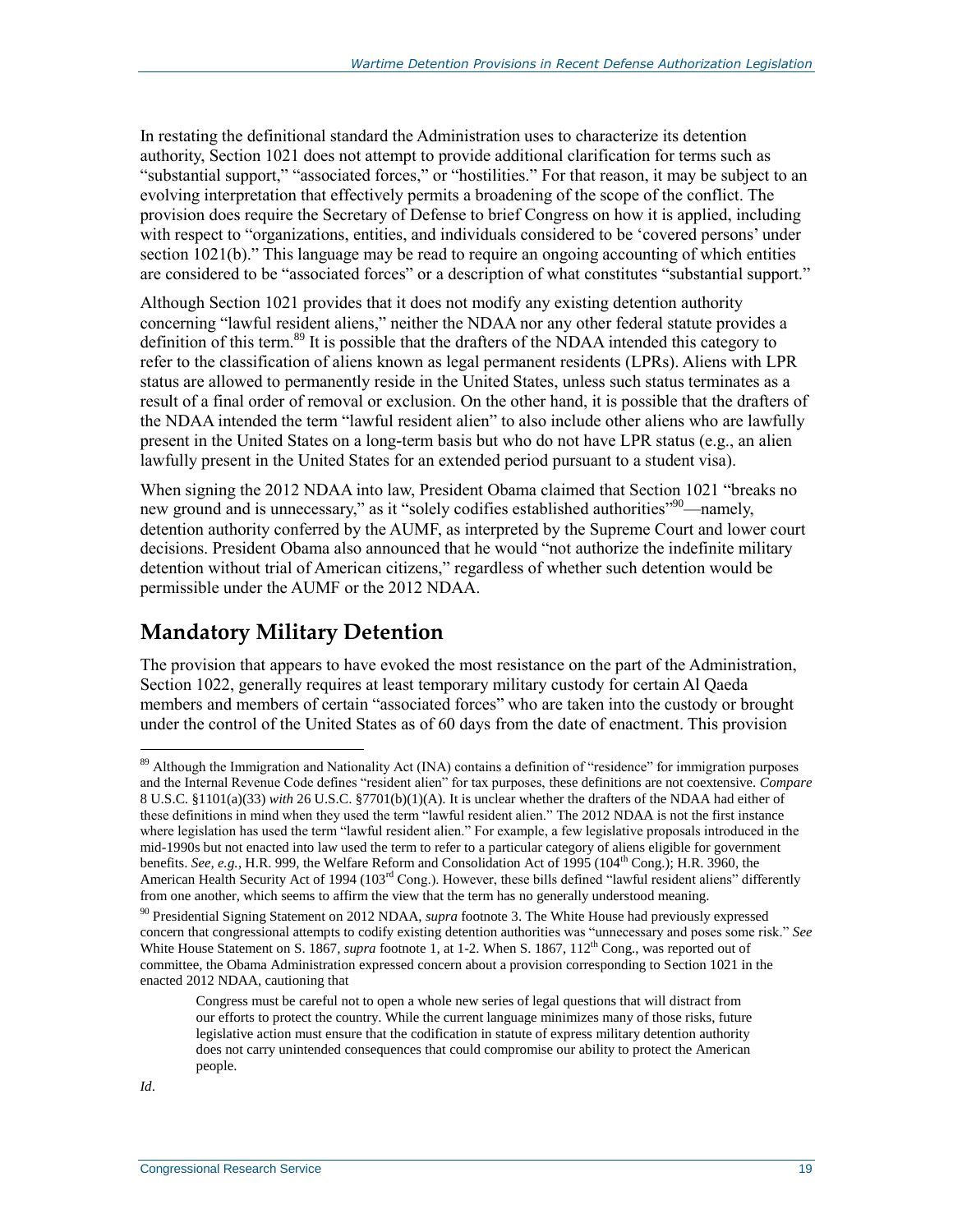does not apply to all persons who are permitted to be detained as "covered persons" under Section 1021, but only those captured during the course of hostilities who meet certain criteria. It expressly excludes U.S. citizens from its purview, although it applies to lawful resident aliens (albeit with the caveat that if detention is based on conduct taking place within the United States, such detention is mandated only "to the extent permitted by the Constitution of the United States").<sup>91</sup> Moreover, the President is authorized to waive the provision's application if he submits a certification to Congress that "such a waiver is in the national security interests of the United States" (for discussion of executive's implementation of Section 1022, including its exercise of waiver authority, see *infra* at ["Developments Since the Enactment of](#page-35-0) the 2012 NDAA").

The mandatory detention requirement applies to covered persons captured in the course of hostilities authorized by the AUMF, defining "covered persons" for its purposes as a person subject to detention under Section 1021 who is determined

(A) to be a member of, or part of, al-Qaeda or an associated force that acts in coordination with or pursuant to the direction al al-Qaeda; and

<span id="page-22-0"></span>(B) to have participated in the course of planning or carrying out an attack or attempted attack against the United States or its coalition partners.

Persons described above are required to be detained by military authorities pending "disposition under the law of war," as defined in Section 1021, except that additional requirements must first be met before the detainee can be transferred to another country. Accordingly, such persons may be (1) held in military detention until hostilities under the AUMF are terminated; (2) tried before a military commission; (3) transferred from military custody for trial by another court having jurisdiction; or (4) transferred to the custody of a foreign government or entity, provided the transfer requirements established in Section 1028 of the act,  $92$  discussed *infra*, are satisfied. If the Administration wishes to prosecute a person covered by Section 1022 in a civilian trial, Section 1029 requires the Attorney General to first consult with the National Director of Intelligence and the Secretary of Defense to determine whether a military commission is more appropriate and whether the individual should be held in military custody pending trial.<sup>93</sup>

Section 1022 applies both to members of Al Qaeda and "associated forces."<sup>94</sup> The provision further specifies that covered forces are ones that "act in coordination with or pursuant to the

<sup>&</sup>lt;sup>91</sup> As discussed *supra*, the term "lawful resident alien" is not defined by the 2012 NDAA or other federal statute, and there may be some ambiguity as to who falls under this category.

<sup>&</sup>lt;sup>92</sup> Section 1022 provides that persons subject to mandatory detention may be transferred to foreign countries only so long as such transfers are "consistent with the requirements of section 1028" of the bill, which bars the transfer of Guantanamo detainees to foreign countries unless certain certification requirements are met. Arguably, the interplay between these two provisions could be read to mean that no person subject to the mandatory detention requirement of Section 1022 may be transferred a foreign country unless the Secretary of Defense certifies that the transfer complies with the criteria described under Section 1028, regardless of the current location of the person's detention. The Department of Defense appears to construe the interplay of Sections 1022 and 1028 in this fashion. *See* Letter from the Secretary of Defense to Senator Carl Levin (November15, 2011) (hereinafter "DOD Letter") (discussing relationship between corresponding provisions in S. 1867), *available at* http://www.politico.com/static/

PPM229 111115 dodletter.html. On the other hand, it is possible that the certification requirement is only intended to apply to those persons who are subject to mandatory detention under Section 1022 who are also currently being held at Guantanamo.

 $93$  The consultation requirement also applies to the trial of any other person in military detention overseas under the authority described in Section 1021, which could presumably apply to U.S. citizens.

<sup>&</sup>lt;sup>94</sup> Although the final version of the 2012 NDAA uses "associated forces" (the same terminology that has been used to define detention authority in habeas litigation), an earlier version of the defense authorization bill would have applied to members of "affiliated entities." S. 1253, §1032. "Affiliated entity" does not appear to have a set definition. The recently released 2011 National Strategy for Counterterrorism (2011 Strategy), http://www.whitehouse.gov/sites/ (continued...)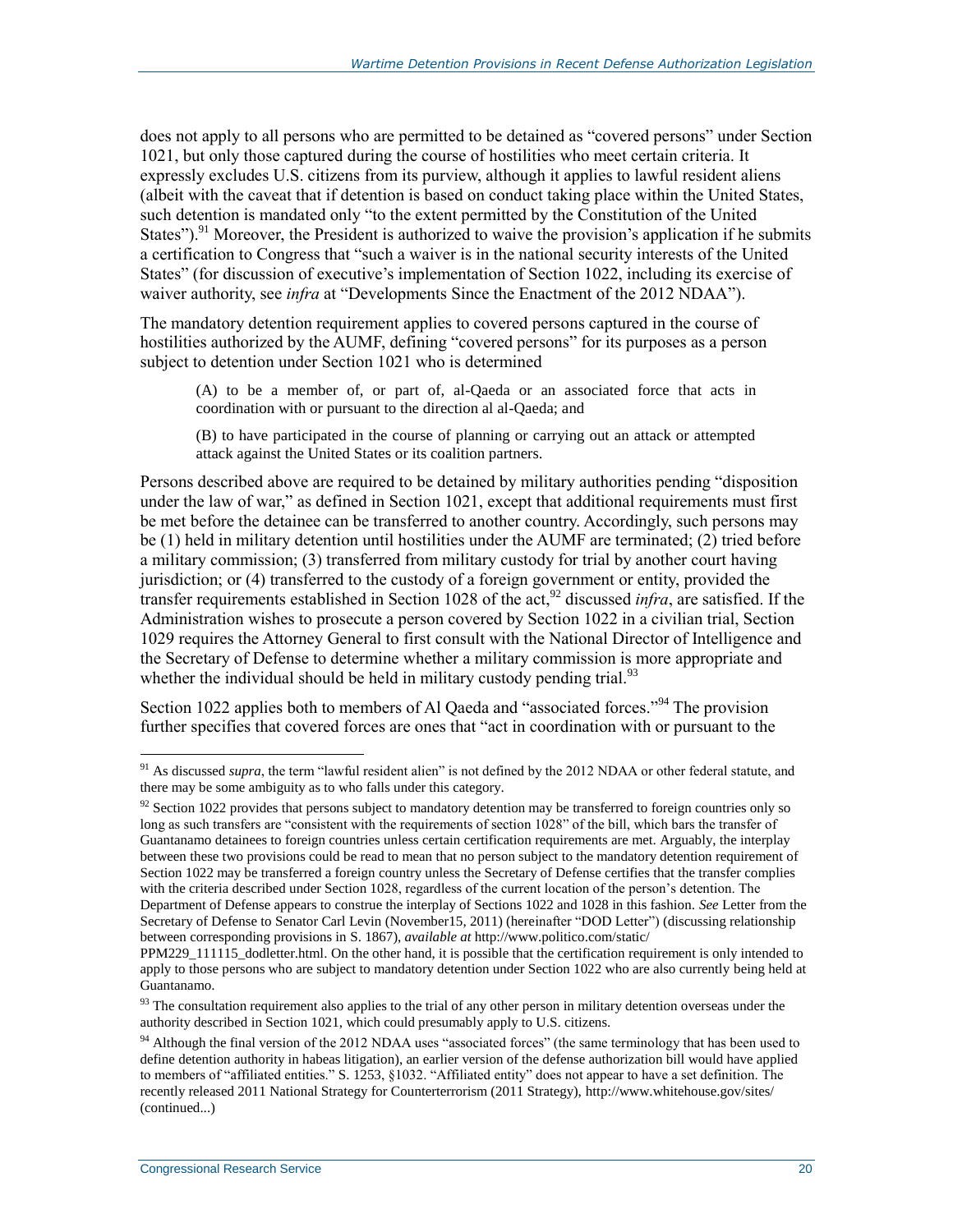direction of al-Qaeda." The omission of any express reference to the Taliban in Section 1022 seems to indicate that it need not be treated as a force associated with Al Qaeda, at least unless its actions are sufficiently coordinated or directed by Al Qaeda.<sup>95</sup> A question might arise if an associated force acts largely independently but coordinates some activity with Al Qaeda. Would all of its members be subject to mandatory detention, or only those involved in units which coordinate their activities with Al Qaeda? Perhaps this determination can be made with reference to the specific attack the individual is determined to have attempted, planned, or engaged. In any event, Section 1022 would not apply to a "lone wolf" terrorist with no ties to Al Qaeda or any associated force.

What conduct constitutes an "attack ... against the United States coalition partners" is not further clarified.<sup>96</sup> It could be read to cover only the kinds of attacks carried out in a military theater of operations against armed forces, where the law of war is generally understood to permit the military detention of such persons. This reading may be bolstered by the limitation of the provision to persons who are "captured during the course of hostilities." On the other hand, the term "attack" might be interpreted to apply more broadly to cover terrorist acts directed against civilian targets elsewhere, although the application of the law of war to such circumstances is much less certain. It is unclear whether an effort to bring down a civilian airliner, for example, necessarily constitutes an "attack against the United States." The reference to the possibility that lawful resident aliens may be detained based on conduct taking place in the United States supports the broader reading of "attack." Some proponents have suggested that the provision is intended to cover cases such as that of Umar Farouk Abdulmutallab,  $\frac{5}{7}$  the Nigerian suspect accused of trying to destroy an airliner traveling from Amsterdam to Detroit on Christmas Day 2009, although he was arrested by domestic law enforcement authorities, which suggests that the

<sup>(...</sup>continued)

default/files/counterterrorism\_strategy.pdf distinguishes between "affiliates," which are defined as "groups that have aligned with" Al Qaeda, and "adherents," which are "individuals who have formed collaborative relationships with, act on behalf of, or are otherwise inspired to take action in furtherance of the goals of al-Qa'ida—the organization and the ideology—including by engaging in violence regardless of whether such violence is targeted at the United States, its citizens, or its interests." 2011 Strategy at 3. The 2011 Strategy also distinguishes "affiliates" from "associated forces":

Affiliates is not a legal term of art. Although it includes Associated Forces, it additionally includes groups and individuals against whom the United States is not authorized to use force based on the authorities granted by the [AUMF]. The use of Affiliates in this strategy is intended to reflect a broader category of entities against whom the United States must bring various elements of national power, as appropriate and consistent with the law, to counter the threat they pose. Associated Forces is a legal term of art that refers to cobelligerents of al-Qa'ida or the Taliban against whom the President is authorized to use force (including the authority to detain) based on the [AUMF]. *Id.* at footnote 1.

<sup>&</sup>lt;sup>95</sup> According to the conference report, the conferees agreed that the Taliban is covered by Section 1021 but not 1022. H.Rept. 112-329 at 159.

<sup>&</sup>lt;sup>96</sup> The presidential policy directive announcing procedures implementing Section 1022 defines an "attack" as "an act of violence or the use of force that involves serious risk to human life," with no further specification as to whether such an act must occur in a military theater of operations. Presidential Directive on Section 1022, *supra* footnote [4,](#page-4-1) at 2. However, it limits the scope of application of the procedures for implementing Section 1022 to persons arrested or otherwise taken into custody by the FBI or other law enforcement agencies, *id.*, suggesting that a broader interpretation of "attack" may have been adopted.

<sup>97</sup> *See, e.g.*, 157 CONG. REC. S8097 (daily ed. December 1, 2011) (statement of Sen. Ayotte). *See also* White House Statement on S. 1867, *supra* footnot[e 1,](#page-3-0) at 2 ("Moreover, applying this military custody requirement to individuals inside the United States, as some Members of Congress have suggested is their intention, would raise serious and unsettled legal questions and would be inconsistent with the fundamental American principle that our military does not patrol our streets.").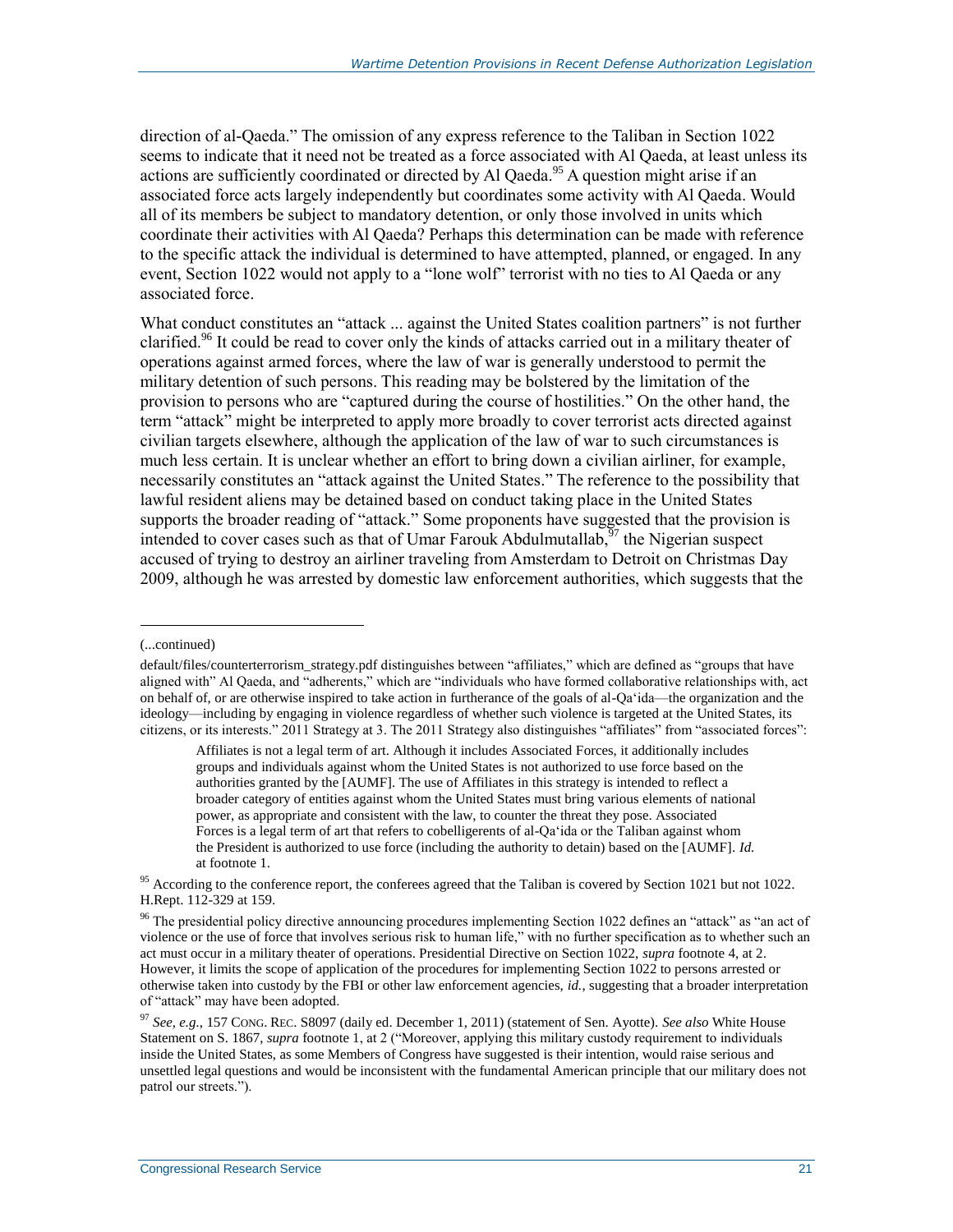statute is intended to consider future similar occurrences as "attacks against the United States" that involve captures during the "course of hostilities."

In response to Administration objections to the mandatory detention provision originally found in S. 1253,  $112^{th}$  Congress, a new requirement was established in S. 1867,  $112^{th}$  Congress, which was ultimately included in the enacted version of the 2012 NDAA, that the President must submit to Congress, within 60 days of enactment, a report describing the procedures for implementing the mandatory detention provision. The procedural requirements were added to respond to criticism that the measure would interfere with law enforcement and interrogation efforts, among other perceived risks. The submission was required to include procedures for designating who is authorized to determine who is a covered person for the purpose of the provision and the process by which such determinations are to be made. Other procedures to be described include those for preventing the interruption of ongoing surveillance or intelligence gathering with regard to persons not already in the custody or control of the United States; precluding implementation of the determination process until after any ongoing interrogation session is completed and precluding the interruption of an interrogation session; precluding application of the provision in the case of an individual who remains in the custody of a third country, where U.S. government officials are permitted access to the individual; and providing for an exercise of waiver authority to accomplish the transfer of a covered person from a third country, if necessary. This requirement applies only to persons taken into custody on or after the 2012 NDAA's date of enactment.

It is not clear how these procedures will interact with those contemplated under Section 1024 (discussed more fully *infra*), which requires DOD to submit to Congress procedures for status determinations for persons detained pursuant to the AUMF for purposes of Section 1021. If the procedures required by Section 1022 are meant to determine whether a person is detainable under the AUMF (per Section 1021) as an initial matter (as opposed to determining the appropriate disposition under the law of war), then it would seem necessary for that determination to take place prior to the procedures for determining whether a person's detention is *required* under Section 1022.<sup>98</sup> The act does not appear to preclude the implementation of more than one process for making the determination that someone qualifies as a covered person subject to mandatory military detention, perhaps depending on whether the person is initially in military custody or the custody of law enforcement officials. Nor does it seem to preclude the use of a single procedure to determine whether a person is covered by Section 1022 *and* the appropriate disposition under the law of war, which could obviate the necessity for transferring a person to military custody. Whatever process is adopted to make any of these determinations would likely implicate constitutional due process requirements, at least if the detainee is located within the United States or is a U.S. citizen, and would likely be subject to challenge by means of habeas corpus.<sup>99</sup> Section

 $98$  If the Administration concludes that existing law and authority with respect to persons arrested within the United States does not support their treatment as persons detainable under the AUMF as described under Section 1021, it may be able to avoid determining whether any who are non-U.S. citizens are subject to the provisions of Section 1022.

<sup>99</sup> The ability of a detainee to bring a habeas petition under Section 1036 may depend upon his location. *Compare*  Boumediene v. Bush, 553 U.S. 723 (2008) (constitutional writ of habeas extends to non-citizen detainees held at Guantanamo) *with* Maqaleh v. Gates, 605 F.3d 84 (D.C. Cir. 2010) (writ of habeas does not presently extend to noncitizen detainees held by the United States in Afghanistan).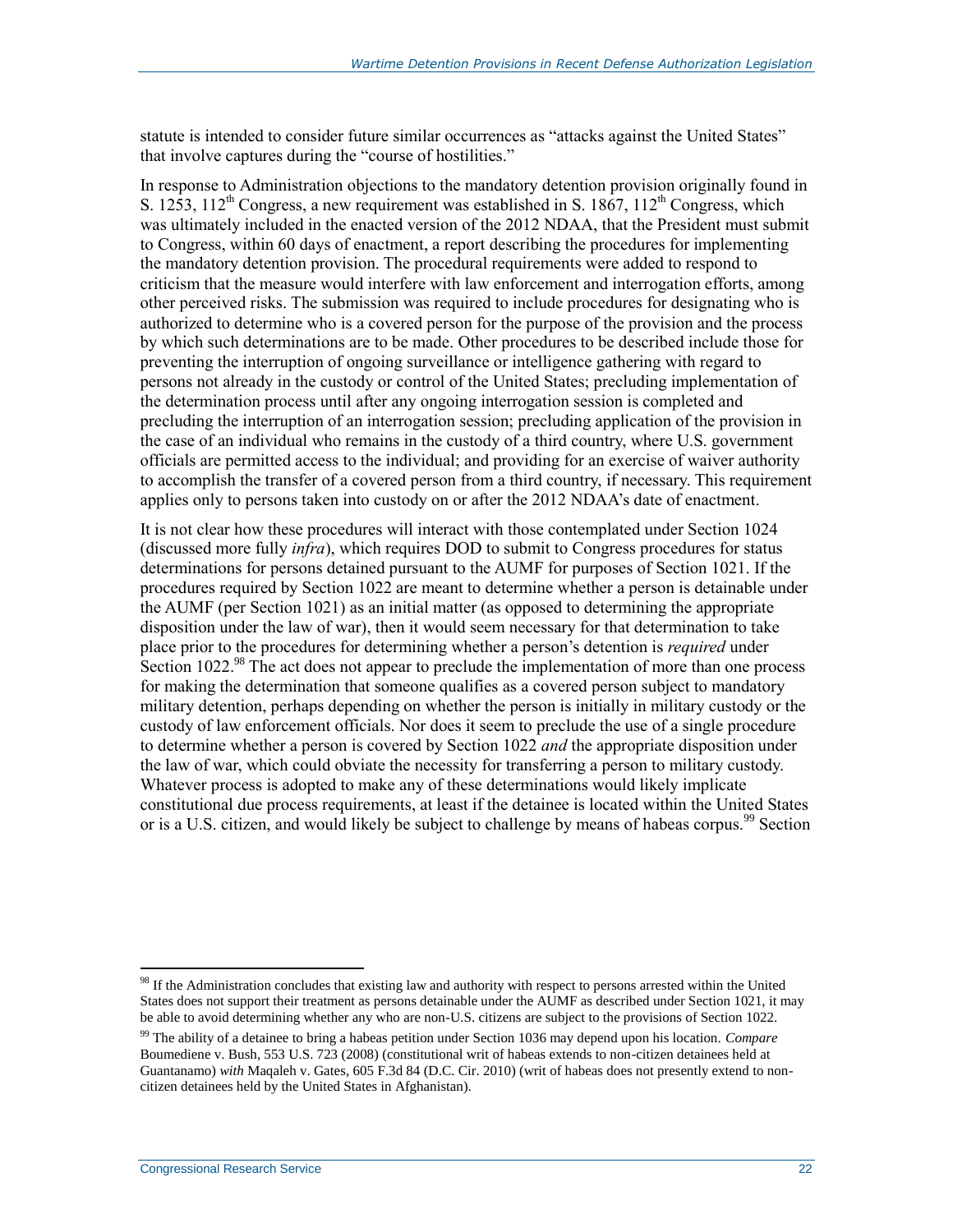1022 does not prevent Article III trials of covered persons,<sup>100</sup> although any time spent in military custody could complicate the prosecution of a covered defendant.<sup>101</sup>

<span id="page-25-0"></span>The Obama Administration opposed this provision, even as the language was revised.<sup>102</sup> During Senate deliberation concerning S. 1867,  $112<sup>th</sup>$  Congress, the White House claimed that its mandatory military detention requirement constituted an "unnecessary, untested, and legally controversial restriction of the President's authority to defend the Nation from terrorist threats" that would "tie the hands of our intelligence and law enforcement professionals."<sup>103</sup>

However, a new proviso was added in conference, which, along with a shift of waiver authority from the Secretary of Defense to the President, apparently reduced Administration concerns to the extent necessary to avert a veto.<sup>104</sup> Section 1022, as it emerged from conference, provides that it is not to be construed "to affect the existing criminal enforcement and national security authorities of the Federal Bureau of Investigation or any other domestic law enforcement agency with regard to a covered person, regardless whether such covered person is held in military custody." While Federal Bureau of Investigation (FBI) Director Robert Mueller expressed concern that the provision, even as revised in conference, could create confusion as to the FBI's role in responding to a terrorist attack,<sup>105</sup> the White House issued a statement explaining that, as a result of changes made in conference (as well as some that had been made prior to Senate passage): "[W]e have concluded that the language does not challenge or constrain the President's ability to collect intelligence, incapacitate dangerous terrorists, and protect the American people, and the President's senior advisors will not recommend a veto."<sup>106</sup>

<sup>103</sup> *See* White House Statement on S. 1867, *supra* footnote [1,](#page-3-0) at 2.

<sup>104</sup> White House Press Briefing by Press Secretary Jay Carney, December 15, 2011, *available at* http://www.whitehouse.gov/the-press-office/2011/12/15/press-briefing-press-secretary-jay-carney-12152011.

<sup>106</sup> Statement from the White House Press Secretary on the NDAA Bill, December 14, 2011, printed in National Defense Authorization Act for Fiscal Year 2012—Conference Report, 157 CONG. REC. S8632-01, S8664 (2011).

<sup>&</sup>lt;sup>100</sup> No funds authorized to be appropriated under the 2012 NDAA were permitted to be used to transfer detainees to the United States from Guantanamo for trial. Subsequent appropriations and authorization enactments effectively extended the bar on detainee transfers through FY2013. *See* FY2013 Consolidated and Full Year Continuing Appropriations Act, P.L. 113-6, Div. B, §530 and Div. C., §8109; 2013 NDAA, P.L. 112-239, §1027.

<sup>&</sup>lt;sup>101</sup> There has been one case of an individual who was transferred from Guantanamo to the United States for prosecution on terrorism charges. Ahmed Khalfan Ghailani was indicted in 1998 and charged with conspiracy in connection with the bombing of the United States Embassies in Nairobi, Kenya, and Dar es Salaam, Tanzania. He was arrested in Pakistan in 2004 and turned over to U.S. custody to be held and interrogated by Central Intelligence Agency (CIA) officials. In 2006, he was transferred to DOD custody and held as an enemy combatant at Guantanamo. He was transferred to the Southern District of New York for trial in 2009, and was subsequently convicted and sentenced to life imprisonment, despite his efforts to quash the prosecution on numerous grounds related to his detention. For more information, see CRS Report R41156, *Judicial Activity Concerning Enemy Combatant Detainees: Major Court Rulings*, by Jennifer K. Elsea and Michael John Garcia.

 $102$  For example, during Senate consideration of S. 1867, 112<sup>th</sup> Cong., Secretary of Defense Panetta expressed doubt that its mandatory military detention provision offered any advantage to DOD or to U.S. national security interests, predicting instead that it would restrain the executive branch's option to make effective use of all available counterterrorism tools. Moreover, Secretary Panetta objected to the provision's failure to clearly limit its scope to persons captured abroad; complained that the qualification to "associated force" (limiting mandatory detention to members of such groups that coordinate with or act under the direction of Al Qaeda) unnecessarily complicates the Department's ability to interpret and implement the restriction; and viewed as inappropriate the possible extension of the transfer certification requirements of Section 1033 (now Section 1028) to those covered by Section 1032 (now Section 1022) who are not currently detained at Guantanamo. *See* DOD Letter, *supra* footnot[e 92.](#page-22-0)

<sup>&</sup>lt;sup>105</sup> *See* FBI Oversight, Hearing before the Senate Committee on the Judiciary, 112<sup>th</sup> Cong. 2d Sess. (December 14, 2011)(Statement of FBI Director Robert Mueller), *transcript available at* 2011 WL 6202873.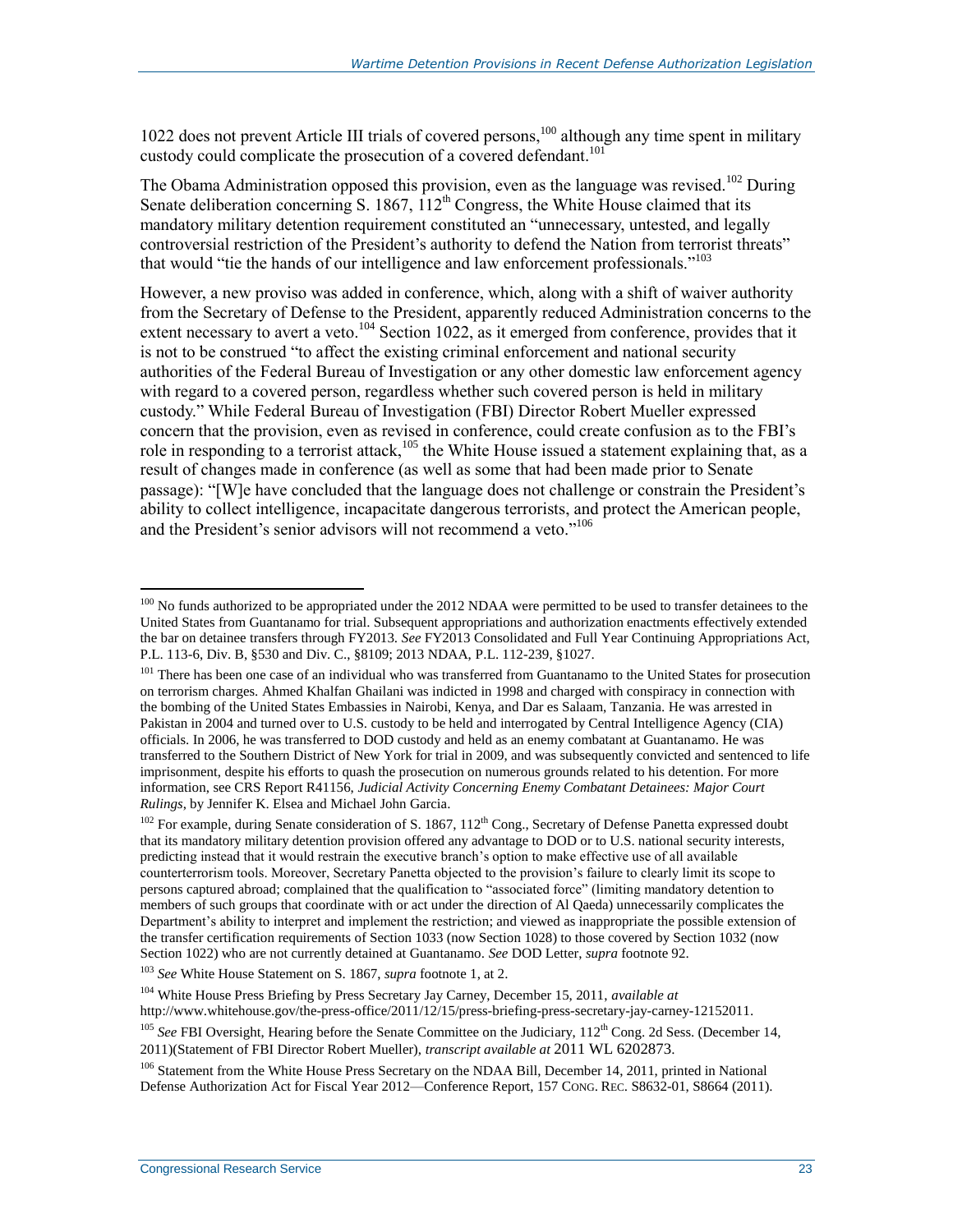However, the statement also warned that "if in the process of implementing this law we determine that it will negatively impact our counterterrorism professionals and undercut our commitment to the rule of law, we expect that the authors of these provisions will work quickly and tirelessly to correct these problems."<sup>107</sup>

When signing the 2012 NDAA into law, President Obama expressed strong disapproval of Section 1022, describing it as "ill-conceived and … [doing] nothing to improve the security of the United States."<sup>108</sup> Nonetheless, the President characterized the Section 1022 as providing "the minimally acceptable amount of flexibility to protect national security," and claimed that he would interpret and apply it so as to best preserve executive discretion when determining the appropriate means for dealing with a suspected terrorist in U.S. custody:

Specifically, I have signed this bill on the understanding that section 1022 provides the executive branch with broad authority to determine how best to implement it, and with the full and unencumbered ability to waive any military custody requirement, including the option of waiving appropriate categories of cases when doing so is in the national security interests of the United States. As my Administration has made clear, the only responsible way to combat the threat al-Qa'ida poses is to remain relentlessly practical, guided by the factual and legal complexities of each case and the relative strengths and weaknesses of each system. Otherwise, investigations could be compromised, our authorities to hold dangerous individuals could be jeopardized, and intelligence could be lost. I will not tolerate that result, and under no circumstances will my Administration accept or adhere to a rigid across-the-board requirement for military detention. I will therefore interpret and implement section 1022 in the manner that best preserves the same flexible approach that has served us so well for the past 3 years and that protects the ability of law enforcement professionals to obtain the evidence and cooperation they need to protect the Nation.<sup>109</sup>

On February 28, 2012, President Obama issued a directive concerning the implementation of Section 1022, and announcing circumstances in which the mandatory detention requirements would be waived. This directive is discussed in more detail *infra* at ["Developments Since the](#page-35-0)  [Enactment of](#page-35-0) the 2012 NDAA<sup>"</sup>

#### **Periodic Review of Detention of Persons at Guantanamo**

Section 1023 addresses Executive Order 13567, pertaining to detention reviews at Guantanamo. Unlike H.R. 1540, as originally passed by the House of Representatives of the  $112<sup>th</sup>$  Congress,<sup>110</sup>

undermines the system of periodic review established by the President's ... Executive Order by substituting a rigid system of review that could limit the advice and expertise of critical intelligence and law enforcement professionals, undermining the Executive branch's ability to ensure that these

(continued...)

 $\overline{a}$ <sup>107</sup> *Id*.

<sup>108</sup> Presidential Signing Statement on 2012 NDAA, *supra* footnot[e 3.](#page-4-0)

<sup>109</sup> *Id.*

<sup>&</sup>lt;sup>110</sup> Among other things, the review process contemplated by Section 1036 of H.R. 1540, as initially passed by the House during the  $112^{th}$  Congress, would have required that the initial review panel consist of military officers rather than senior officials from multiple agencies; imposed more detailed and stringent criteria for assessing whether an individual's continued detention is no longer warranted; and limited the assistance private counsel may provide to detainees. Section 1036 also would have required the establishment of an interagency review board, composed of senior officials of the Department of State, the Department of Defense, the Department of Justice, the Department of Homeland Security, the Joint Chiefs of Staff, and the Office of the Director of National Intelligence. The interagency review board was to be responsible for reviewing the military panel's review for clear error. In a written statement regarding H.R. 1540, the White House identified Section 1036 as one of several provisions within the bill that might contribute to a decision to veto. It asserted that the periodic review process established by Section 1036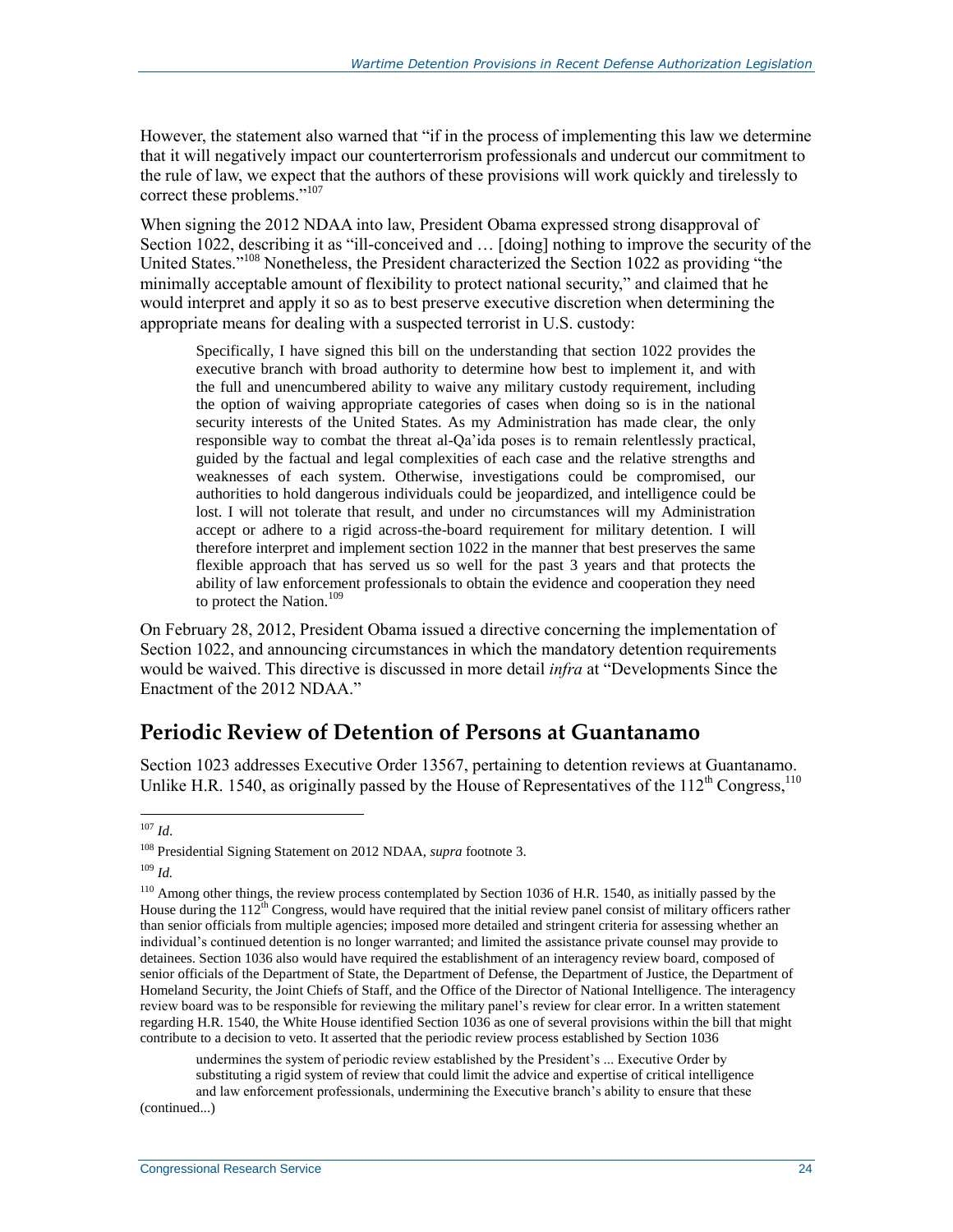the corresponding Senate provision incorporated into the enacted 2012 NDAA does not seek to replace the periodic review process established by the order, as a corresponding House provision would have done,<sup>111</sup> but instead seeks to clarify aspects of the process. Section 1023 requires the Secretary of Defense, within 180 days of enactment, to submit to the congressional defense and intelligence committees a report setting forth procedures to be employed by review panels established pursuant to Executive Order 13567. The provision requires that these new review procedures to

- clarify that the purpose of the periodic review is not to review the legality of any particular detention, but to determine whether a detainee poses a continuing threat to U.S. security;
- clarify that the Secretary of Defense, after considering the results and recommendations of a reviewing panel, is responsible for any final decision to release or transfer a detainee and is not bound by the recommendations; and
- ensure that appropriate consideration is given to a list of factors, including the likelihood the detainee will resume terrorist activity or rejoin a group engaged in hostilities against the United States; the likelihood of family, tribal, or government rehabilitation or support for the detainee; the likelihood the detainee may be subject to trial by military commission; and any law enforcement interest in the detainee.

The Administration had objected to this provision because it said it would shift to the Defense Department the responsibility for what had been a collaborative, interagency review process.<sup>112</sup> The provision was modified in conference to clarify that the procedures apply to "any individual who is detained as an unprivileged enemy belligerent at Guantanamo at any time on or after the date of enactment" of the act.

The conference report for the 2012 NDAA explains that the conferees understood that the review process

established by the Executive Order is not a legal proceeding and does not create any discovery rights in the detainee, his personal representative, or private counsel. For this reason, the conferees expect the procedures established under this section to provide that: (1) the compilation of information for the review process should be conducted in good faith, but does not create any rights on behalf of the detainee; (2) the mitigating information to be provided to the detainee is information compiled in the course of this good faith compilation effort; (3) the decision whether to permit the calling of witnesses and the presentation of statements by persons other than the detainee is discretionary, and not a matter of right; and (4) access to classified information on the part of private counsel is subject to national security constraints, clearance requirements, and the availability of resources to review and clear relevant information.

(...continued)

decisions are informed by all available information and protect the full spectrum of our national security interests. It also unnecessarily interferes with DOD's ability to manage detention operations.

White House Statement on H.R. 1540, *supra* footnot[e 1,](#page-3-0) at 2-3.

<sup>&</sup>lt;sup>111</sup> H.R. 1540 (as initially passed by the House,  $112<sup>th</sup>$  Cong.) §1036.

<sup>112</sup> White House Statement on S. 1867, *supra* footnot[e 1,](#page-3-0) at 2.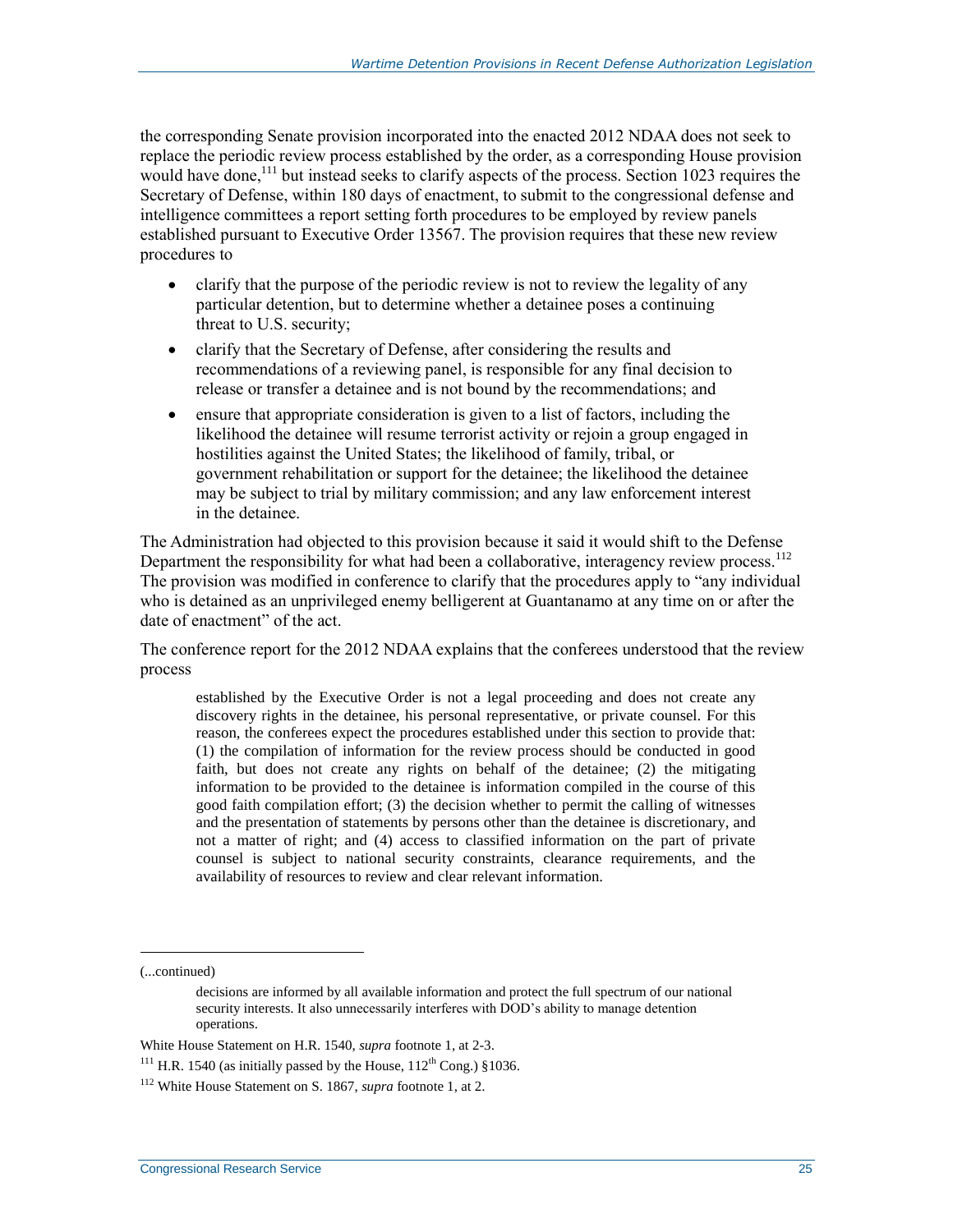In a statement issued upon signing the 2012 NDAA into law, President Obama characterized this provision as "needlessly interfere[ing] with the executive branch's processes for reviewing the status of detainees."<sup>113</sup>

#### **Status Determination of Wartime Detainees**

Section 1024 of the 2012 NDAA, which tracks a provision contained in S. 1867,  $112<sup>th</sup>$  Congress, requires the Secretary of Defense, within 90 days of enactment, to submit a report to congressional defense and intelligence committees explaining the procedures for determining the status of persons detained under the AUMF for purposes of Section 1021 of the Senate bill. It is not clear whether the status determination "for purposes of section 1021" means determination of whether a detained individual is a "covered person" subject to Section 1021, or whether it is meant to refer to the disposition of such a person under the law of war, or to both.<sup>114</sup>

In the case of any unprivileged enemy belligerent who will be held in long-term detention, clause (b) of the provision requires the procedures to provide the following elements:

(1) A military judge shall preside at proceedings for the determination of status of an unprivileged enemy belligerent.

(2) An unprivileged enemy belligerent may, at the election of the belligerent, be represented by military counsel at proceedings for the determination of status of the belligerent.

The requirements of this provision apply without regard to the location where the detainee is held. It is not clear what effect this provision would have upon detainees currently held at Guantanamo, who were designated as "enemy combatants" subject to military detention using a status review process that did not fully comply with the requirements of Section  $1024(b)$ .<sup>115</sup> The version of Section 1024 reported out of conference modified the provision to explain that the procedures applicable in the case of long-term detention need not apply to persons for whom habeas corpus review is available in federal court, which suggests it does not apply to Guantanamo detainees. According to the explanatory material in the conference report, the Secretary of Defense is authorized to determine what constitutes "long-term detention" as well as the "the extent, if any, to which such procedures will be applied to detainees for whom status determinations have already been made prior to" the date of enactment.

The provision does not explain, in the case of new captures, how it is to be determined prior to the status hearing whether a detainee is one who will be held in long-term detention and whose hearing is thus subject to special requirements, but "long-term detention" could be interpreted with reference to law of war principles to refer to enemy belligerents held for the duration of hostilities to prevent their return to combat, a permissible "disposition under the law of war"

<sup>113</sup> Presidential Signing Statement on 2012 NDAA, *supra* footnot[e 3.](#page-4-0)

<sup>&</sup>lt;sup>114</sup> The language of Section 1024 largely mirrors that originally found in Section 1036 of S. 1253. The revised language omits reference to "unprivileged enemy belligerent" to modify "status" in the heading, but this alteration does not appear to affect the meaning of the provision itself. The original version applied to persons captured in the course of hostilities authorized by the AUMF rather than those detained pursuant to it, which seemed to indicate that it was meant to be an initial status determination only for those newly captured. On the other hand, explanatory language in the conference report described the Senate provision, Section 1036, as requiring the Secretary of Defense "to establish procedures for determining the status of *persons captured in the course of hostilities* authorized by [the AUMF]," H.Rept. 112-329 at 160 (emphasis added), which suggests that conferees did not attach much significance to the phrase "captured in the course of hostilities" as a limitation on the provision's coverage.

<sup>115</sup> *See supra* section headed ["Status Determinations for Unprivileged Enemy Belligerents.](#page-14-1)"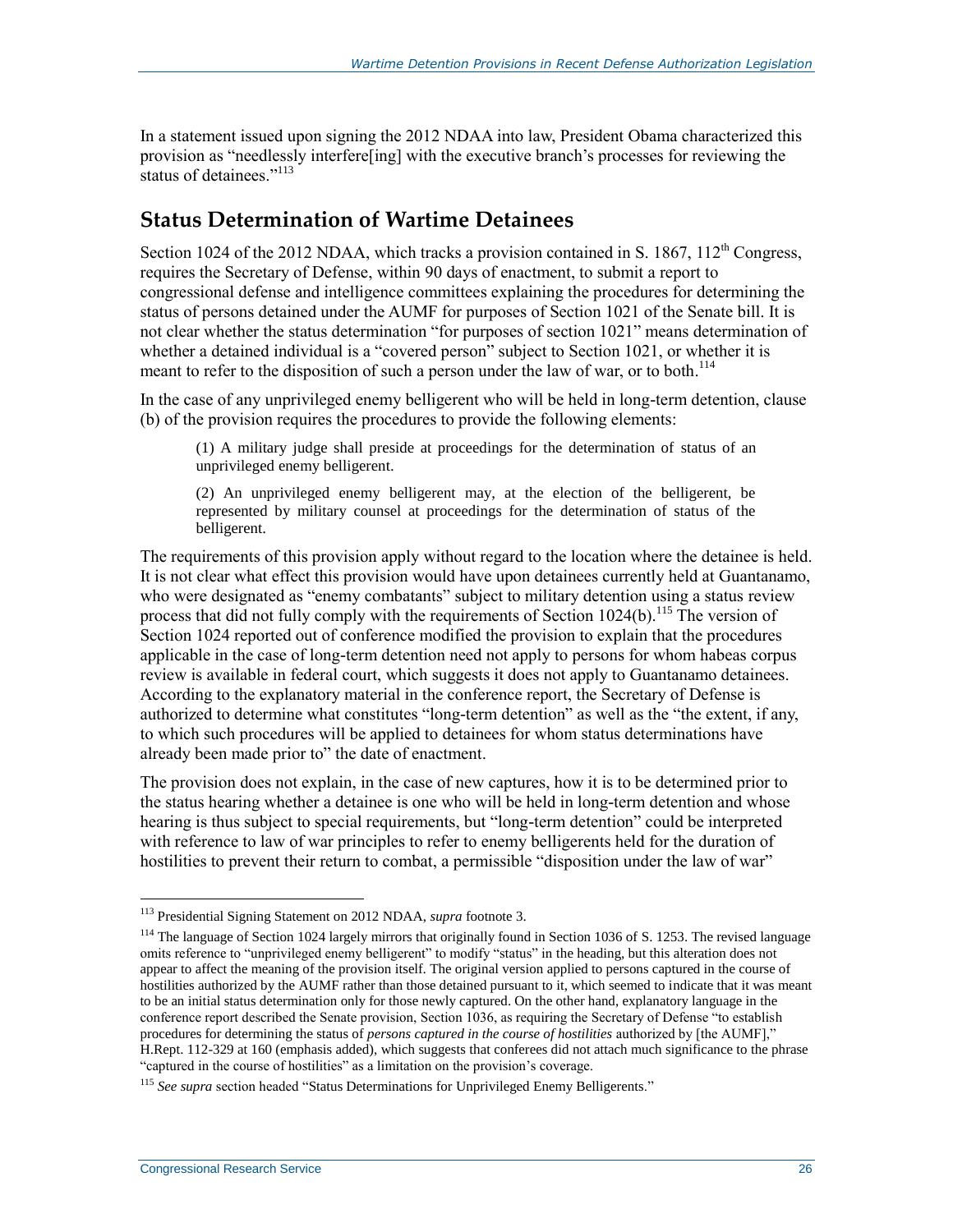under Sections 1021 and 1022 of the bill.<sup>116</sup> This reading, however, suggests that the disposition determination is to be made prior to a status determination, which seems counterintuitive, or that a second status determination is required for those designated for long-term detention. Explanatory material in the conference report indicates that the long-term procedures might not be triggered by an initial review after capture, but might be triggered by subsequent reviews, at the discretion of the Secretary of Defense. This remark suggests that both the initial determination that a person may be detained as well as any subsequent process for determining the appropriate disposition of the detainee are meant to be covered, but that the requirement for additional rights for long-term detainees may apply only in limited circumstances.<sup>117</sup> Captured unprivileged enemy belligerents destined for trial by military commission or Article III court, or to be transferred to a foreign country or entity, would not appear to be entitled to be represented by military counsel or to have a military judge preside at their status determination proceedings.

The White House expressed disapproval of this provision. Prior to enactment, the Obama Administration claimed that the provision would establish "onerous requirements [and] conflict[] with procedures for detainee reviews in the field that have been developed based on many years of experience by military officers and the Department of Defense."<sup>118</sup> When signing the 2012 NDAA into law, President Obama declared that, "consistent with congressional intent as detailed in the Conference Report," the executive branch would "interpret section 1024 as granting the Secretary of Defense broad discretion to determine what detainee status determinations in Afghanistan are subject to the requirements of this section."<sup>119</sup>

#### **Security Protocols for Guantanamo Detainees**

Section 1025 contains a modified requirement that originated as Section 1035 in the House bill, which would have required the Secretary of Defense to submit a detailed "national security protocol" pertaining to the communications of each individual detained at Guantanamo within 90 days of enactment. The conference report amended the provision to require a single protocol, to be submitted within 180 days, covering the policy and procedures applicable to all detainees at Guantanamo. The protocol is required to describe an array of limitations or privileges applicable to detainees regarding access to military or civilian legal representation, communications with counsel or any other person, receipt of information, possession of contraband and the like, as well as applicable enforcement measures. The provision specifically requires a description of monitoring procedures for legal materials or communications for the protection of national security while also preserving the detainee's privilege to protect such materials and communications in connection with a military commission trial or habeas proceeding. In President Obama's signing statement for the 2012 NDAA, he characterized this provision as needlessly interfering with executive branch processes for reviewing the status of detainees.<sup>120</sup>

<sup>&</sup>lt;sup>116</sup> Unlike the corresponding provision in S. 1253, Section 1031 of S. 1867 did not use "long-term" to modify "detention under the law of war."

<sup>117</sup> H.Rept. 112-329 at 160.

<sup>118</sup> White House Statement on S. 1867, *supra* footnot[e 1,](#page-3-0) at 3.

<sup>119</sup> Presidential Signing Statement on 2012 NDAA, *supra* footnot[e 3.](#page-4-0)

<sup>120</sup> *Id.*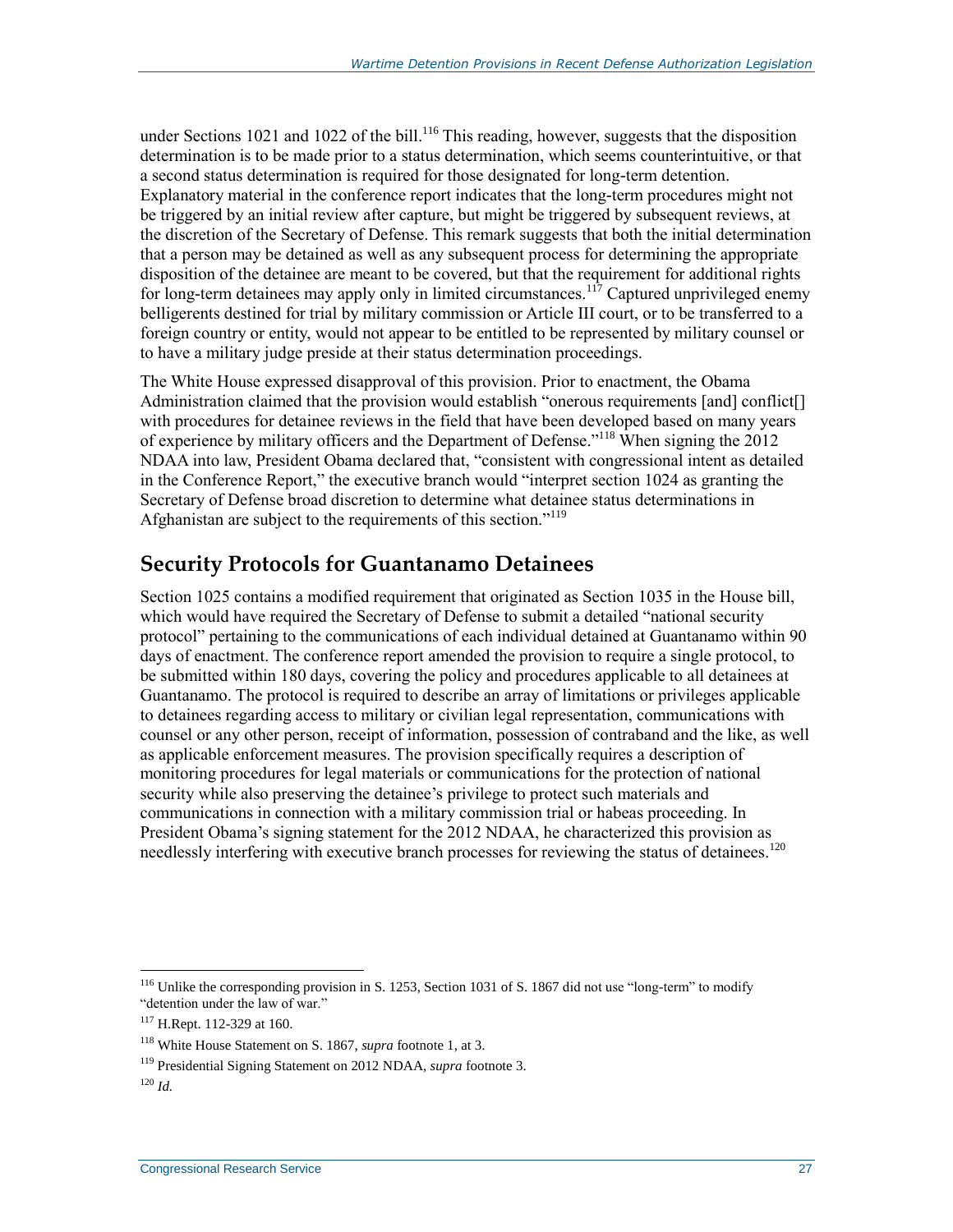#### **Transfer or Release of Wartime Detainees into the United States**

While not directly limiting the transfer or release of detainees into the United States, Section 1026 prohibited the use of any funds made available to the Department of Defense for FY2012 to construct or modify any facility in the United States, its territories, or possessions to house an individual detained at Guantanamo for "detention or imprisonment in the custody or under the control of the Department of Defense." Substantially similar restrictions have been contained in subsequent appropriations and authorization legislation, including the 2016 NDAA and the 2016 Omnibus. 121

Section 1027 prohibited the expenditure of DOD funds for FY2012 from being used to transfer or assist in the transfer of detainees from Guantanamo into the United States. It was derived from a much broader restriction in Section 1039 of the House bill, which would have limited the transfer or release into the United States of any non-citizen detainees held abroad in U.S. military custody. $^{122}$ 

Section 1027 is a continuation of transfer restrictions from prior legislation. In response to the Obama Administration's stated plan to close the Guantanamo detention facility and transfer at least some detainees into the United States, Congress has enacted several funding measures in recent years intended to limit executive discretion to transfer or release Guantanamo detainees into the United States. Initially, these measures barred detainees from being released into the United States, but still preserved executive discretion to transfer detainees into the country for purposes of criminal prosecution.<sup>123</sup> However, more recent funding limitations, including those contained in the 2012 Minibus and the 2012 CAA, prohibited the transfer of Guantanamo detainees into the United States for any purpose, including criminal prosecution.<sup>124</sup> This version of the restriction was extended until the end of FY2013 by the 2013 NDAA,<sup>125</sup> through the end of FY2014 by the 2014 NDAA and the 2014 Omnibus,<sup>126</sup> through 2015 by the 2015 NDAA and the 2015 Cromnibus,<sup>127</sup> and through the end of 2016 by the 2016 NDAA and the 2016 Omnibus.<sup>128</sup> The measures appear to have been motivated in part by the Administration's plans to transfer Khalid Sheik Mohammed and several other Guantanamo detainees to the United States to stand trial in an Article III court. As no civilian court operates at Guantanamo, the legislation appears to have effectively made military commissions the only viable forum for the criminal prosecution of Guantanamo detainees, at least until the end of FY2014.

During congressional deliberations over H.R. 1540, as originally passed by the House during the  $112<sup>th</sup>$  Congress, the Obama Administration issued a statement expressing opposition to the

<sup>121</sup> 2016 NDAA, P.L. 114-92 §1032; 2016 Omnibus, P.L. 114-113, Div. B §528, Div. C §8104, Div. M §602.

<sup>&</sup>lt;sup>122</sup> The restriction also generally precludes the transfer or release of detainees to U.S. territories or possessions.

<sup>123</sup> For further discussion of these limitations, see CRS Report R40754, *Guantanamo Detention Center: Legislative Activity in the 111th Congress*, by Michael John Garcia.

<sup>124</sup> 2012 Minibus, P.L. 112-55, §532; 2012 CAA, P.L. 112-74, §§511, 8119. *See also* 2011 NDAA, P.L. 111-383, §1032 (expired at the end of FY2011); 2011 CAA, P.L. 112-10, §1112 (extended beyond FY2011 and through December 16, 2011, via Division D of the 2012 Minibus).

 $125$  2013 NDAA, P.L. 112-239, §1027; FY2013 Consolidated and Full Year Continuing Appropriations Act, P.L. 113-6, Div. B, §530 and Div. C., §8109.

<sup>126</sup> 2014 NDAA, P.L. 113-66, §1034; 2014 Omnibus, P.L. 113-76, Div. B, §528, Div. C, §8110, and Div. G, §537.

<sup>127</sup> 2015 NDAA, P.L. 113-291 §1033; 2015 Cromnibus, P.L. 113-235, Div. B, §528 and Div. C, §8112.

<sup>128</sup> 2016 NDAA, P.L. 114-92 §1031; 2016 Omnibus, P.L. 114-113, Div. B §527, Div. C §8103, Div. F §532, Div. M §601.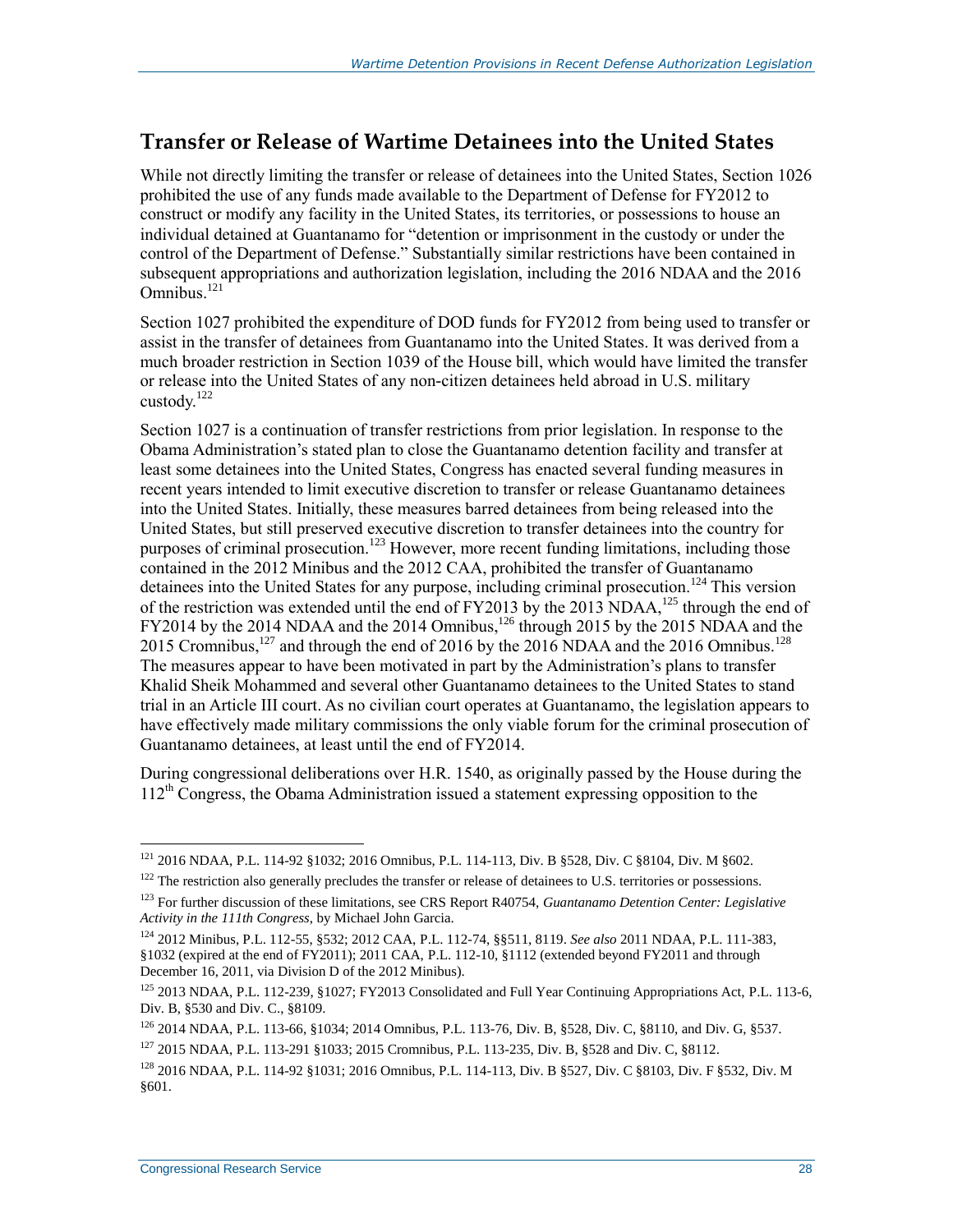provision in the bill which barred the transfer of detainees into the United States.<sup>129</sup> While stating its opposition to the release of detainees into the United States, the Obama Administration claimed that the measure would unduly interfere with executive discretion to prosecute detainees in an Article III court located in the United States. According to a White House statement, the restriction on any detainee transfers into the country would be

a dangerous and unprecedented challenge to critical Executive branch authority to determine when and where to prosecute detainees, based on the facts and the circumstances of each case and our national security interests. It unnecessarily constrains our Nation's counterterrorism efforts and would undermine our national security, particularly where our Federal courts are the best—or even the only—option for incapacitating dangerous terrorists.<sup>130</sup>

The modification in conference to encompass only Guantanamo detainees, as previous legislation had already done, rather than to all detainees in military custody abroad was apparently sufficient to overcome the veto threat. Nonetheless, President Obama stated when signing the 2012 NDAA that he remained opposed to the provision, as it intrudes upon "critical executive branch authority to determine when and where to prosecute Guantanamo detainees."<sup>131</sup> He also asserted that the provision could, "under certain circumstances, violate constitutional separation of powers principles," but did not specify a situation where such a conflict may arise. He further claimed that when Section 1027 would operate in a manner violating separation of powers principle, his Administration would interpret the provision to avoid a constitutional conflict.

#### **Transfer or Release of Guantanamo Detainees to Foreign Countries**

Section 1028 limited funds made available to DOD for the 2012 fiscal year from being used to transfer or release Guantanamo detainees to foreign countries or entities, except when certain criteria were met. These limitations did not apply in cases where a Guantanamo detainee is transferred or released to effectuate a court order (i.e., when a habeas court finds that a detainee is not subject to detention under the AUMF and orders the government to effectuate his release from custody). The restrictions established by Section 1028 largely mirrored those contained in the 2012 CAA,<sup>132</sup> both of which remained in effect for the duration of the 2012 fiscal year (and which were effectively extended by continuing resolution until March 27, 2013, by the 2013 CAR,<sup>133</sup> and until the end of FY2013 by the 2013 NDAA and the FY2013 Consolidated and Full Year Continuing Appropriations  $Act^{134}$ , as well as those restrictions which were contained in the Ike Skelton National Defense Authorization Act for FY2011 (2011 NDAA; P.L. 111-383) and the Department of Defense and Full-Year Continuing Appropriations Act, 2011 (2011 CAA; P.L. 112-

<sup>&</sup>lt;sup>129</sup> Upon signing the 2011 NDAA and CAA into law, which each imposed blanket restrictions on the transfer or release of Guantanamo detainees into the United States, President Obama issued statements expressing his disapproval of the restrictions they imposed upon executive discretion to bring detainees into the country for trial before an Article III court. White House Office of the Press Secretary, Statement by the President on H.R. 6523, January 7, 2011, *available at* http://www.whitehouse.gov/the-press-office/2011/01/07/statement-president-hr-6523; White House Office of the Press Secretary, Statement by the President on H.R. 1473, April 15, 2011, *available at* http://www.whitehouse.gov/thepress-office/2011/04/15/statement-president-hr-1473.

<sup>130</sup> White House Statement on H.R. 1540, *supra* footnote [1,](#page-3-0) at 2.

<sup>131</sup> Presidential Signing Statement on 2012 NDAA, *supra* footnot[e 3.](#page-4-0)

<sup>132</sup> 2012 CAA, P.L. 112-74, §8120.

 $133$  Continuing Appropriations Resolution, 2013 (P.L. 112-175) (generally extending funding restrictions imposed by 2012 CAA or 2012 Minibus until March 27, 2013).

<sup>134</sup> P.L. 112-239, §1028; FY2013 Consolidated and Full Year Continuing Appropriations Act, P.L. 113-6, Div. C., §8110.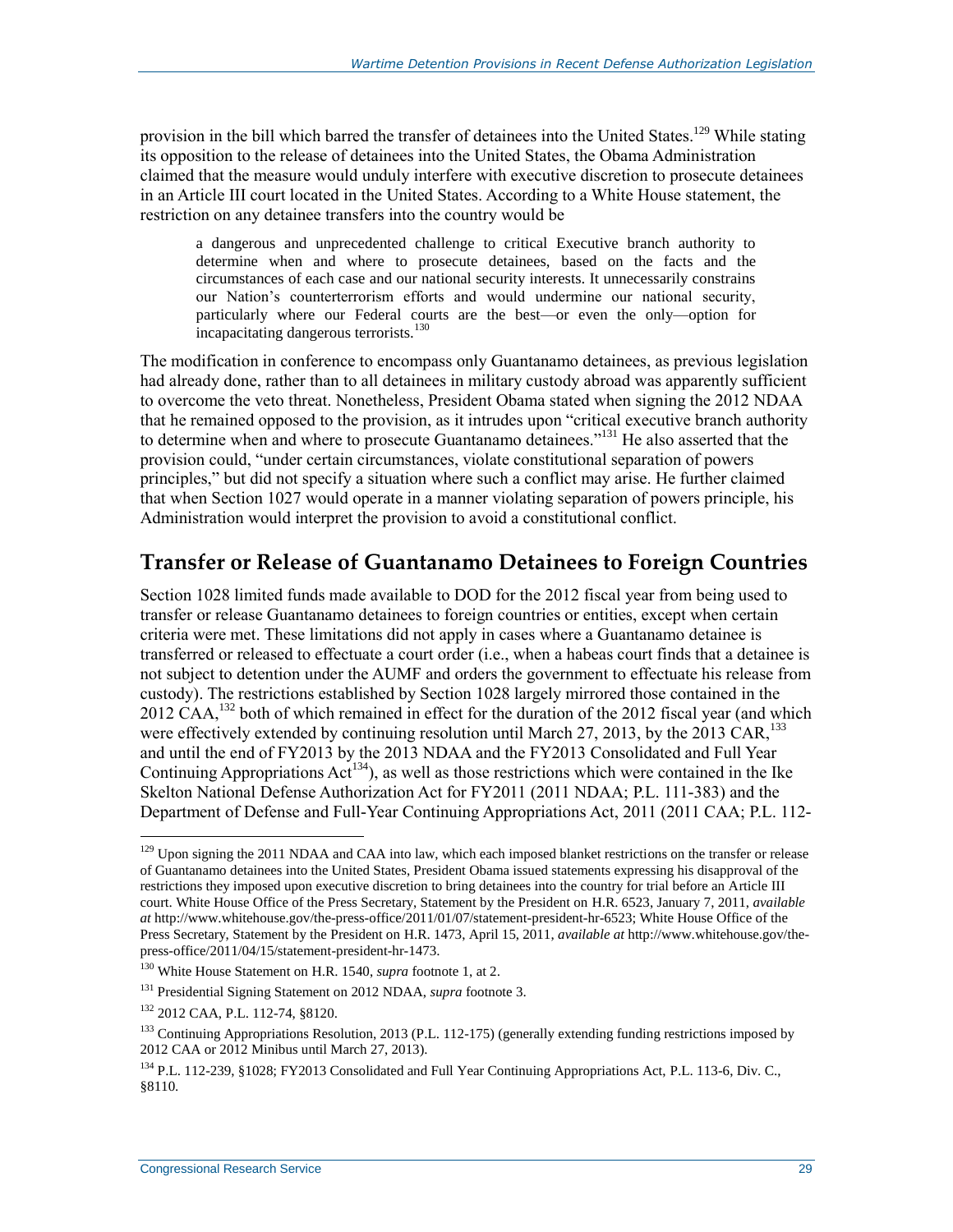10), which had been set to expire at the end of  $FY2011$ .<sup>135</sup> Congressional notification requirements relating to detainee transfers which were subsequently established by the Intelligence Authorization Act for FY2012 (P.L. 112-87) did not modify existing legislative restrictions on transfers from Guantanamo.<sup>136</sup>

Restrictions on Guantanamo detainee transfers appear motivated by congressional concern over possible recidivism by persons released from U.S. custody.<sup>137</sup> Supporters of these funding restrictions argue that they significantly reduce the chance that a detainee will reengage in terrorist activity if released, while critics argue that they are overly stringent and hamper the Executive's ability to transfer even low-risk detainees from U.S. custody. In any event, detainee transfers became far more infrequent after the 2011 NDAA and CAA went into effect, though the degree to which these restrictions were responsible for the lack of subsequent detainee transfers is unclear.

Under the requirements of Section 1028, in order for a transfer to occur, the Secretary of Defense was required to first certify to Congress that the destination country or entity

- was not presently a designated state sponsor of terrorism or terrorist organization;
- maintained control over each detention facility where a transferred detainee may have been housed;
- was not presently facing a threat likely to substantially affect its ability to control a transferred detainee;
- agreed to take effective steps to ensure that the transferred person did not pose a future threat to the United States, its citizens, or its allies;
- agreed to take such steps as the Secretary deemed necessary to prevent the detainee from engaging in terrorism; and
- agreed to share relevant information with the United States related to the transferred detainee that may affect the security of the United States, its citizens, or its allies.

These certification requirements virtually mirror those contained in the 2011 NDAA and CAA.<sup>138</sup> A House provision that would have established an additional requirement that the receiving foreign entity agree to permit U.S. authorities to have access to the transferred individual was not included in the conference report.

Section 1028 also generally prohibited transfers from Guantanamo to any foreign country or entity if there was a confirmed case of a detainee previously transferred to that place or entity who has subsequently engaged in any terrorist activity. The prohibition did not apply in the case

<sup>&</sup>lt;sup>135</sup> Most of the applicable restrictions on detainee transfers contained in the 2011 NDAA and CAA concern funds made available for FY2011 (which ended on September 30, 2011). However, the 2011 NDAA's prohibition on the transfer of detainees to any country where there has been a confirmed case of recidivism by a previously transferred detainee expired in January 2012. 2011 NDAA, P.L. 111-383, §1333(c) (specifying that prohibition lasts for a one-year period beginning on the date of enactment). The restrictions contained in the 2011 CAA were temporarily extended via continuing resolution beyond the 2011 fiscal year. 2012 Minibus, P.L. 112-55, Div. D (generally extended funding for federal agencies pursuant to the terms and conditions of the 2011 CAA through December 16, 2011).

<sup>&</sup>lt;sup>136</sup> Intelligence Authorization Act for FY2012, P.L. 112-87, §308 (requiring congressional notification 30 days before a Guantanamo detainee may be transferred or released to a foreign country, and specifying that this requirement does not modify transfer restrictions established by the 2012 NDAA).

<sup>&</sup>lt;sup>137</sup> See supra, discussion a[t "Recidivism" and Restrictions on Transfer.](#page-16-0)"

<sup>138</sup> 2011 NDAA, P.L. 111-383, §1033; 2011 CAA, P.L. 112-10, §1013.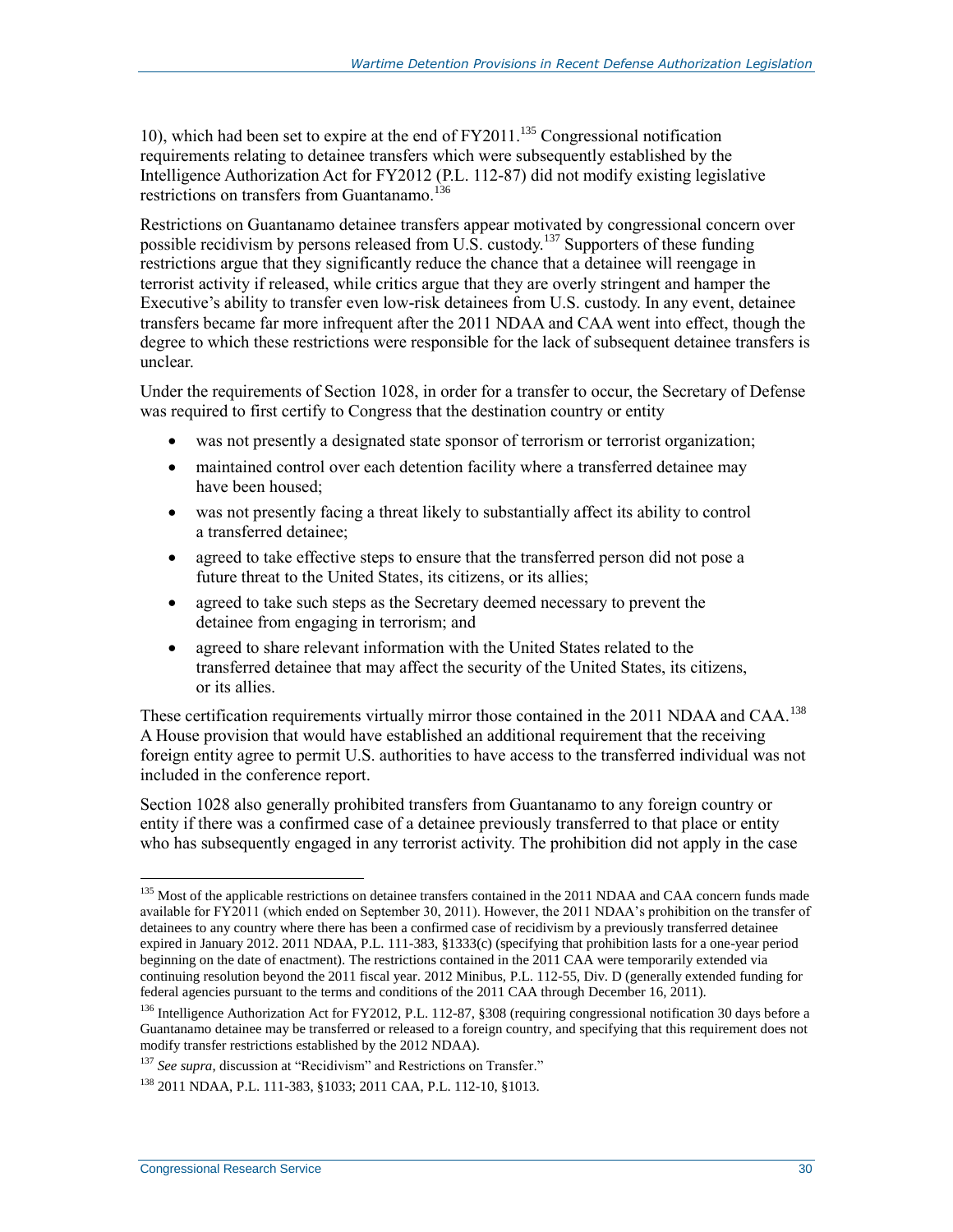of detainees who were to be transferred pursuant to either a pretrial agreement in a military commission case, if entered prior to the enactment, or a court order.

The certification requirements involving actions agreed to by the receiving country to mitigate the threat and the bar related to recidivism could be waived if the Secretary of Defense determined, with the concurrence of the Secretary of State and in consultation with the Director of National Intelligence, that alternative actions would be taken to address the underlying purpose of the measures, or that, in the event that agreements or actions on the part of the receiving state or entity could not be certified as eliminating all relevant risks, alternative actions would substantially mitigate the risk.<sup>139</sup> In the case of a waiver of the provision barring transfers anywhere recidivism has occurred, the Secretary was permitted to issue a waiver if alternative actions would be taken to mitigate the risk of recidivism. Any transfer pursuant to a waiver was required to first be determined to be in the national security interests of the United States. Not later than 30 days prior to the transfer, copies of the determination and the waiver were required to be submitted to the congressional defense committees, together with a statement of the basis for regarding the transfer as serving national security interests; an explanation why it was not possible to certify that all risks have been eliminated (if applicable); and a summary of the alternative actions contemplated.

The transfer restrictions in Section 1028 generally applied to any "individual detained at Guantanamo," other than a U.S. citizen or servicemember;<sup>140</sup> a detainee transferred pursuant to a court order; or a detainee transferred pursuant to a military commission pretrial agreement entered prior to the 2012 NDAA's enactment. This term appeared broad enough in scope to cover foreign refugees brought to the Migrant Operations Center at Guantanamo after being interdicted at sea while attempting to reach U.S. shores. Whether similarly worded provisions in successive legislation would be interpreted so broadly as to cover such persons remains to be seen. The "requirements" of the section also applied to persons subject to mandatory detention under Section 1022, but not to all "covered persons" within the meaning of Section 1021 (who are not detained at Guantanamo). $^{141}$ 

During congressional deliberations over the House and Senate bills competing to become the 2012 NDAA, the White House and DOD expressed disapproval of the transfer certification requirements contained in each bill.<sup>142</sup> In a statement made upon signing the 2012 NDAA into law, President Obama stated that Section 1028

(continued...)

<sup>&</sup>lt;sup>139</sup> While the funding restrictions on detainee transfers contained in the 2011 NDAA and CAA afforded the Secretary of Defense limited waiver authority, they did not permit the waiver of certification requirements. Moreover, although the Section 1028 permits the Secretary to waive the prohibition on the transfer of detainees where there is a confirmed case of recidivism, it establishes more stringent requirements for the exercise of this authority than the 2011 NDAA or CAA. *See* 2011 NDAA, P.L. 111-383, §1033; 2011 CAA, P.L. 112-10, §1113.

 $140$  Section 1028(e)(2) defines "individual detained at Guantanamo" to exclude U.S. citizens and servicemembers from its scope.

<sup>&</sup>lt;sup>141</sup> See supra section describing §1022 (["Mandatory Military Detention"](#page-21-0)).

<sup>&</sup>lt;sup>142</sup> The White House expressed disapproval of the restrictions on detainee transfers established by Section 1040 of the bill initially passed by the House, claiming that the provision's certification requirements unduly interfere with the Executive's ability

to make important foreign policy and national security determinations regarding whether and under what circumstances such transfers should occur. The Administration must have the ability to act swiftly and to have broad flexibility in conducting its negotiations with foreign countries. White House Statement on H.R. 1540, *supra* footnot[e 1,](#page-3-0) at 2.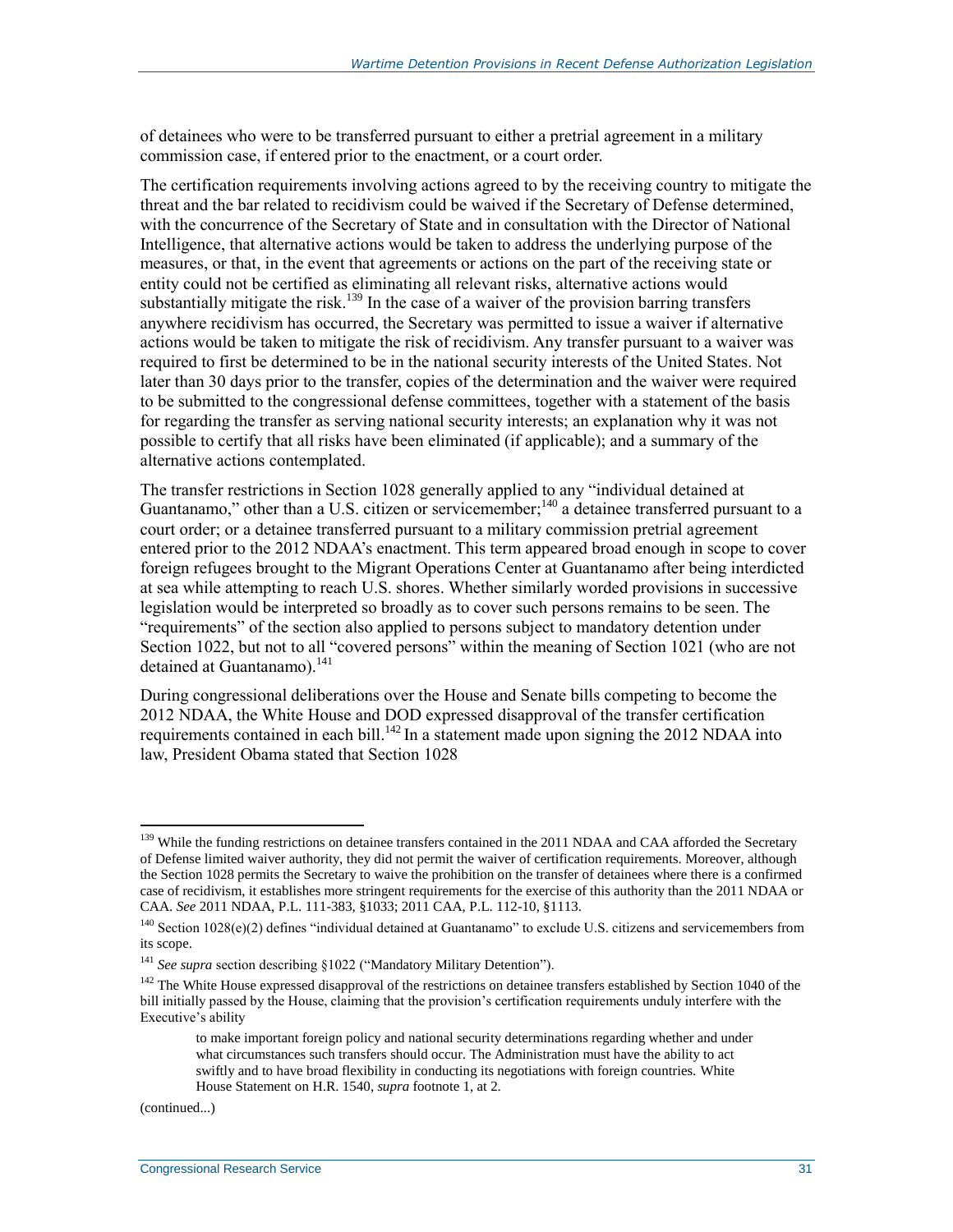modifies but fundamentally maintains unwarranted restrictions on the executive branch's authority to transfer detainees to a foreign country. This hinders the executive's ability to carry out its military, national security, and foreign relations activities and like section 1027 [concerning detainee transfers into the United States], would, under certain circumstances, violate constitutional separation of powers principles. The executive branch must have the flexibility to act swiftly in conducting negotiations with foreign countries regarding the circumstances of detainee transfers. In the event that the statutory restrictions in sections 1027 and 1028 operate in a manner that violates constitutional separation of powers principles, my Administration will interpret them to avoid the constitutional conflict.<sup>143</sup>

As discussed *infra*, the restrictions imposed on detainee transfers imposed by the 2012 NDAA (and extended by the 2013 NDAA) were somewhat relaxed by the  $2014$  NDAA,<sup>144</sup> but reinstated in modified form by the 2016 NDAA.<sup>145</sup>

#### **Consultation Requirement Regarding Terrorism Trials**

Section 1029, which originated as Section 1042 of the House bill and has not appeared in prior legislation, requires consultation among the Attorney General, Deputy Attorney General, or Assistant Attorney General for the Criminal Division, and the Director of National Intelligence and the Secretary of Defense prior to the initiation of any prosecution in certain cases. The original provision applied to the trial of any non-citizen for an offense for which the defendant could be tried by military commission. The version that emerged from conference applies only to persons covered by the mandatory detention requirement in Section 1022 and any other person held in military detention pursuant to authority affirmed by Section 1021. As amended in conference, the consultation requirement does not apply to persons arrested in the United States unless they are non-citizens who meet the criteria for mandatory detention. However, it does seem to apply to any case of a U.S. citizen who may be detained abroad pursuant to the AUMF authority affirmed in Section 1021.

The consultation is to involve a discussion of whether the prosecution should take place in a U.S. district court or before a military commission, and whether the individual should be transferred into military custody for purposes of intelligence interviews. The White House expressed opposition to this provision in its original form, claiming that robust interagency coordination already exists between federal agencies in terrorism-related prosecutions, and asserting that the provision "would undermine, rather than enhance, this coordination by requiring institutions to assume unfamiliar roles and could cause delays in taking into custody individuals who pose imminent threats to the nation's safety."<sup>146</sup>

When signing the 2012 NDAA into law, President Obama claimed that Section 1029

<sup>(...</sup>continued)

The Department of Defense likewise disapproved of the certification provision in S. 1867, although the Secretary expressed gratitude that the provision was not made permanent (as in S. 1253). *See* DOD Letter, *supra* footnote [102.](#page-25-0)

<sup>143</sup> Presidential Signing Statement on 2012 NDAA, *supra* footnot[e 3.](#page-4-0)

<sup>&</sup>lt;sup>144</sup> See infra, discussion at ["FY2014 NDAA Detainee Provisions.](#page-42-0)"

<sup>&</sup>lt;sup>145</sup> See infra, discussion at ["FY2016 NDAA Detainee Provisions.](#page-46-0)"

<sup>146</sup> White House Statement on H.R. 1540, *supra* footnote [1,](#page-3-0) at 3.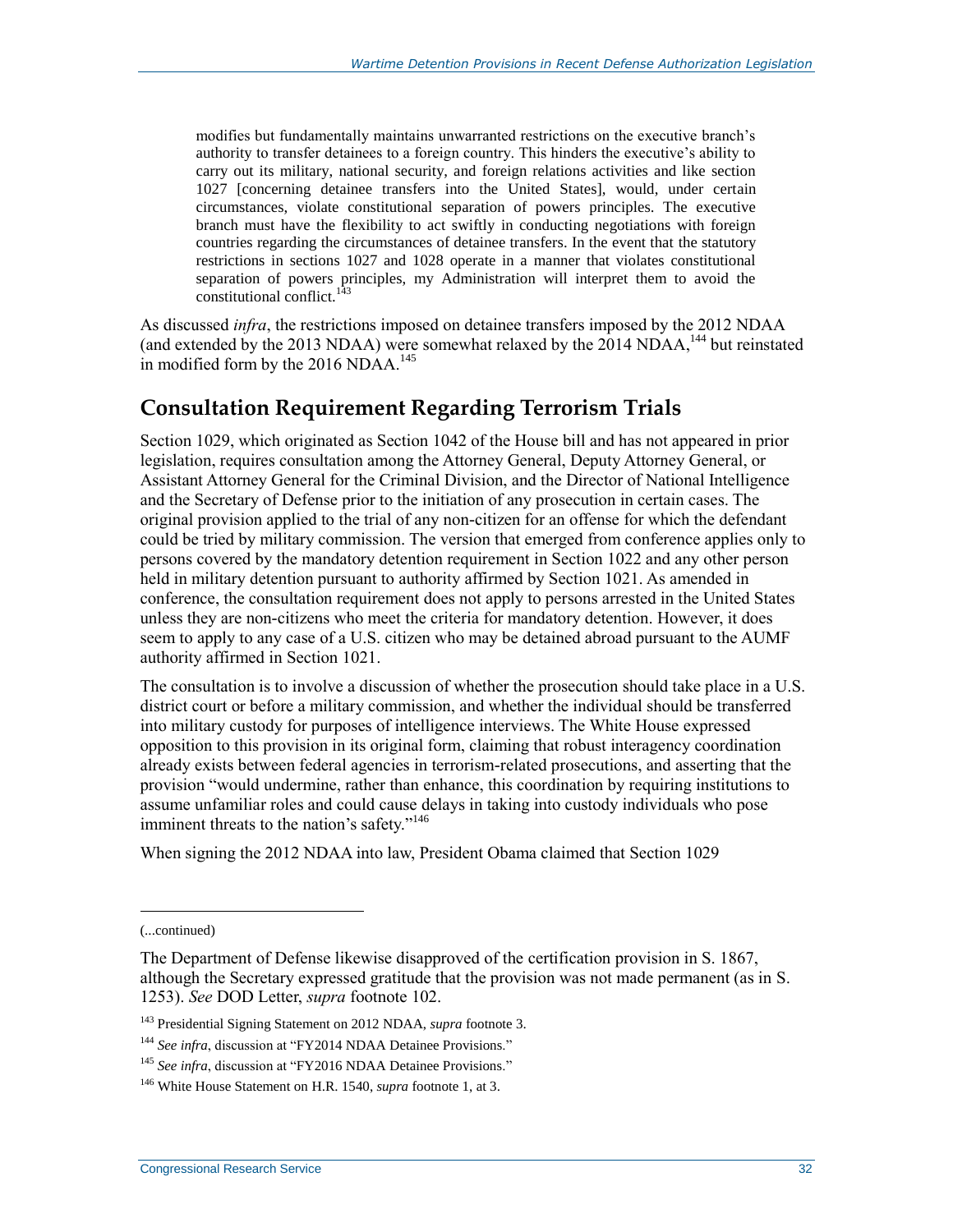represents an intrusion into the functions and prerogatives of the Department of Justice and offends the longstanding legal tradition that decisions regarding criminal prosecutions should be vested with the Attorney General free from outside interference. Moreover, section 1029 could impede flexibility and hinder exigent operational judgments in a manner that damages our security. My Administration will interpret and implement section 1029 in a manner that preserves the operational flexibility of our counterterrorism and law enforcement professionals, limits delays in the investigative process, ensures that critical executive branch functions are not inhibited, and preserves the integrity and independence of the Department of Justice.<sup>147</sup>

#### **Military Commissions Act Revision**

Section 1030 amends the Military Commissions Act of 2009 (MCA) to expressly permit guilty pleas in capital cases brought before military commissions, so long as military commission panel members vote unanimously to approve the sentence.<sup>148</sup> As previously written, the MCA clearly permits the death penalty only in cases where all military commission members present vote to convict and concur in the sentence of death. This requirement had been interpreted by many as precluding the imposition of the death penalty in cases where the accused has pleaded guilty, as there would have been no vote by commission members as to the defendant's guilt. Section 1033 also amends the MCA to address pre-trial agreements, specifically permitting such agreements to allow for a reduction in the maximum sentence, but not to permit a sentence of death to be imposed by a military judge alone.<sup>149</sup>

Section 1034 contains several technical amendments to the MCA that were inserted into the Senate version of the FY2012 Act prior to conference. The first change amends 10 U.S.C. Section 949A(b)(2)(c) to provide that the right to representation by counsel attaches at the time at which charges are "sworn" rather than "preferred." Several changes amend the language describing the composition of the Court of Military Commission Review to clarify that the judges on the court need not remain sitting appellate judges on another military appellate court to remain qualified to serve on the Court of Military Commission Review. Another change clarifies that the review authority of the U.S. Court of Appeals for the D.C. Circuit is limited to determinations of matters of law, apparently to resolve ambiguity in 10 U.S.C. Section 950G., which designates the appellate court for the D.C. Circuit as having exclusive jurisdiction to review final military commission judgments and defines the scope and nature of such review.<sup>150</sup> A final change modifies language in the same section describing the deadline for seeking review at the appellate court, apparently in order to clarify an ambiguity which suggested that only the accused (and not the government) could petition for review.

## <span id="page-35-0"></span>**Developments Since the Enactment of the 2012 NDAA**

The Department of Defense has published guidelines for the implementation of the periodic review process established for Guantanamo detainees via executive order, which was required by

<sup>147</sup> Presidential Signing Statement on 2012 NDAA, *supra* footnot[e 3.](#page-4-0)

<sup>148</sup> 2012 NDAA, P.L. 112-81, H.R. 1540, §1034 (amending 10 U.S.C. §949m(b)).

<sup>149</sup> *Id.* (amending 10 U.S.C. §949i).

<sup>&</sup>lt;sup>150</sup> The Supreme Court may review by writ of certiorari a final judgment by the D.C. Circuit Court of Appeals. 10 U.S.C. §950G(e).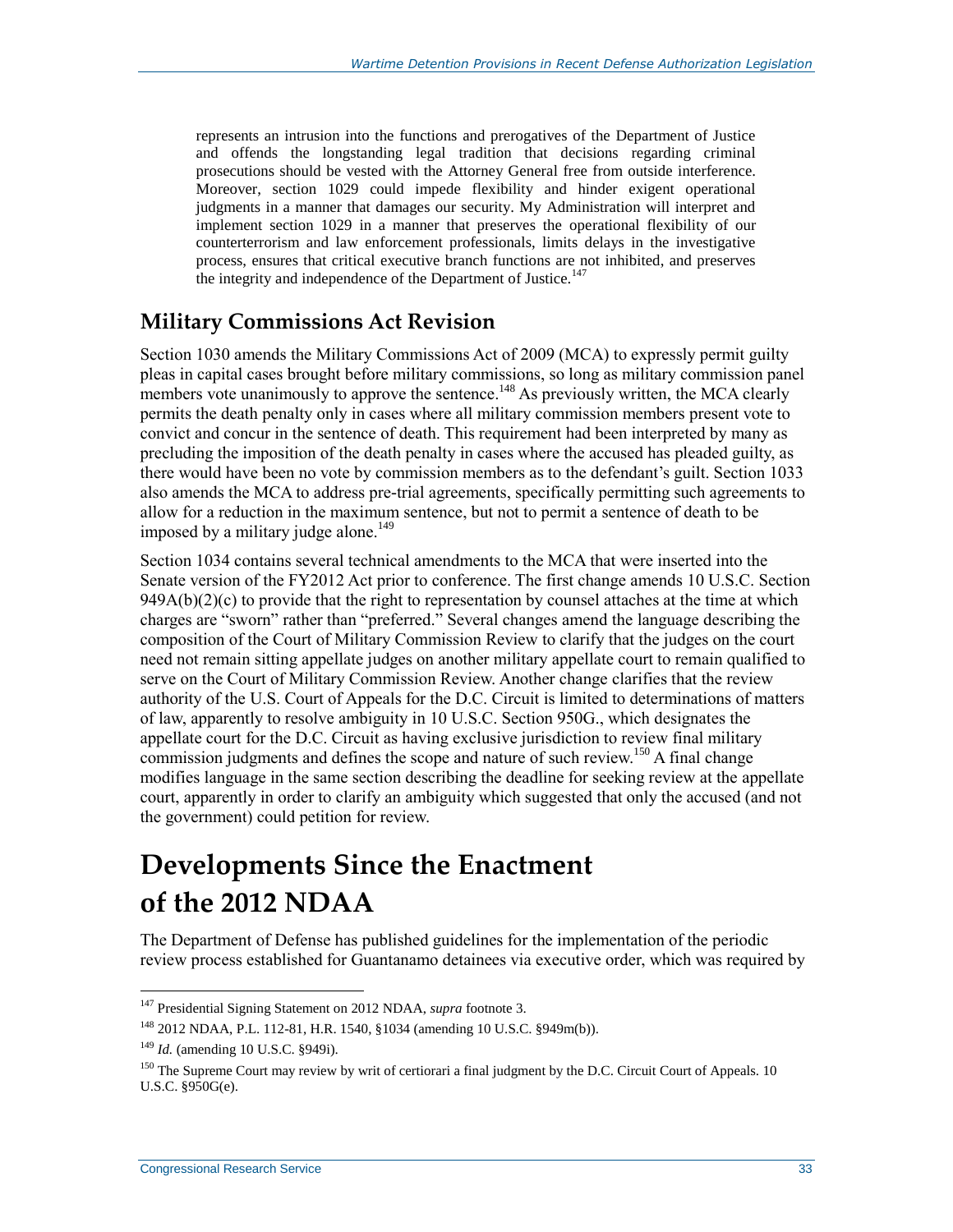Section 1023 of the NDAA, and announced that periodic review boards would soon begin for 71 of the detainees.<sup>151</sup> Those periodic review board proceedings have subsequently commenced.<sup>152</sup> The Executive also submitted a report to congressional committees regarding implementation of the status determination process for wartime detainees required under Section 1024 of the act. Restrictions on Guantanamo detainee transfers contained in the 2012 NDAA and prior and subsequent legislative enactments are widely believed to have constrained executive efforts to transfer detainees to foreign custody.<sup>153</sup> After Congress relaxed the transfer restriction in the 2014  $NDAA$ ,<sup>154</sup>, the Administration has stepped up the pace of detainee transfers, achieving the placement of a number of detainees in late 2014 to early 2015.

Prior to the enactment of the 2012 NDAA, it had been exceedingly rare for U.S. authorities to transfer a suspected terrorist from civilian to military custody. Section 1022 of the act, which generally requires foreign members of Al Qaeda or associated forces to be transferred (at least temporarily) to military custody, was seen by some observers as potentially having a profound impact on existing practice. When signing the 2012 NDAA into law, President Obama expressed opposition to the provision, and stated that his Administration would interpret and implement Section 1022 in a manner "that best preserves the same flexible approach that has served us so well for the past 3 years."<sup>155</sup> He further mentioned the provision's inclusion of authority for the President to waive its transfer requirements when he certified to Congress that it was in the national security interest of the United States to do so.

Section 1021 of the 2012 NDAA has continued to draw criticism on the basis that it permits detention without trial of certain individuals, possibly including U.S. citizens and others in the United States. A federal judge enjoined the detention of persons on the basis of providing support to or associating with belligerent parties under one prong of the definition,<sup>156</sup> but the injunction was reversed on appeal due to lack of standing.<sup>157</sup>

#### **Presidential Policy Directive 14**

On February 28, 2012, the White House issued a presidential policy directive describing how it would implement Section 1022 and waiving the mandatory military detention requirement for

<sup>&</sup>lt;sup>151</sup> Rosenberg, *supra* footnot[e 62.](#page-16-1) Those to receive periodic review board hearings include 46 detainees who had been designated too dangerous to release but not prosecutable and 25 other detainees who were previously listed as candidates for trial by military commission or civilian court.

<sup>152</sup> *See* Department of Defense Press Release, *supra* footnote [63](#page-16-2) (January 2014 announcement of completion of first periodic review board proceeding).

<sup>&</sup>lt;sup>153</sup> Of the 166 detainees remaining at Guantanamo at the end of 2012, 56 were reportedly cleared by executive authorities for transfer pending negotiations with potential recipient countries, while another 30 detainees from Yemen could be repatriated if conditions there improve. Another 46 detainees were determined to be too dangerous to permit release, but are not being considered for military commission trial. Three of the detainees were convicted, charges were pending against seven others, and 24 detainees were under review for possible prosecution. *See* Government Accountability Office (GAO) Report 13-31, *Guantánamo Bay Detainees: Facilities and Factors for Consideration If Detainees Were Brought to the United States* 9 (November 2012). As of the date of this report, 44 more detainees were transferred from Guantanamo to foreign countries, reducing the detainee population to 122. *See* Andrei Scheinkman et

al., "The Guantanamo Docket," NY TIMES, *at* http://projects.nytimes.com/guantanamo.

<sup>154</sup> 2014 NDAA, P.L. 113-66, §1035.

<sup>155</sup> Presidential Signing Statement on 2012 NDAA, *supra* footnot[e 3.](#page-4-0)

<sup>156</sup> Hedges v. Obama, 890 F. Supp. 2d 424 (S.D.N.Y. 2012). For a discussion of this case, see CRS Report R42337, *Detention of U.S. Persons as Enemy Belligerents*, by Jennifer K. Elsea.

<sup>157</sup> Hedges v. Obama, 724 F.3d 170 (2d Cir. 2013), *cert. denied*, 134 S. Ct. 1936 (2014).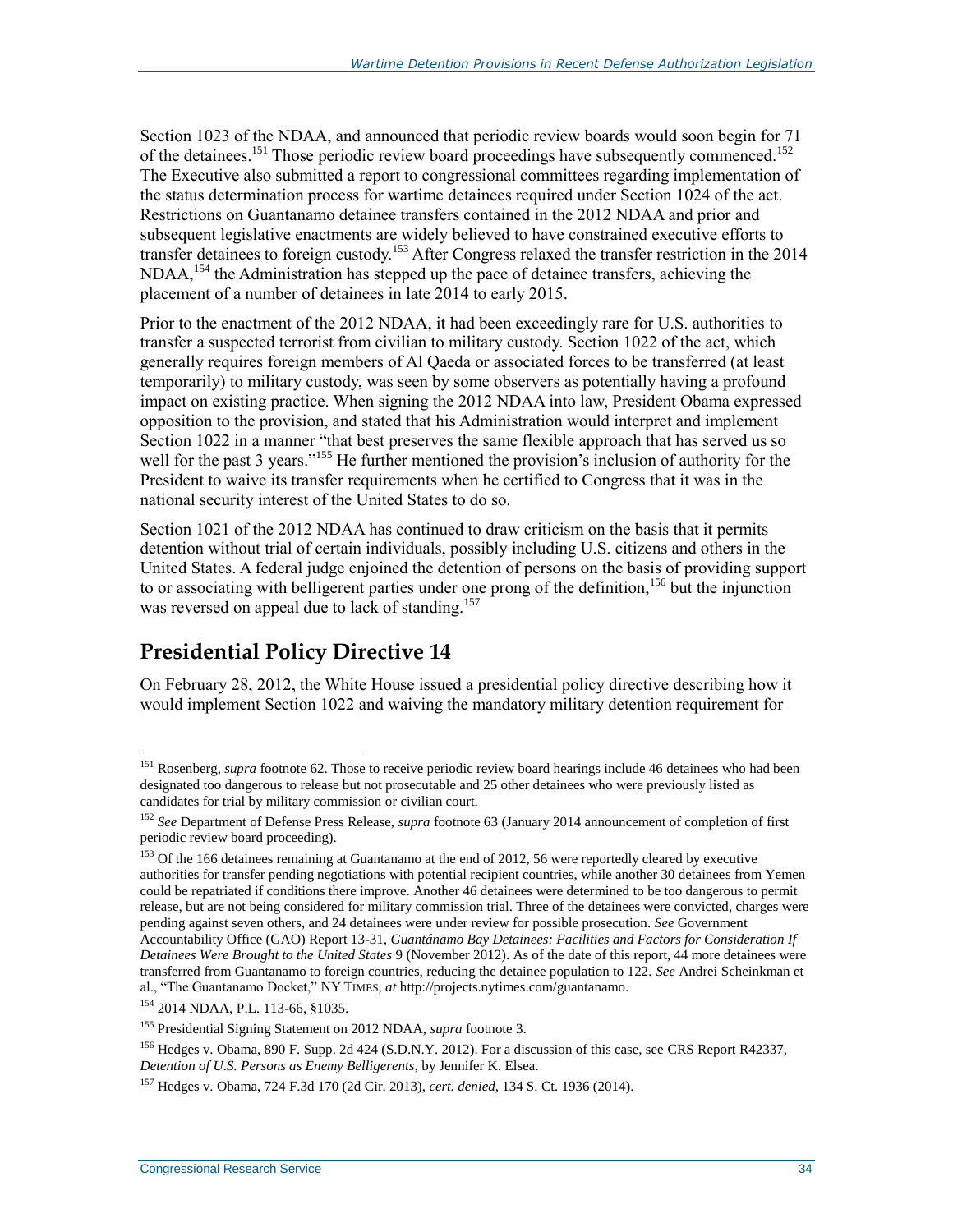several categories of persons.<sup>158</sup> The directive reiterates that Section 1022 will be implemented in a manner that enables the Executive to largely preserve existing policies involving the handling of terrorist suspects,<sup>159</sup> and states that the FBI will continue to have "lead responsibility for investigations of terrorist acts or terrorist threats by individuals or groups within the United States, as well as for related intelligence collection activities within the United States."<sup>160</sup>

The directive declares that, acting pursuant to the statutory waiver authority provided under Section 1022, the President has waived application of the provision's military transfer requirements when

- a person in U.S. custody is a lawful permanent resident alien (i.e., green-card holder) who is arrested in the United States on the basis of conduct occurring inside the country;
- a person has been arrested by a federal agency in the United States on charges other than terrorism, unless he is subsequently charged with a terrorism offense and held in federal custody on such charges;
- a person is arrested by state or local law enforcement, pursuant to state or local authority,<sup>161</sup> and is thereafter transferred to federal custody;
- placing a foreign country's nationals or residents in U.S. military detention would impede counterterrorism cooperation, including on matters related to intelligence-sharing or assistance in the investigation or prosecution of suspected terrorists;
- a foreign government indicates that it will not extradite or otherwise transfer a person to the United States if he would be placed in military custody;
- transferring a person to military custody could interfere with efforts to secure the person's cooperation or confession; or
- transferring a person to military custody could interfere with efforts to jointly prosecute the individual with others who are either not subject to military custody or whose prosecution in a federal or state court had already been determined to proceed.<sup>162</sup>

Some of these waivers apply to relatively definitive categories of individuals, such as the waiver covering legal permanent residents who have been arrested for domestic activities and the waiver applying to persons originally in state or local custody. The applicability of other waivers may depend upon more individualized determinations, including the impact that a person's military transfer would have upon ongoing law enforcement activities or foreign relations.

<sup>158</sup> Presidential Policy Directive on Section 1022, *supra* footnote [4.](#page-4-1)

<sup>&</sup>lt;sup>159</sup> The White House has stated that the "procedures are intended to ensure that the executive branch can continue to utilize all elements of national power—including military, intelligence, law enforcement, diplomatic, and economic tools—to effectively confront the threat posed by al-Qa'ida and its associated … and will retain the flexibility to determine how best to apply those tools to the unique facts and circumstances we face in confronting this diverse and evolving threat." White House, *Fact Sheet: Procedures Implementing Section 1022 of the National Defense Authorization Act for Fiscal Year 2012* (February 28, 2012), *available at* http://www.whitehouse.gov/sites/default/files/ ndaa\_fact\_sheet.pdf.

<sup>160</sup> Presidential Directive on Section 1022, *supra* footnot[e 4,](#page-4-1) at 9-10.

<sup>&</sup>lt;sup>161</sup> The specification that the person is arrested "pursuant to state or local authority" suggests that this waiver may not be applicable when a state or local authority arrests a person for a violation of federal law.

<sup>162</sup> Presidential Directive on Section 1022, *supra* footnot[e 4,](#page-4-1) at 4-5.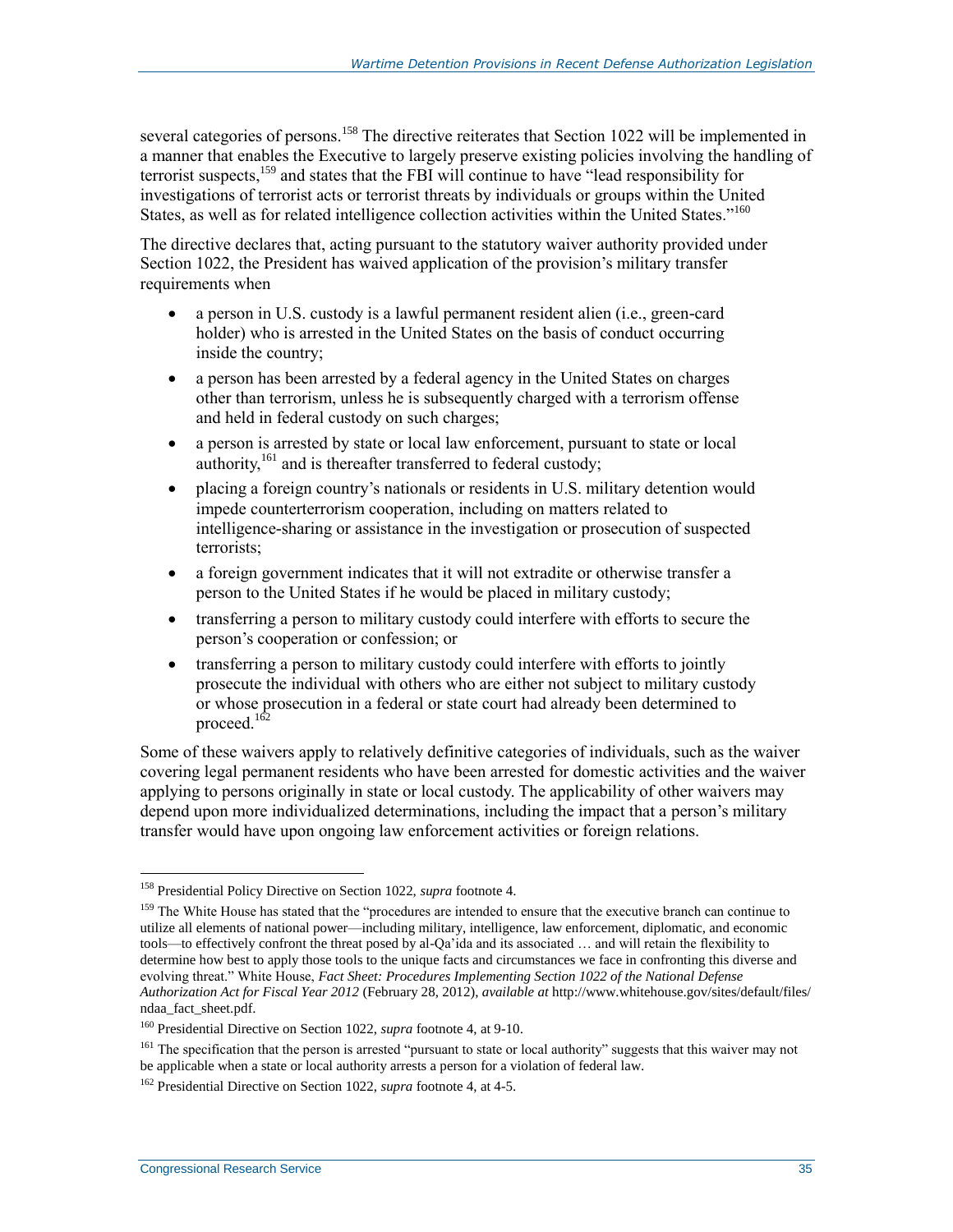The directive then establishes procedures for determining whether a person coming into U.S. custody must be transferred to military detention as a "covered person" under Section 1022, which requires at least temporary detention of any non-citizen whose detention is authorized by the AUMF who is determined to be part of Al Qaeda or an associated force and to have participated in the planning or carrying out of an actual or attempted attack against the United States or its coalition partners. The procedures established by the directive do not apply when a suspect is initially taken into custody by DOD; in such circumstances, the relevant requirements of Section 1022 are interpreted as having "been satisfied … regardless of the authorities under which the individual is captured, detained, or otherwise taken into custody."<sup>163</sup> The directive also interprets Section 1022 as being inapplicable to individuals while they are in the custody of state or local authorities or a foreign government. If a waiver applies, there is no need to make a final determination as to whether an individual is a "covered person" under Section 1022.

Before an individual may be transferred from a federal agency to military custody, the directive mandates that a multi-level review process must first occur. When a person is initially taken into federal law enforcement custody, and there is probable cause to believe the individual is a "covered person" under Section 1022, the arresting agency is required to notify the Attorney General. The Attorney General then makes a separate determination as to whether there is sufficient information to conclude that probable cause exists to believe that Section 1022 applies to the arrestee and that he is not exempted from the provision's application by waiver. If probable cause is found to be absent or an existing national security waiver is deemed applicable, no further action is necessary. Otherwise, the Attorney General, in coordination with senior national security officials, undertakes a closer review to determine whether Section 1022 applies to the arrestee.<sup>164</sup> If the Attorney General finds that there is clear and convincing evidence that the individual falls under the auspices of Section 1022 (a higher evidentiary standard than employed by the government when assessing whether someone may be detained as an enemy belligerent under the  $\text{AUMF}$ <sup>165</sup> and no waiver applies, a final determination may then be made that the person is a "covered individual" with the concurrence of the Secretary of State, Secretary of Defense, Secretary of Homeland Security, and Director of National Intelligence.

<span id="page-38-0"></span>The directive also delegates authority to the Attorney General to waive Section 1022 "on an individual, case-by-case basis" in the event that none of the blanket waivers applies. Such a waiver must be consistent with the statutory requirement that it be in the national security interest of the United States. A waiver can be issued without a final determination that an individual is a "covered person" under Section 1022. The directive lists several factors that the Attorney General is to take into account when determining whether such a waiver is warranted, including, *inter alia*,

<sup>163</sup> *Id.* at 3.

<sup>&</sup>lt;sup>164</sup> *Id.* at 7. Appropriate agencies are required to assist in the collection of relevant information, including information pertaining to the citizenship or immigration status of the arrestee.

<sup>&</sup>lt;sup>165</sup> In habeas litigation involving Guantanamo detainees, the executive branch has argued that it may satisfy its evidentiary burden in support of a person's detention when its factual claims are supported by a preponderance of evidence, and reliance on this standard has been upheld by the D.C. Circuit Court of Appeals. *See, e.g.*, Al Odah v. United States, 611 F.3d 8 (D.C. Cir. 2010) (upholding government's use of preponderance of evidence standard and specifically rejecting petitioner's argument that more rigorous clear and convincing evidence should be employed instead), *cert. denied*, 131 S. Ct. 1812 (2011). The "preponderance of evidence standard" is generally interpreted to require that the evidence presented by both sides taken together makes the facts in question more likely true than not. *See* 29 AM. JUR. 2d Evid. §173. The "clear and convincing evidence" standard is somewhat more rigorous, requiring that a proposition is highly probable, but not requiring that the evidence negate all reasonable doubt. *Id.*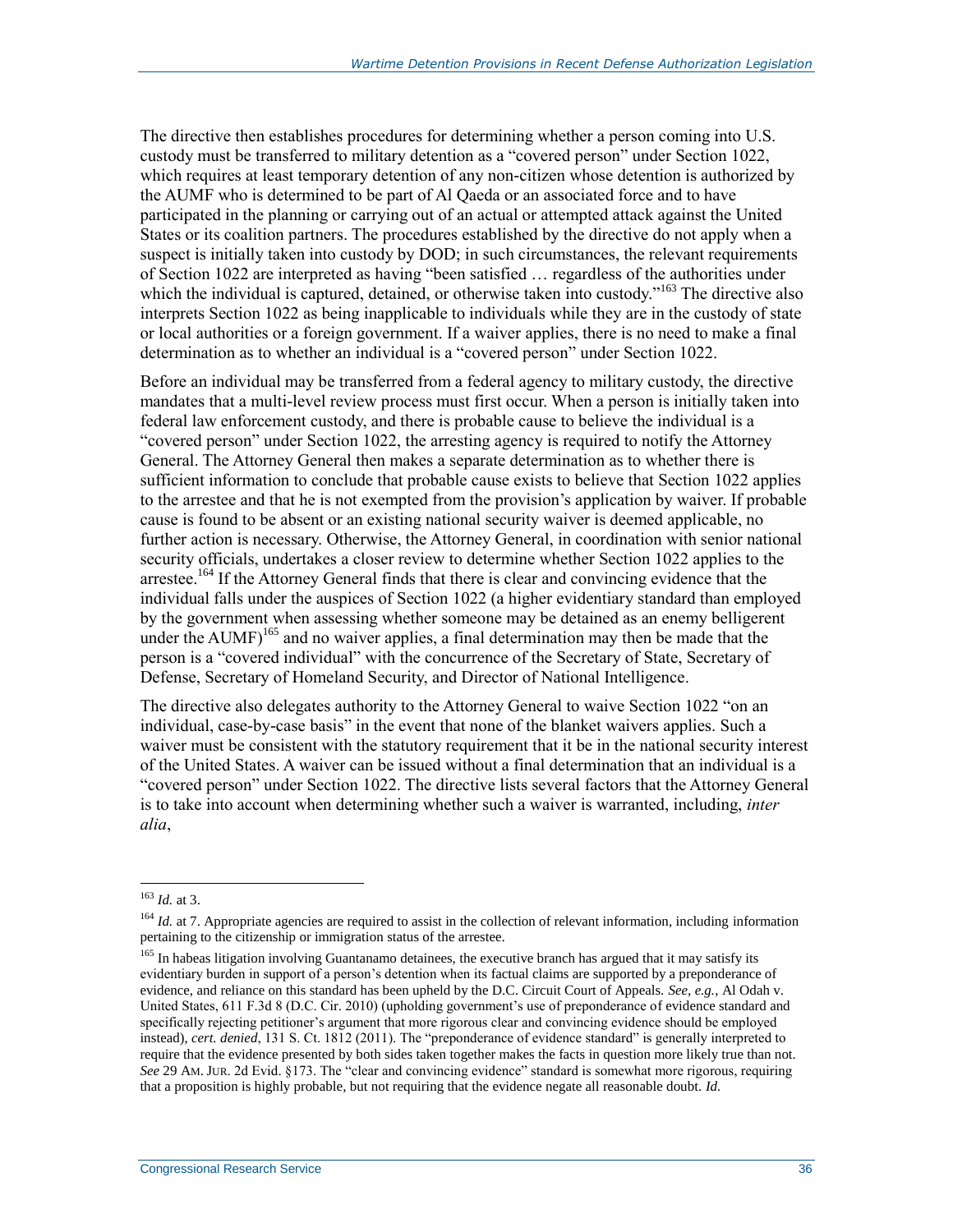- the legal and evidentiary strength of any criminal charges that may be brought against the person;
- the impact on intelligence collection which results from maintaining the person in law enforcement custody;
- "the risk associated with litigation concerning the legal authority to detain the individual pursuant to the 2001 AUMF"; and
- whether the prosecution of the individual in federal, state, or foreign court will otherwise best protect U.S. national security interests.<sup>166</sup>

Even assuming that a person is determined to be covered by Section 1022 and that no waiver will issue, his transfer to military custody may not be immediate. The directive specifies that, in the event that a person is determined to be covered by Section 1022, the federal law enforcement agency that took the arrestee into custody shall, in consultation with the Attorney General and Secretary of Defense, take steps to ensure that the transfer does not result in the interruption of an interrogation or compromise a national security investigation. The directive also provides that

In no event may a Covered Person arrested in the United States or taken into custody … [by a federal law enforcement agency] be transferred to military custody unless and until the Director of the FBI or his designee has determined such a transfer will not interrupt any ongoing interrogation, compromise any national security investigation, or interrupt any ongoing surveillance or intelligence gathering with regard to persons not already in the custody or control of the United States…. For these purposes, and to ensure that vital intelligence is not lost, an "interrogation" is not limited to a single interview session and extends until the interrogating agency or agencies determine that all necessary intelligence gathering efforts have been exhausted.<sup>167</sup>

The 2012 NDAA permits the President to waive Section 1022's military transfer requirements only when "such a waiver is in the national security interests of the United States."<sup>168</sup> Some observers have questioned whether all of the waivers issued or authorized under the directive are consistent with this statutory requirement.<sup>169</sup> In any event, significant procedural barriers including standing and political question concerns—may impede a legal suit challenging the propriety of a waiver, making judicial settlement of the matter appear unlikely. If Members of Congress disagree with the President's implementation of Section 1022, further legislative action may be considered.

The directive also provides that it is not intended to create any right or benefit enforceable by any party against the United States. The directive also asserts that a determination that clear and convincing evidence is lacking to subject a person to mandatory military detention is "without prejudice to the question of whether the individual may be subject to detention under the 2001 AUMF, as informed by the laws of war, and affirmed by Section 1021 of the NDAA."<sup>170</sup>

<sup>166</sup> *Id.* at 5.

<sup>167</sup> Presidential Directive on Section 1022, *supra* footnot[e 4,](#page-4-1) at 8-9.

<sup>168</sup> P.L. 112-81, §1022(a)(4).

<sup>169</sup> *See, e.g.*, Jeremy Pelofsky and Laura MacInnis, *Obama Lays out Detention Rules for al Qaeda Suspects*, REUTERS (February 28, 2012) (quoting joint statement by Senators Ayotte, McCain, and Graham that some aspects of the directive "may contradict the intent" of the 2012 NDAA); Greg McNeal, *How President Obama Plans to Implement the NDAA's Military Custody Provisions*, FORBES ONLINE (February 29, 2012) (expressing skepticism that some of the waivers, including those applying to persons arrested by state or local authorities, implicate U.S. national security interests), *available at* http://www.forbes.com/sites/gregorymcneal/2012/02/29/how-president-obama-plans-toimplement-the-ndaas-military-custody-provisions/.

<sup>170</sup> Presidential Policy Directive on Section 1022, *supra* footnote [4,](#page-4-1) at 10.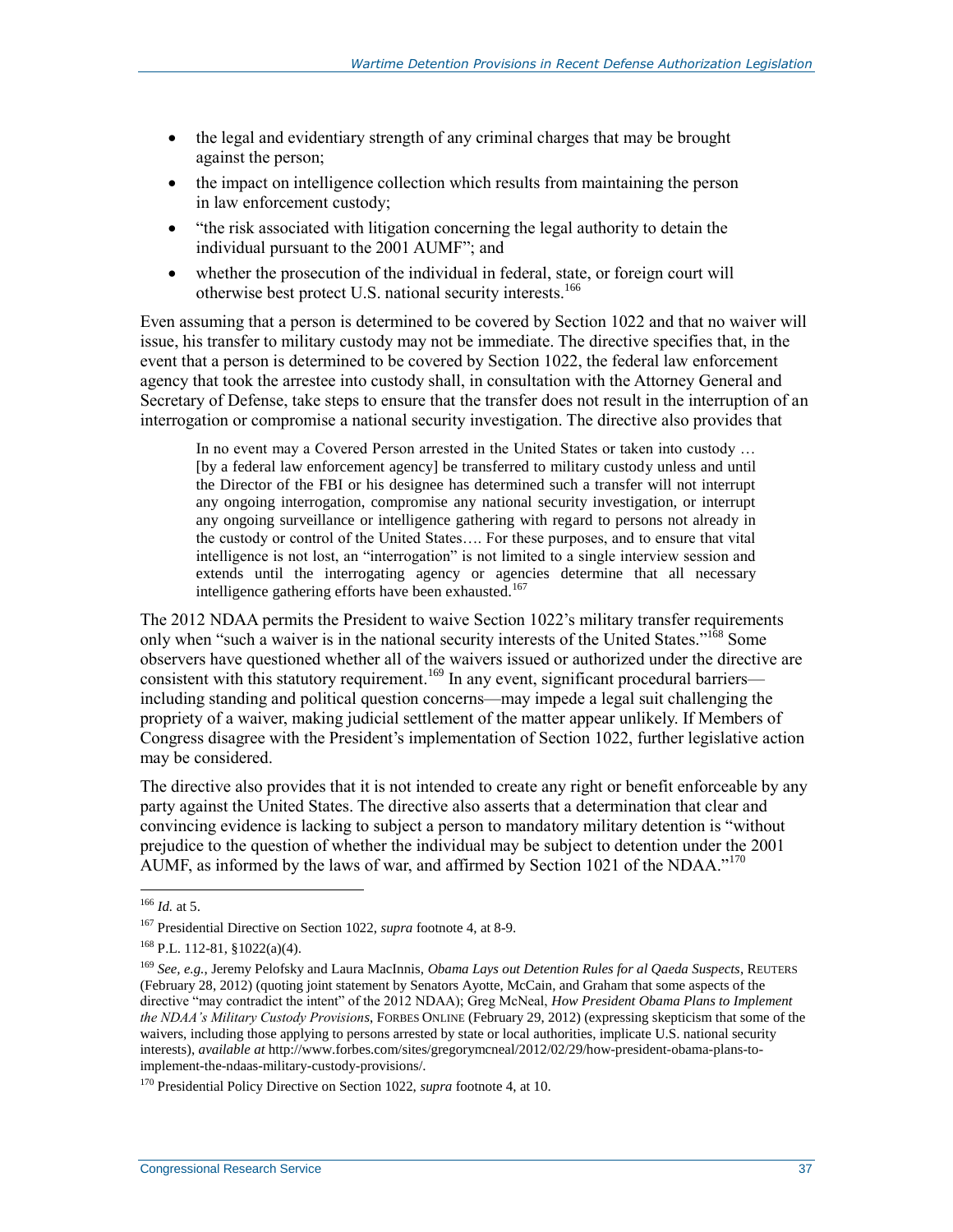Presumably, this is in part because the evidentiary standard employed by the Executive for assessing whether a person is subject to mandatory military detention under Section 1022 is heavier than the standard used by the Executive when determining whether someone may be held as an enemy belligerent under the  $\text{AUMF}^{171}$ .

### **FY2013 NDAA Detainee Provisions**

The House version of the 2013 NDAA, H.R. 4310, was passed in May 2012. The Senate passed its version, S. 3254, as a substitute for the House bill on December 4, 2012. The House bill contained a number of restrictions on detainee transfers and requirements to submit detailed reports on such matters. The Senate bill contained extensions of certain restrictions from the 2012 NDAA. The bills addressed the issue of detention of U.S. persons inside the United States in different ways. The Obama Administration had threatened to veto both bills due to the restrictions on detainee transfers from Guantanamo, among other provisions.<sup>172</sup> The House and Senate met in conference to resolve differences between the competing bills, with the result that the detainee measures from the House version were largely adopted. The version of the 2013 NDAA that was reported from conference was subsequently approved by the House and Senate, and was presented to the President on December 30, 2012. The 2013 NDAA became law on January 2, 2013 (P.L. 112-239). The following paragraphs describe the act's provisions concerning wartime detention.

**Military trials for foreign terrorist suspects.** The conference committee eliminated a provision adopted during House consideration of H.R.  $4310^{173}$  that would have required that a foreign national who "engages or has engaged in conduct constituting an offense relating to a terrorist attack" on a U.S. target, and who is subject to trial for the offense before a military commission, must be charged before a military commission rather than in federal court. An identical provision was found in the version of the 2012 NDAA originally passed by the House, but it was excised from the enacted version  $174$ 

**Detainee transfers from Guantanamo.** Many provisions in the 2012 NDAA affecting detainees at Guantanamo were scheduled to expire at the end of the fiscal year (though similar restrictions concerning the transfer of Guantanamo detainees are found in appropriations enactments in effect beyond that date). The 2013 NDAA effectively extends several of these provisions in the 2012 NDAA through FY2013, including the blanket funding bar on the transfer of Guantanamo detainees into the country  $(81027)$ ;<sup>175</sup> the prohibition on using funds to construct or modify facilities to house these detainees in the United States (§1026); and certification requirements and

<sup>&</sup>lt;sup>171</sup> See text accompanying footnot[e 165,](#page-38-0) *supra*. Section 1022 detainees are also a limited subset of those detainable under Section 1021. Unlike those whose military detention is required, non-mandatory detainees need not have participated in an attack or attempted attack.

<sup>&</sup>lt;sup>172</sup> See Statement of Administration Policy on H.R. 4310—National Defense Authorization Act for FY2013, May 15, 2012, *available at* http://www.whitehouse.gov/sites/default/files/omb/legislative/sap/112/saphr4310r\_20120515.pdf; Statement of Administration Policy on S. 3254—National Defense Authorization Act for FY2013, November 29, 2012, *available at* http://www.whitehouse.gov/sites/default/files/omb/legislative/sap/112/saps3254s\_20121129.pdf.

 $173$  H.Amdt. 1105 to H.R. 4310, 112<sup>th</sup> Cong. (§1088 of the engrossed bill).

<sup>&</sup>lt;sup>174</sup> See H.R. 1540 §1046 (as passed by the House of Representatives,  $112^{th}$  Cong.). For an analysis of the provision, see CRS Report R41920, *Detainee Provisions in the National Defense Authorization Bills*, by Jennifer K. Elsea and Michael John Garcia.

<sup>&</sup>lt;sup>175</sup> The Senate version, as amended on the floor, would have expanded Section 1027 of the 2012 NDAA to all appropriated funds. S.Amdt. 3245.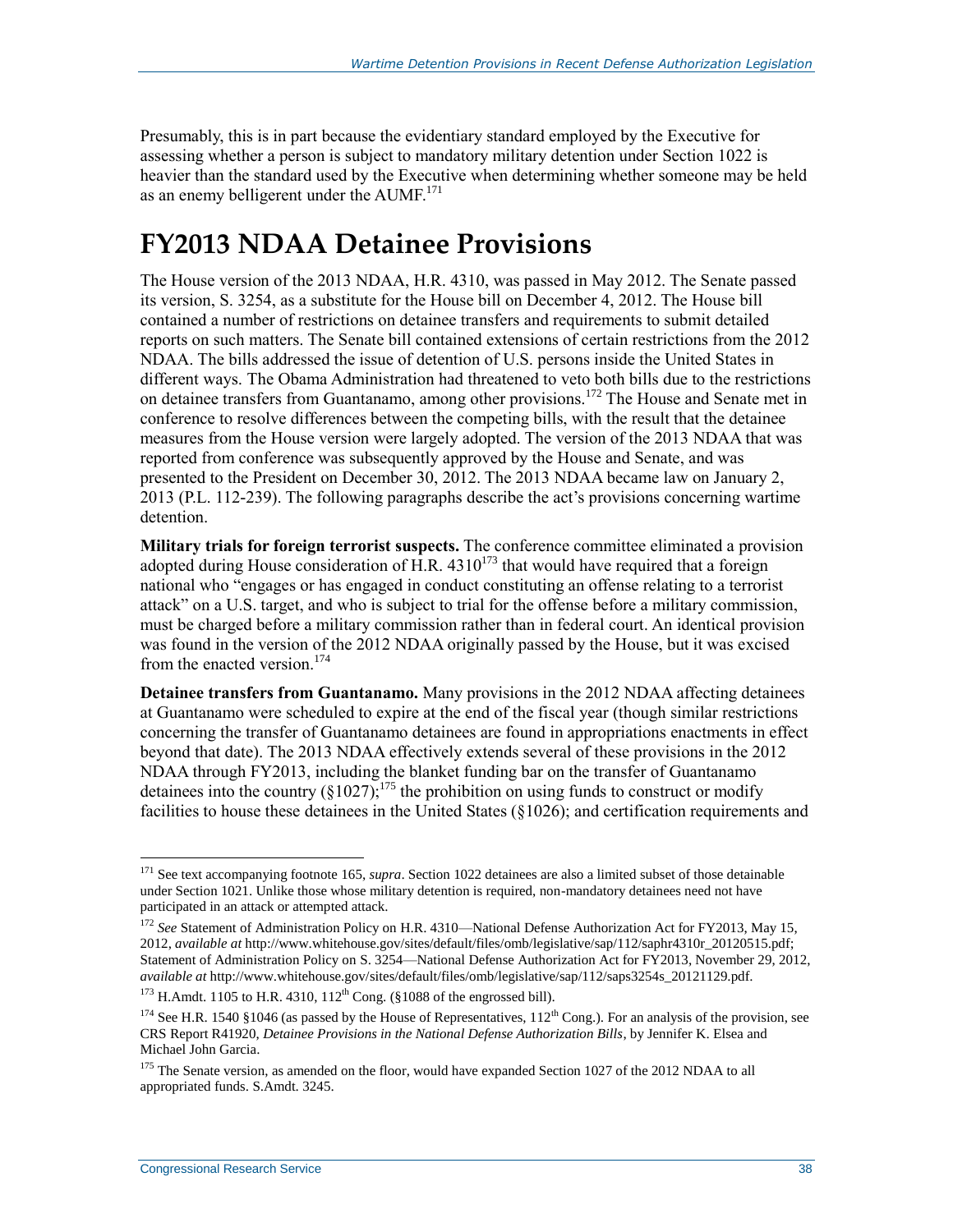restrictions on the transfer of Guantanamo detainees to foreign countries  $(\S 1028)^{176}$  These three provisions were found in the versions of the bill passed by both the House and Senate. A provision from the House bill that was not retained in the enacted version of the 2013 NDAA would have barred any Guantanamo detainee who is "repatriated" to the former U.S. territories of Palau, Micronesia, or the Marshall Islands from traveling to the United States.<sup>177</sup>

**Detainees held elsewhere abroad.** The 2013 NDAA establishes new certification and congressional notification requirements relating to the transfer or release of non-U.S. or non-Afghan nationals held at the detention facility in Parwan, Afghanistan.<sup>178</sup> The 2013 NDAA also establishes reporting requirements relating to recidivism by former detainees in Afghanistan.<sup>179</sup> Specifically, it requires a report to be filed within 120 days describing the "estimated recidivism rates and the factors that appear to contribute to the recidivism of individuals formerly detained at the Detention Facility at Parwan, Afghanistan, who were transferred or released, including the estimated total number of individuals who have been recaptured on one or more occasion." This is similar to Section 1042 of the House-passed bill, which had no analogous provision in the Senate version<sup>180</sup>

The enacted version of the 2013 NDAA also retained a provision to require the Secretary of Defense to submit a report regarding the use of naval vessels to detain persons pursuant to the AUMF, and require congressional notification whenever such detention occurs.<sup>181</sup> This provision is presumably a response to the situation in 2011 when a Somali national was reportedly detained on a U.S. vessel for two months and interrogated by military and intelligence personnel before being brought into the United States to face criminal trial.<sup>182</sup>

**Detention of persons in the United States.** Despite the President's assurances that the Administration would not indefinitely detain Americans in the United States pursuant to the detention authorization in the 2012 NDAA, that provision has continued to draw criticism from some. The Senate adopted a measure that would have clarified that authorizations to use force are not to be construed to permit detention of U.S. citizens or lawful permanent residents in the United States unless Congress passes a law expressly authorizing such detention. This measure

 $176$  Section 1043 of the House bill would have changed the deadline for certifications or waivers of requirements from 30 to 90 days prior to the transfer. The version ultimately passed by Congress keeps the 30-day deadline from the 2012 NDAA. Other new requirements added by the House would have called for an "assessment of the likelihood that the individual to be transferred will engage in terrorist activity after the transfer takes place" and a "detailed summary... of the individual's history of associations with foreign terrorist organizations and the individual's record of cooperation while in the custody of or under the effective control of the Department of Defense." These requirements were omitted in conference.

<sup>&</sup>lt;sup>177</sup> Section 1035 of H.R. 4310 (engrossed in the House) is substantially similar to H.R. 1540 Section 1043 (as passed by the House of Representatives,  $112<sup>th</sup>$  Cong.), which was omitted during conference. For an analysis of the provision, see CRS Report R41920, *Detainee Provisions in the National Defense Authorization Bills*, by Jennifer K. Elsea and Michael John Garcia*.* H.R. 4310, as originally passed by the House, differed from the previous version in that it would deprive individuals only of rights named in Section 141 of the applicable Compact of Free Association.

<sup>&</sup>lt;sup>178</sup> The measure appears to be a modified version of Section 1041 of the House-passed bill.

<sup>179</sup> P.L. 112-239 §1026.

<sup>&</sup>lt;sup>180</sup> Section 1042 of the House-passed version would have required an assessment of "recidivism rates and the factors" that cause or contribute to the recidivism of individuals formerly detained at the Detention Facility at Parwan, Afghanistan, who are transferred or released, with particular emphasis on individuals transferred or released in connection with reconciliation efforts or peace negotiations"; and "a general rationale of the Commander, International Security Assistance Force, as to why such individuals were released."

<sup>&</sup>lt;sup>181</sup> Section 1024 of H.R. 4310 (conference report) originated as Section 1040 of the House bill, which would have required notification within five days rather than 30.

<sup>&</sup>lt;sup>182</sup> *See supra* footnote [21](#page-8-0) and accompanying text.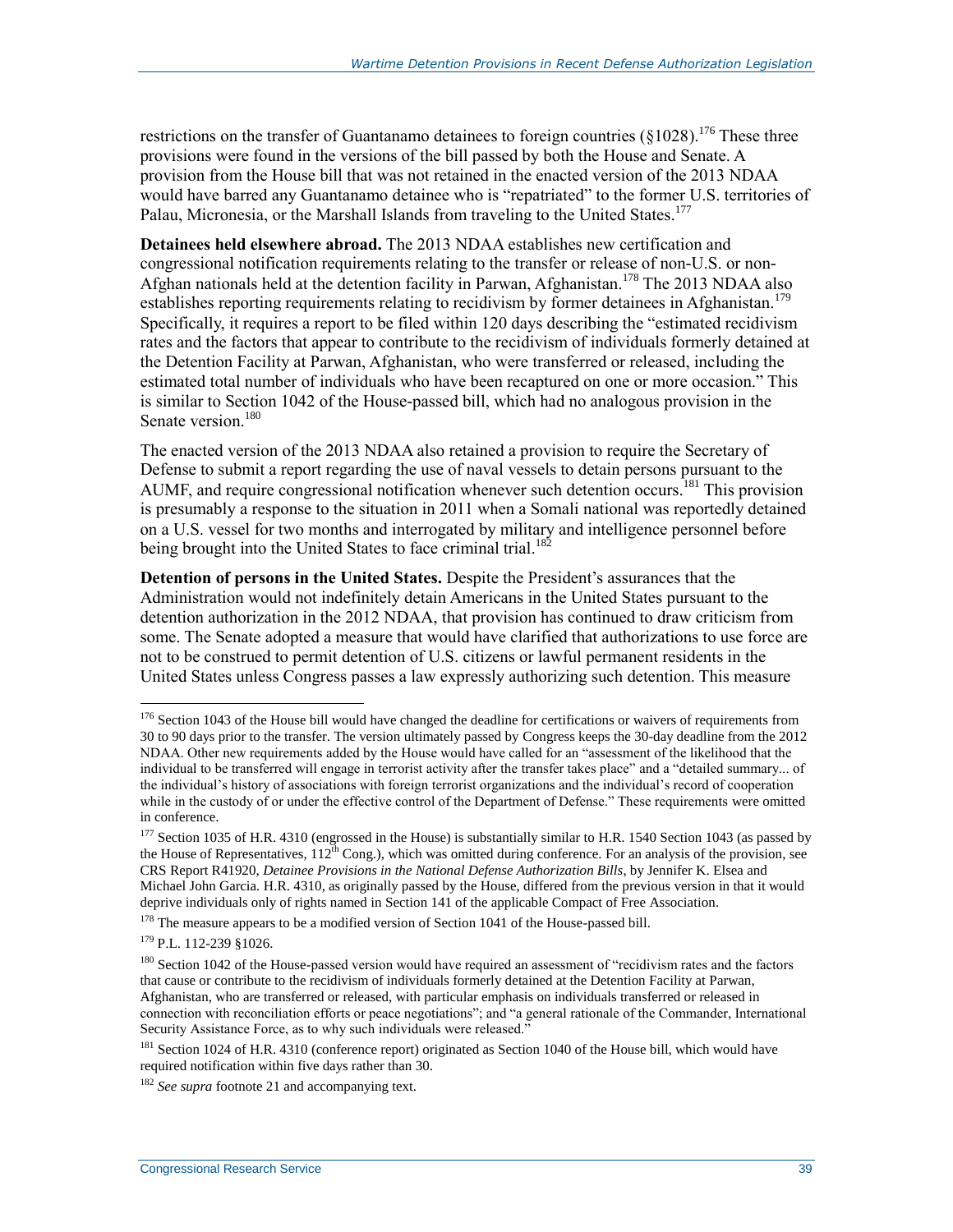was eliminated from the bill reported out of conference.<sup>183</sup> An amendment to remove military detention as an optional "disposition under the law of war" for persons in the United States was proposed during floor debates in the House, but failed to garner sufficient votes for adoption.<sup>184</sup>

Instead, Section 1029 of the enacted version of the 2013 NDAA adopts a modified version of the House provision on habeas corpus rights.<sup>185</sup> It provides that nothing in the AUMF or 2012 NDAA is to be construed as denying "the availability of the writ of habeas corpus" or denying "any Constitutional rights in a court ordained or established by or under Article III of the Constitution" with respect to persons who are inside the United States who would be "entitled to the availability of such writ or to such rights in the absence of such laws." The original provision from the House-passed bill, as amended on the floor,<sup>186</sup> would have covered only persons who are lawfully present in the United States when detained pursuant to the AUMF. Under the floor amendment, the provision would also have required the President to notify Congress within 48 hours of the detention of such a person, and established a requirement that such persons be permitted to file for habeas corpus "not later than 30 days after the person is placed in military custody."

The 2013 NDAA does not contain substantive clarification of which U.S. persons are lawfully subject to detention under the AUMF. Sections from the House bill setting forth congressional findings with respect to detention authority under the AUMF and 2012 NDAA and with respect to habeas corpus were omitted from the final version. Consequently, ambiguity with respect to who can be lawfully detained in the United States appears to have been preserved, but the enacted version of the 2013 NDAA provides reassurance that access to a court to petition for habeas corpus will remain available to those who are detained in the United States pursuant to the AUMF.

### <span id="page-42-0"></span>**FY2014 NDAA Detainee Provisions**

The House of Representatives passed a version of the National Defense Authorization Act for FY2014, H.R. 1960, 113<sup>th</sup> Congress, on June 14, 2013. The Senate Armed Services Committee ordered its version of the 2014 NDAA, S. 1197, 113<sup>th</sup> Congress, to be favorably reported out of committee on June 20, 2013.<sup>187</sup> On December 9, 2013, leaders on the House and Senate Armed Services Committees announced an agreement on a new defense authorization bill for FY2014, H.R. 3304, which was intended to resolve some of the key differences between the earlier House and Senate proposals.<sup>188</sup> One of those differences had been the bills' approaches to enemy belligerents housed at Guantanamo. House-passed H.R. 1960 would have preserved (and in some ways strengthened) the existing limitations on the transfer of Guantanamo detainees to the United States or to the custody of foreign governments. In contrast, S. 1197 would have relaxed restrictions on transfers to foreign countries, and would have permitted detainees to be brought to the United States for continued detention and possible trial. H.R. 3304 represented a compromise

<sup>&</sup>lt;sup>183</sup> The measure, S.Amdt. 3018, is similar to S. 2003 and a companion bill, H.R. 3702,  $112<sup>th</sup>$  Cong., entitled the Due Process Guarantee Act of 2011, and would have amended the Non-Detention Act, 18 U.S.C. §4001(a). For background of the Non-Detention Act and the legislation introduced to amend it, see CRS Report R42337, *Detention of U.S. Persons as Enemy Belligerents*, by Jennifer K. Elsea.

<sup>184</sup> H.Amdt. 1127.

<sup>&</sup>lt;sup>185</sup> Section 1033 of H.R. 4310 (engrossed in the House,  $112^{th}$  Cong.).

<sup>186</sup> H.Amdt. 1126.

<sup>187</sup> S.Rept. 113-44.

<sup>188</sup> Senate Committee on Armed Services, Press Release, December 9, 2013, *available at* http://www.armedservices.senate.gov/imo/media/doc/Press%20release.pdf.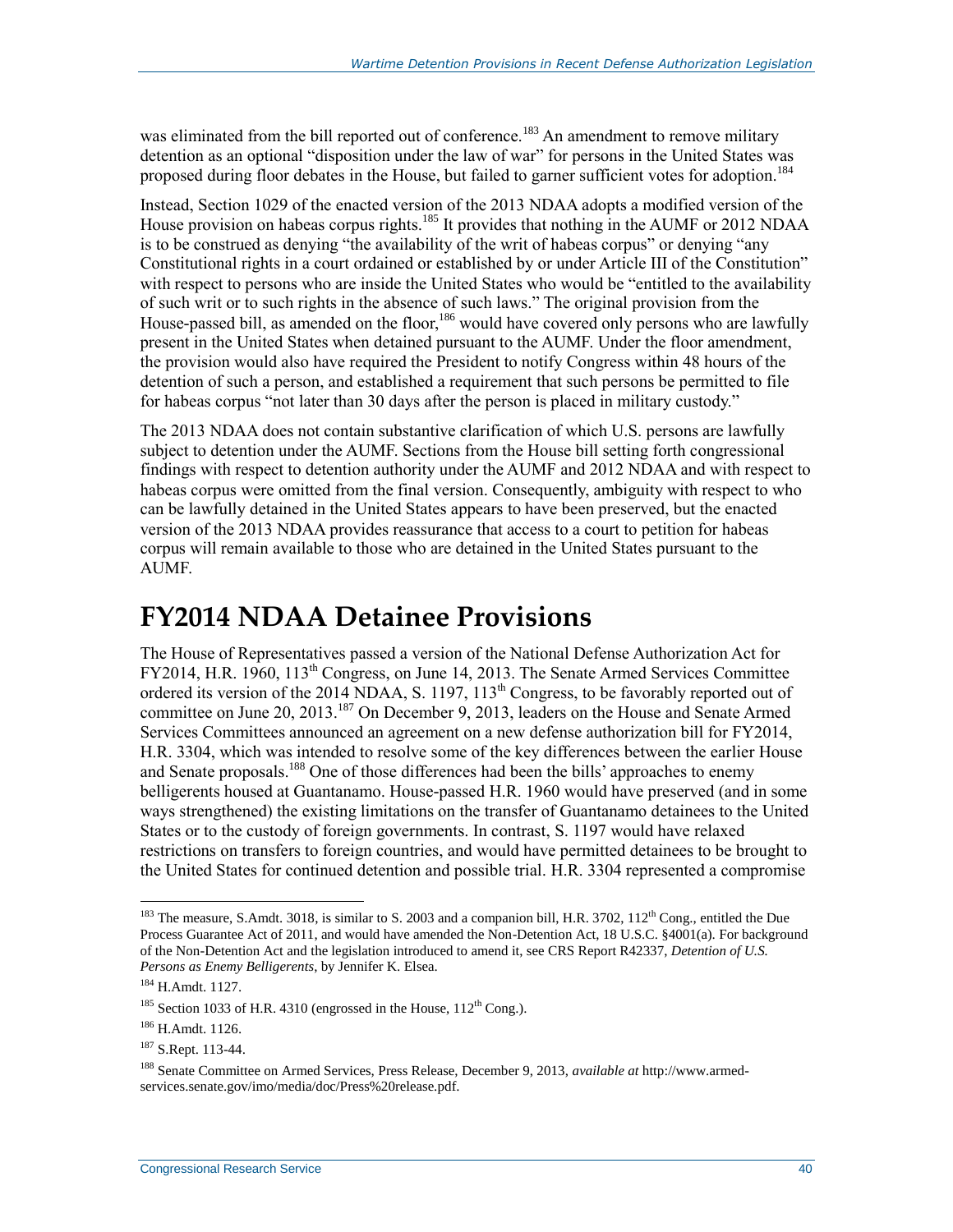between these approaches—extending the existing blanket prohibition on transferring Guantanamo detainees to the United States through the end of 2014, but allowing the Executive greater flexibility in determining whether to transfer detainees to foreign custody. H.R. 3304 was thereafter passed by Congress and presented to the President, and the bill became law on December 26, 2013, P.L. 113-66.

The enacted version of the 2014 NDAA contains provisions addressing the following detention matters:

**Transfer of Guantanamo detainees to the United States.** Like the version of the 2014 NDAA initially passed by the House, the enacted version of the 2014 NDAA contained an absolute bar on the transfer of Guantanamo detainees into the United States for any purpose, and also prohibited the building or modifying of facilities in the United States to house such detainees. Both prohibitions expired at the end of 2014.<sup>189</sup> Similar to House-passed H.R. 1960, the enacted version of the 2014 NDAA required a report to be submitted to Congress concerning the legal rights that might attach to detainees if they are transferred to the United States.<sup>190</sup>

**Transfer of Guantanamo detainees to foreign countries.** In previous years, appropriations and defense authorization enactments permitted Guantanamo detainees to be transferred to foreign countries only when the Executive certified to Congress that stringent criteria have been satisfied. The 2014 NDAA relaxed these restrictions in a manner closely resembling that found in S. 1197.<sup>191</sup> Section 1035 of the 2014 NDAA established permanent restrictions on detainee transfers. It permitted detainee transfers under two specified circumstances: (1) when a detainee has been ordered released by a competent U.S. court or the detainee has been assessed by a Periodic Review Board as no longer posing a threat to the United States; or (2) the Secretary of Defense determines that the transfer is in the U.S. national security interest and that actions have been or will be taken to substantially mitigate the risk of recidivism.<sup>192</sup>

The provision required the Secretary to consider several factors in making such determinations, but did not require written certification to Congress that identified goals had been achieved as a prerequisite to executing a transfer. The Secretary was required, however, to provide the relevant congressional committee with notice at least 30 days in advance before transferring a Guantanamo detainee to a foreign country. The executive branch's non-compliance with this

 $\overline{a}$ 

White House Press Release, *Statement by the President on H.R. 3304*, December 26, 2013, *available at* http://www.whitehouse.gov/the-press-office/2013/12/26/statement-president-hr-3304.

<sup>&</sup>lt;sup>189</sup> 2014 NDAA, P.L. 113-66, §§1033-1034.

<sup>&</sup>lt;sup>190</sup> *Id.* at §1039. (An unclassified copy of this report, dated May 14, 2014, may be viewed at https://www.documentcloud.org/documents/1160074-5-14-14-kadzik-to-pjl-re-fy14-ndaa.html).

<sup>&</sup>lt;sup>191</sup> *Id.* at §1035. In a statement issued following the signing of the 2014 NDAA, the White House characterized the act's relaxation of transfer restrictions as an "improvement" over prior law, but nonetheless viewed its restrictions as still too stringent:

Section 1035 does not, however, eliminate all of the unwarranted limitations on foreign transfers and, in certain circumstances, would violate constitutional separation of powers principles. The executive branch must have the flexibility, among other things, to act swiftly in conducting negotiations with foreign countries regarding the circumstances of detainee transfers. Of course, even in the absence of any statutory restrictions, my Administration would transfer a detainee only if the threat the detainee may pose can be sufficiently mitigated and only when consistent with our humane treatment policy. Section 1035 nevertheless represents an improvement over current law and is a welcome step toward closing the facility.

<sup>192</sup> 2014 NDAA, P.L. 113-66, §1035. *See also* House Committee on Armed Services, Committee Print 2, Legislative Text and Joint Explanatory Statement to Accompany the National Defense Authorization Act for FY2014 (December 2013), at 633.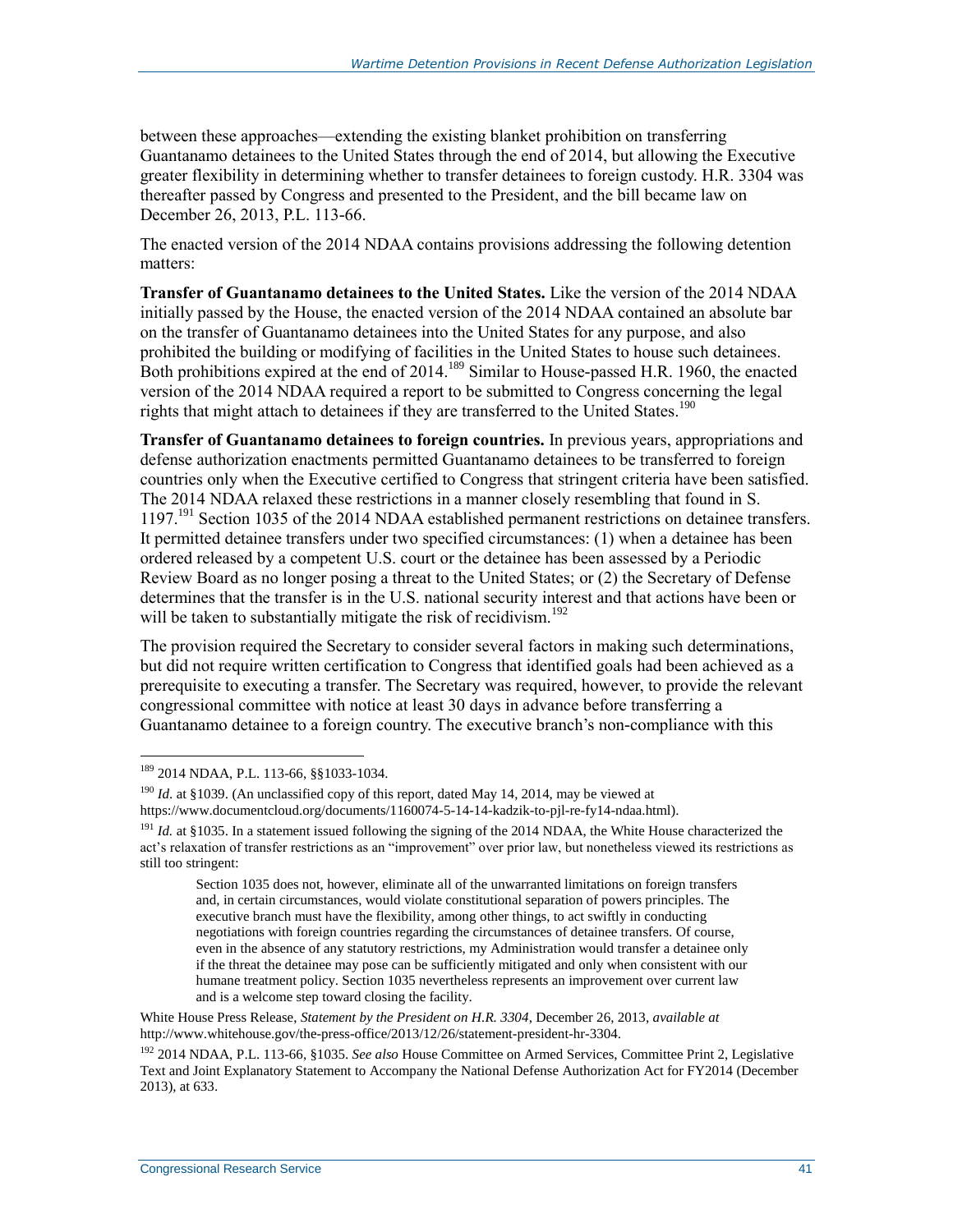notification requirement when effectuating the transfer of five Taliban members from Guantanamo in exchange for the release of U.S. Sergeant Bowe Bergdahl likely had some repercussions in later congressional deliberations upon the nature of statutory restrictions on detainee transfers.<sup>193</sup>

Like House-passed H.R. 1960, the final version of the 2014 NDAA required the Executive to report to Congress regarding the capability of Yemen to detain, rehabilitate, or prosecute detainees who might be transferred there.<sup>194</sup> Unlike the earlier House bill, however, the enacted legislation did not statutorily bar the transfer of any detainee to Yemen through 2014.<sup>195</sup>

**Parwan detainees.** Like the original House version, the enacted 2014 NDAA required that the Executive provide information regarding persons held by U.S. forces at the detention facility in Parwan, Afghanistan, who had been deemed to constitute an enduring threat to the United States.<sup>196</sup> But whereas the original House proposal would have required an unclassified summary to be made publicly available,<sup>197</sup> the enacted version instead required DOD to submit a classified report to the Armed Forces Committees and for it to assess whether any information contained in the report may be made public.

**Military commissions.** Like the initial House and Senate proposals, the enacted version of the 2014 NDAA clarifies procedures for the use of alternate members on military commissions employed to try some detainees for war crimes.<sup>198</sup> The 2014 NDAA also includes a provision similar to one found in House-passed H.R. 1960 requiring that the chief defense counsel in military commissions have the same rank as the chief prosecutor. However, the enacted version allows this requirement to be waived in some circumstances (and followed by a report to Congress), and additionally instructs DOD to issue guidance for the equitable allocation of resources and support to the prosecution and defense in military commission proceedings.

**Detention of persons in the United States.** As result of a floor amendment,<sup>199</sup> the initial Housepassed bill contained a provision similar to that in the 2013 NDAA which stated that those apprehended pursuant to the AUMF in the United States were not barred from seeking habeas relief, except that this provision would have applied only to U.S. citizens  $(\xi 1040B(a))$ . The section further provided that in cases where U.S. citizens apprehended within the United States petition for habeas corpus, the "government shall have the burden of proving by clear and convincing evidence that such citizen is an unprivileged enemy belligerent and there shall be no presumption that any evidence presented by the government as justification for the apprehension and subsequent detention is accurate and authentic" (§1040B(b)). This evidentiary standard appears to be higher than that which the courts of the D.C. Circuit have applied to cases involving Guantanamo detainees. In those cases, the government need only prove detention is lawful by a preponderance of the evidence, and there is a presumption that official government records

<sup>193</sup> See generally CRS Legal Sidebar WSLG956, *Will the Guantanamo Bay Prisoner Exchange Influence Congress's Consideration of the Defense Authorization Bill?*, by Michael John Garcia.

<sup>194</sup> 2014 NDAA, P.L. 113-66, §1038.

<sup>&</sup>lt;sup>195</sup> H.R. 3304, 113<sup>th</sup> Cong., §1040D.

<sup>196</sup> 2014 NDAA, P.L. 113-66, §1036.

<sup>&</sup>lt;sup>197</sup> H.R. 3304, 113<sup>th</sup> Cong., §1035.

<sup>198</sup> 2014 NDAA, P.L. 113-66, §1031.

 $199$  H Amdt. 150.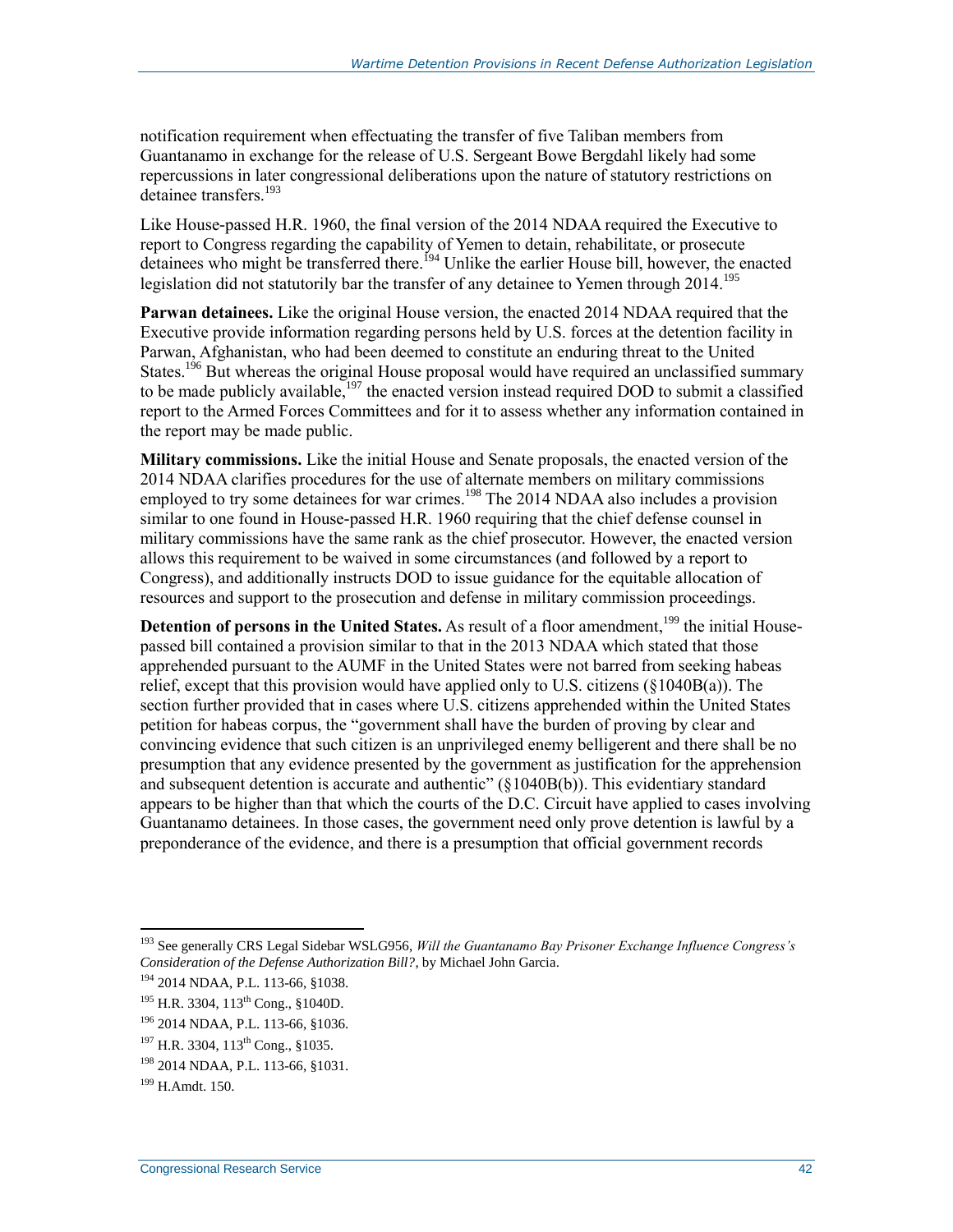submitted as evidence are authentic.<sup>200</sup> The provision was not included in the final enactment, which does not expressly address the detention of persons in the United States.

### **FY2015 NDAA Detainee Provisions**

As part of its consideration of defense authorization bills for the 2015 fiscal year, Congress once again considered U.S. wartime detention policy in the conflict with Al Qaeda, particularly as it relates to the detention of suspected enemy belligerents at the Guantanamo detention facility. The House passed its version of the 2015 National Defense Authorization Act (2015 NDAA), H.R. 4435,  $113^{th}$  Congress, on May 22, 2014. It provided for the extension of existing limitations on the transfer of Guantanamo detainees to the United States through 2015, and did not alter those permanent laws governing the transfer of detainees to the custody of foreign governments. In contrast, the version of the 2015 NDAA reported out of the Senate Armed Services Committee, S.  $2410$ ,  $113<sup>th</sup>$  Congress, would have significantly altered existing restrictions on the transfer of Guantanamo detainees into the United States, and would have potentially enabled the Executive to transfer most of the current detainee population into the country for continued detention or trial. S. 2410, as reported, would also have modified current law by barring the transfer of detainees to Yemen for the duration of 2015.

The Senate did not take up S. 2410. Instead, House and Senate negotiators drafted a compromise version of the 2015 NDAA, H.R. 3979, which was enacted into law on December 19, 2014. As enacted, the 2015 NDAA extended the prohibitions on the use of funds to transfer detainees to the United States or to construct or modify facilities to house detainees in the United States until December 31, 2015. It also continued the restrictions on transferring detainees to other countries enacted as part of the 2014 NDAA.

Shortly after H.R. 4435 was passed by the House and S. 2410 was ordered reported by the Senate Armed Services Committee, the United States transferred five Taliban detainees from Guantanamo to Qatar as part of an exchange to effectuate the release of U.S. Army Sergeant Bowe Bergdahl, who had been held captive by Taliban-affiliated forces for several years. In completing this prisoner exchange, the Executive did not comply with notification requirements contained in Section 1035 of the 2014 NDAA, which required it to notify Congress at least 30 days before a detainee transfer occurs. The Executive asserted that Section 1035 should not be interpreted to apply to the exchange, as it would have interfered with the President's attempt to rescue a U.S. soldier and potentially raise constitutional concerns.<sup>201</sup> In enacting the 2015 NDAA, Congress did not modify the transfer or congressional notification requirements contained in Section 1035 of the 2014 NDAA. Accordingly, it seems possible that the Executive may continue to maintain that current law does not require prior congressional notification before a Guantanamo detainee is transferred in all circumstances.

<sup>200</sup> See supra footnot[e 165;](#page-38-0) CRS Report R41156, *Judicial Activity Concerning Enemy Combatant Detainees: Major Court Rulings*, by Jennifer K. Elsea and Michael John Garcia.

<sup>201</sup> For further discussion, see CRS Legal Sidebar WSLG956, *Will the Guantanamo Bay Prisoner Exchange Influence Congress's Consideration of the Defense Authorization Bill?*, by Michael John Garcia.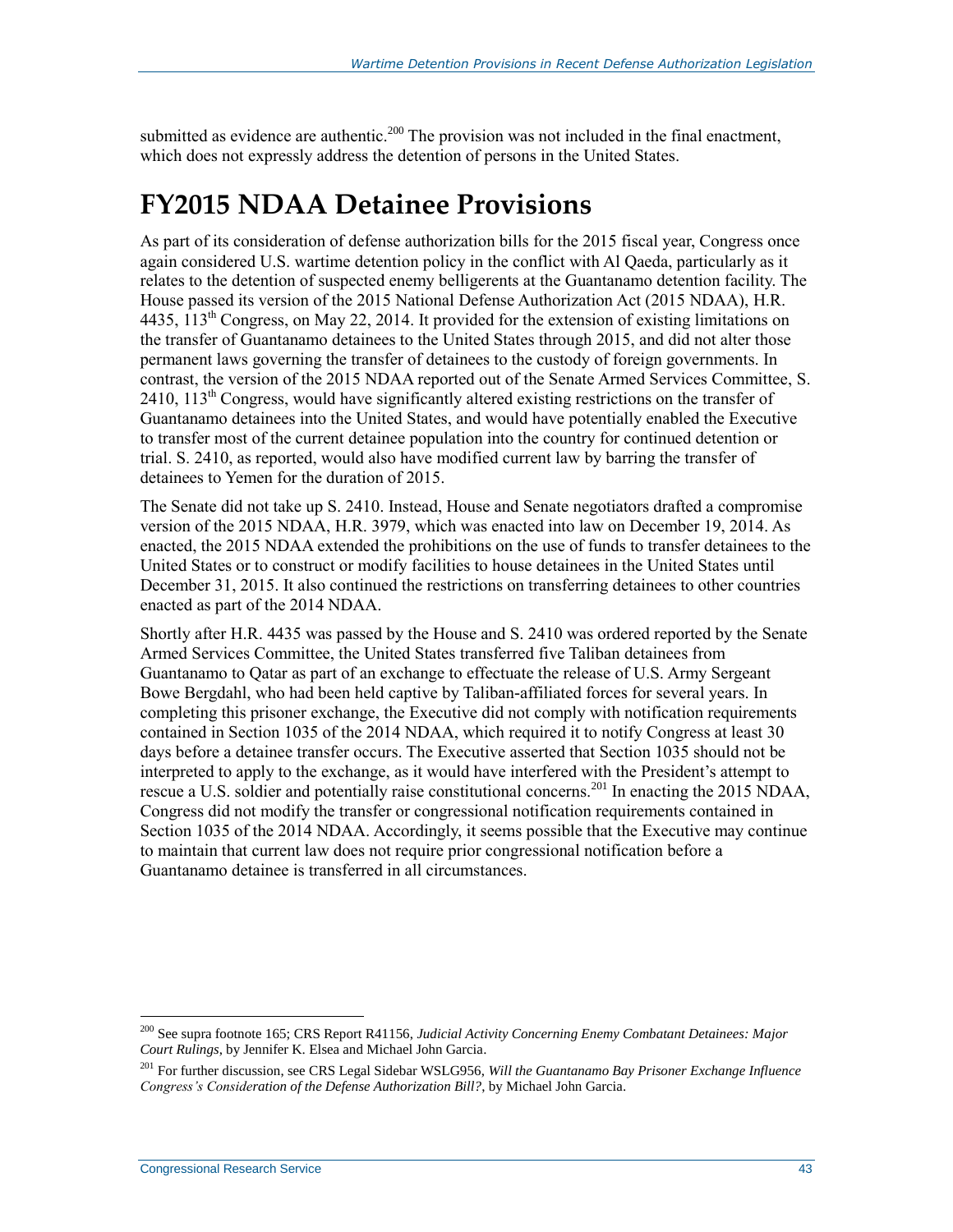### <span id="page-46-0"></span>**FY2016 NDAA Detainee Provisions**

#### **H.R. 1735**

The House passed its version of the 2016 National Defense Authorization Act (2016 NDAA), H.R. 1735, on May 15, 2015. After rejecting a floor amendment that would have eased transfer restrictions after the Administration's submission of a detailed plan to close the Guantanamo detention facility, $202$  the House voted to clamp down on detainee transfers, prohibiting them altogether in certain circumstances.<sup>203</sup> The bill added new elements to reports on detainee recidivism,<sup>204</sup> and contained new requirements for the receipt of a set of unredacted correspondence and documents related to the Bergdahl-Taliban Five swap, limiting expenditures by the Office of the Secretary of Defense until their submission was accomplished. The bill also added some new restrictions, altogether prohibiting detainee transfers to Yemen for two years, as well as the transfer or release of detainees to areas designated as combat zones for servicemember tax exemption purposes.<sup>205</sup> The Administration objected to the Guantanamo provisions and threatened to recommend a presidential veto if Congress were to approve them.<sup>206</sup>

The Senate Armed Services Committee reported favorably on its version of the 2016 NDAA, S. 1376, on May 19, 2015 (S.Rept. 114-49). Like H.R. 1735, it would have continued the ban on transferring detainees into the United States (but with an exception for emergency medical treatment) or building or modifying facilities within the United States to incarcerate them. It would have reinstated the transfer restrictions and certification requirements that applied prior to the 2014 NDAA for transferring detainees to foreign countries or entities, including countries that have experienced confirmed cases of former detainees engaging in terrorist activities, subject to national security waiver. However, these transfer restrictions would relax somewhat upon congressional approval, by means of a privileged joint resolution, of a detailed DOD plan to close the Guantanamo detention facility.<sup>207</sup>

The Senate passed its version of the 2016 NDAA June 18, 2015, keeping detainee provisions intact except for the addition of a provision "reaffirm[ing] the prohibition on torture."<sup>208</sup> The bill that emerged from conference largely adopted the House approach to regulating the transfer of detainees from Guantanamo to destinations abroad and prohibiting their transfer to the United States.<sup>209</sup> The Senate requirement for a comprehensive plan for the disposition of Guantanamo detainees remained in the final bill, expanded to include future law of war detainees wherever detained, but the provision for a privileged joint resolution that would result in a relaxation of transfer restrictions was omitted. The House demand for documents related to the Bergdahl-

<sup>209</sup> H.Rept. 114-270.

 $202$  H.Amdt. 189 to H.R. 1735 (114<sup>th</sup> Cong.).

<sup>203</sup> For more details regarding H.R. 1735 (as engrossed by the House), see CRS Legal Sidebar WSLG1272, *House Votes to Keep Guantanamo Open*, by Jennifer K. Elsea.

<sup>&</sup>lt;sup>204</sup> H.R. 1735 §§1034 and 1035 (as engrossed by the House). The reporting requirements to be amended originated in Section 319 of the Supplemental Appropriations Act, 2009, P.L. 111-32, 123 Stat. 1874.

<sup>&</sup>lt;sup>205</sup> H.R. 1735 §1038 (as engrossed by the House) (defining "combat zone" to be an area designated for purposes of 26 U.S.C. §112 for which the income of an active-duty servicemember was excluded during 2014, 2015, or 2016).

<sup>&</sup>lt;sup>206</sup> Executive Office of the President, Statement of Administration Policy on H.R. 1735 (House Rules), May 12, 2015, *available at* https://www.whitehouse.gov/sites/default/files/omb/legislative/sap/114/saphr1735r\_20150512.pdf.

<sup>&</sup>lt;sup>207</sup> For a description of S. 1376 (as reported out of the Senate Armed Forces Committee), see CRS Legal Sidebar WSLG1279, *Senate to Mull Potential Endgame for Guantanamo*, by Jennifer K. Elsea.

<sup>208</sup> H.R. 1735 (engrossed Senate Amendment) §1040.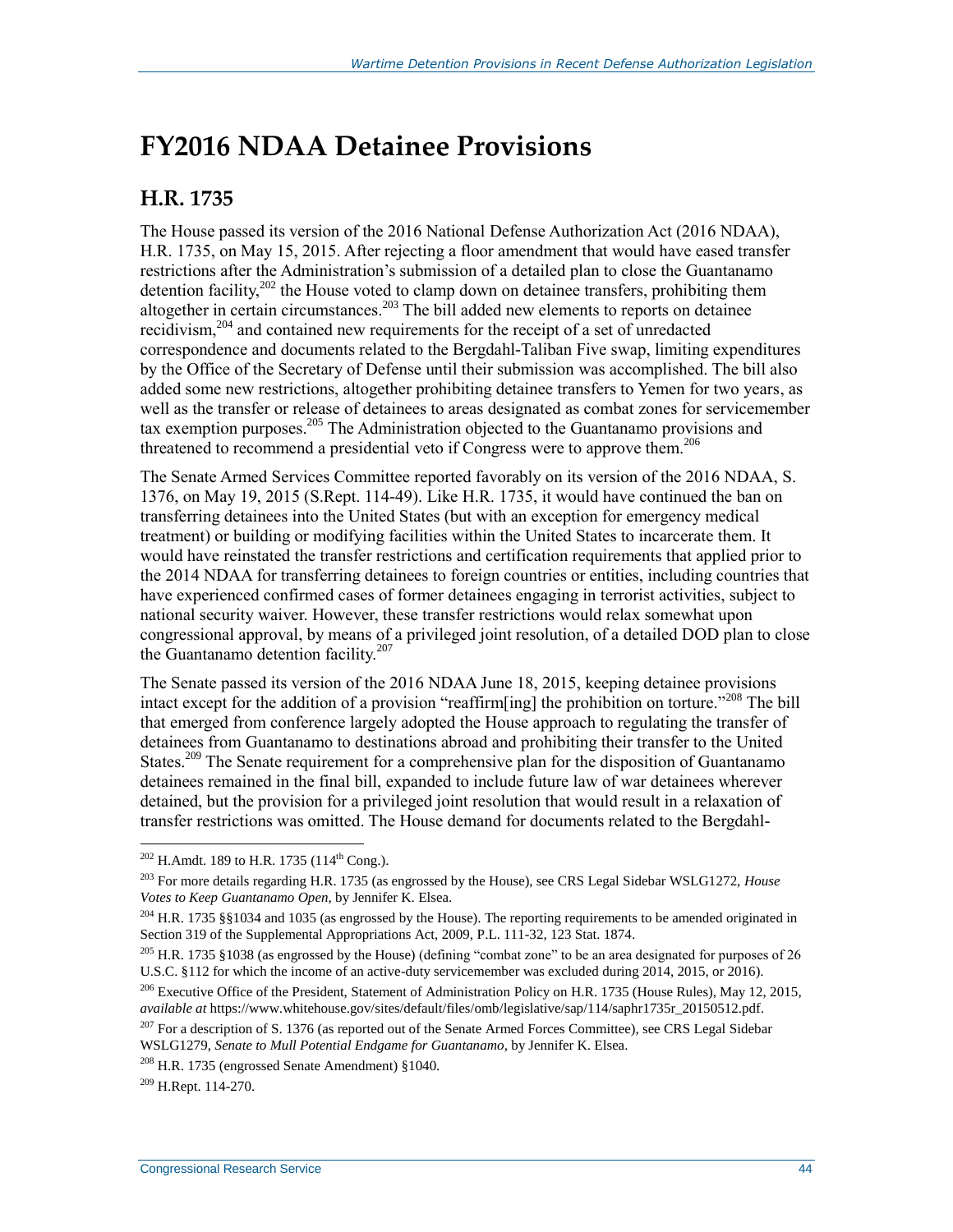Taliban Five swap was eliminated after a deal with the DOD was reached to resolve the issue.<sup>210</sup> The anti-torture amendment was retained, albeit recaptioned as a "limitation on interrogation techniques."

President Obama vetoed H.R. 1735 based on the use of Overseas Contingency Operations funding to bypass sequestration requirements, but the President's veto message also objected to the Guantanamo detainee provisions.<sup>211</sup> The President reiterated his view that the closure of the detention facility is imperative for national security reasons and declared that the executive branch requires flexibility in determining the disposition of detainees, but did not assert that the transfer restrictions amounted to an unconstitutional intrusion into Article II authority. Congress passed a new 2016 NDAA (S. 1356) containing identical detainee provisions, which became law November 25, 2015 (P.L. 114-92).

#### **P.L. 114-92**

The 2016 NDAA addresses the following matters involving Guantanamo detainees:

**Transfer prohibitions.** As enacted, the 2016 NDAA prohibits the use of DOD funds to transfer detainees from Guantanamo Bay to the United States or its territories until December 31, 2016 (§1031); continues the prohibition on using DOD funds to modify or construct facilities in the United States to house detainees (§1032); and imposes a complete ban through December 31, 2016 on transferring detainees to Yemen, Syria, Somalia, and Libya (§1033).

**Transfer of Guantanamo detainees to foreign countries.** The 2016 NDAA repeals Section 1035 of the 2014 NDAA and reverts to the previous set of restrictions on detainee transfers to foreign countries (§1034), including the 30-day congressional notification requirement, but with some modifications to the requisite certification that applies to detainees who have not been ordered released by a court. The certification requirement is no longer subject to a national security waiver, and requires the Secretary to certify that

(1) the transfer concerned is in the national security interests of the United States;

(2) the government of the foreign country or the recognized leadership of the foreign entity to which the individual detained at Guantanamo concerned is to be transferred—

(A) is not a designated state sponsor of terrorism or a designated foreign terrorist organization;

(B) maintains control over each detention facility in which the individual is to be detained if the individual is to be housed in a detention facility;

(C) has taken or agreed to take appropriate steps to substantially mitigate any risk the individual could attempt to reengage in terrorist activity or otherwise threaten the United States or its allies or interests; and

(D) has agreed to share with the United States any information that is related to the  $indivial.<sup>212</sup>$ 

The transfer to a country that has experienced a case of detainee recidivism is subject to further certification that (1) the Secretary has taken this factor into consideration; and (2) planned actions

<sup>210</sup> *Id*. at 759.

<sup>211</sup> *See* Letter to the House of Representatives, Veto Message—H.R. 1835 (October 22, 2015), *available at* https://www.whitehouse.gov/the-press-office/2015/10/22/veto-message-hr-1735. <sup>212</sup> P.L. 114-92 §1034.

Congressional Research Service 45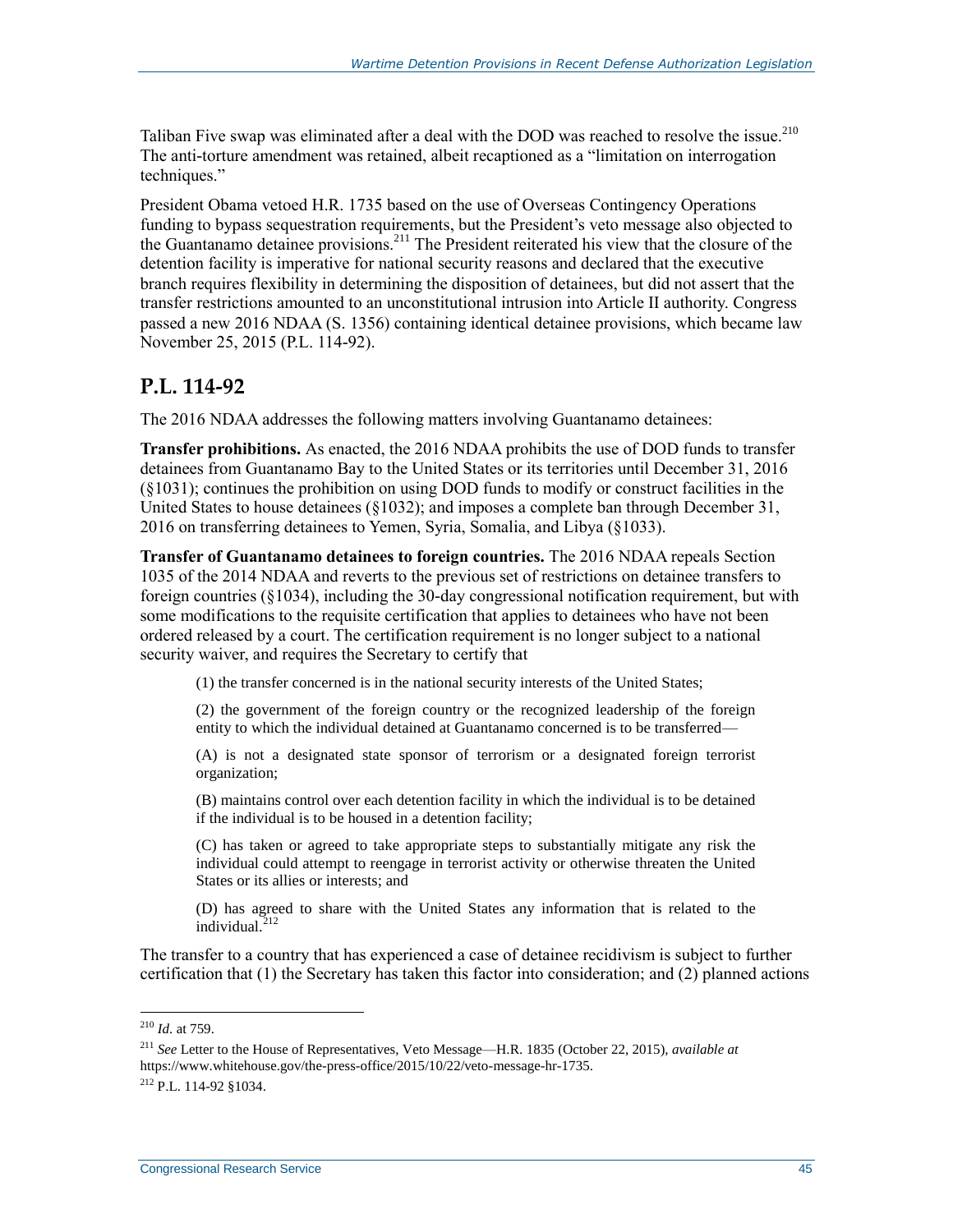will substantially mitigate the risks. The certification must include an intelligence assessment "of the capacity, willingness, and past practices (if applicable) of the foreign country or foreign entity concerned in relation to the certification of the Secretary under this subsection," which may be classified.<sup>213</sup> A detailed report must also be submitted explaining why the transfer is in the interest of the United States; a description of mitigating actions to be taken and an assessment of the host country's capacity to comply with any agreements; and findings of the Guantanamo Task Force or Periodic Review Board with respect to the detainee, among other things.

**Comprehensive detention strategy.** Section 1035 requires the Secretary of Defense to submit a comprehensive plan for the detention of current and future individuals captured and held under AUMF authority pending the end of hostilities, including the following:

- the specific facility or facilities to be used to hold individuals for the purpose of trial and incarceration after conviction or law of war detention and interrogation;
- estimated costs associated with Guantanamo detainees' detention inside the United States;
- a plan for the disposition of transferred detainees if the law of war authority for detention were to expire and an assessment of precautions that might mitigate implications to the national security interests of the United States;
- a plan for the disposition of individuals held under AUMF authority at Guantanamo;
- a plan for the disposition of future detainees held under AUMF authority; and
- an explanation of any additional authorities that may be necessary to hold a detainee as an unprivileged enemy belligerent pursuant to the AUMF pending the end of hostilities or a future determination that the individual no longer requires detention.

**Reporting requirements.** The 2016 NDAA includes a series of new reporting requirements. The Secretary of Defense is required to submit, within 60 days after enactment, a report identifying and assessing Guantanamo detainees who have ever been determined to be a high-risk or medium-risk threat to the United States, its interests, or its allies (§1037). Another report, due within 180 days of enactment, is required to set forth the terms of any agreement signed with receiving countries concerning detainees, or a statement that there is no such written agreement with an explanation of applicable assurances and arrangements  $(\S1040)$ . The report required by Section 319(c) of the Supplemental Appropriations Act, 2009 (P.L. 111-32) now includes (1) a summary of all known contact between former detainees and any others known or suspected of having associations with terrorist groups that either involves the planning for or conduct of hostilities against the United States or its allies, or contains information about the organizational, logistical, or resource needs of any terrorist group or activity (§1038); and (2) information about the date a case of recidivism is confirmed and a computation of the average time between release date and the date it is confirmed that the individual has reengaged or is suspected of reengaging in terrorism (§1039). Finally, six months after enactment, the Secretary of Defense, in consultation with the DNI, is required to report on the use of the Guantanamo detention facility and any other prison or detention center as a propaganda or recruitment tool by terrorist organizations (§1041).

**Limitation on interrogation techniques.** Section 1045 requires that any interrogation carried out on an individual in U.S. custody in a U.S. government facility, in any armed conflict, must be

 $\overline{a}$ <sup>213</sup> *Id.*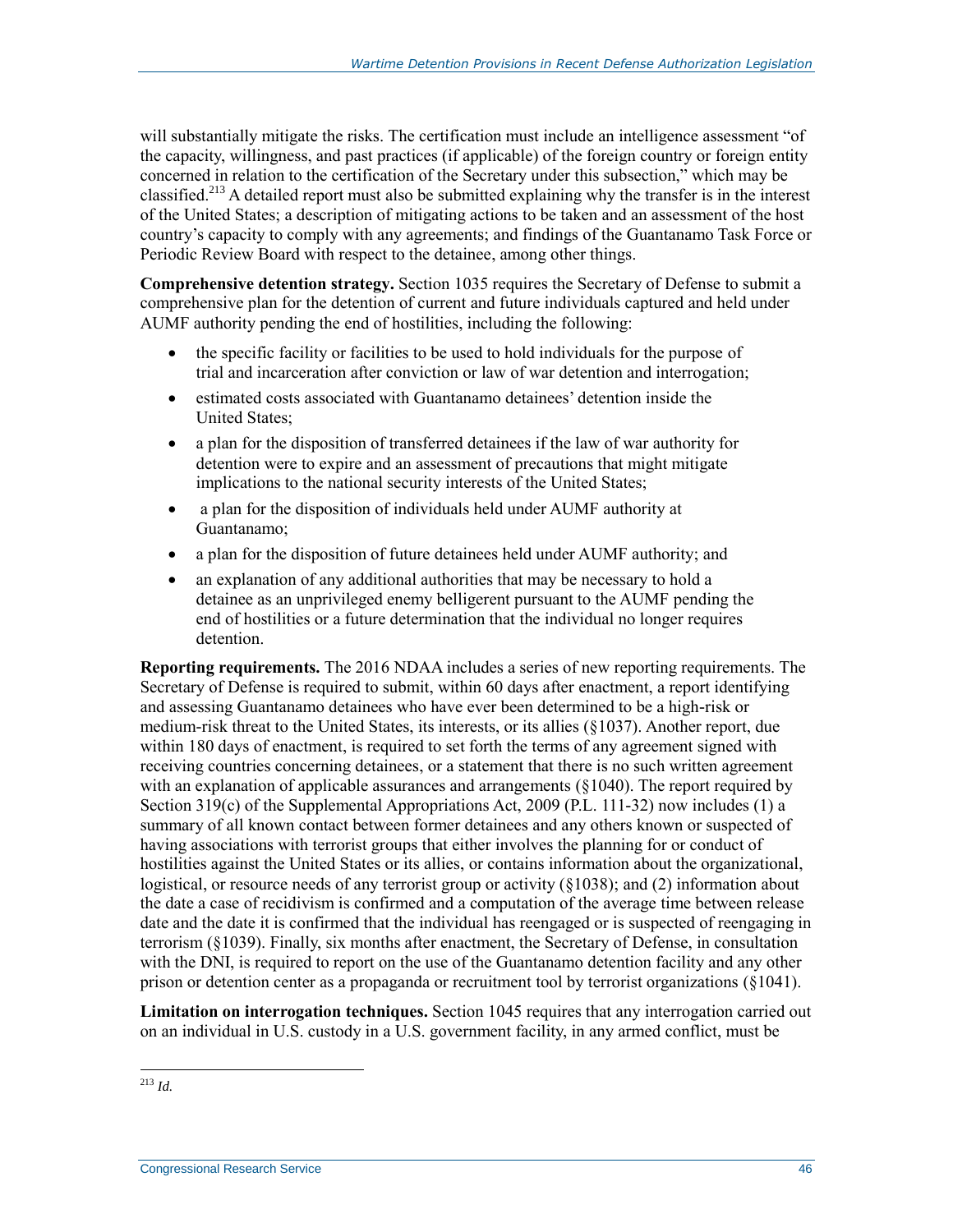carried out in accordance with Army Field Manual 2-22.3 Human Intelligence Collector Operations or any successor field manual. The approved techniques, approaches, and treatments in Army Field Manual 2-22.3 are to be implemented "strictly in accord with the principles, processes, conditions, and limitations" prescribed therein. Agencies other than DOD are to adopt substantially equivalent procedures where the field manual requirements are inapposite to that agency. However, the limitations do not apply to the FBI, the Department of Homeland Security, or other federal law enforcement entities.

The Secretary of Defense is required, in consultation with the Attorney General, the Director of the FBI, and the DNI, to conduct a review and update of the Army Field Manual to ensure it complies with the legal obligations of the United States and does not involve the use or threat of force. The filed manual is to remain available to the public. The High Value Detainee Interrogation Group is required to submit, within 120 days after enactment, a report on best practices for interrogation that do not involve the use of force. The report is to be submitted to the Secretary of Defense, the DNI, the Attorney General, and other appropriate officials, and is to be made available to the public.

Finally, Section 1045(b) addresses the responsibility to notify the International Committee of the Red Cross (ICRC) about individuals detained in any armed conflict and to provide prompt access to such detainees. The requirement applies to heads of all departments and agencies of the U.S. government with respect to persons detained in any armed conflict in the custody or under the effective control of any officer, employee, contractor, subcontractor, or other agent in any facility owned, operated, or effectively controlled by any U.S. government department, agency, contractor, or subcontractor.

### **The President's Plan to Close Guantanamo**

On February 23, President Obama announced the release of the Department of Defense (DOD) plan to close the Guantanamo Bay prison facility.<sup>214</sup> The document reiterates current procedures for transferring detainees to their home countries or other countries abroad, but also promises to "work with Congress to relocate [certain detainees] from the Guantanamo Bay detention facility to a secure detention facility in the United States, while continuing to identify other non-U.S. dispositions." The plan does not specify a particular location within the United States where detainees would be housed (although it states 13 possible sites have been identified), but emphasizes the Attorney General's 2014 conclusion that relocation to the United States would not risk ascribing to transferees additional rights under the U.S. Constitution or immigration laws. (This analysis, required by Section 1039 of the National Defense Authorization Act for FY2014, is attached as an appendix to the plan).

Predicting that the closure of the detention facility will save between \$140 million and \$180 million over FY2015 operating costs, the plan lays out how the Administration hopes to resolve the disposition of the 91 detainees remaining at Guantanamo Bay. The U.S. government, it says, is pursuing three lines of effort:

<sup>214</sup> *See* Department of Defense, Plan for Closing the Guantanamo Bay Detention Facility, *available at*  http://www.defense.gov/Portals/1/Documents/pubs/GTMO\_Closure\_Plan\_0216.pdf.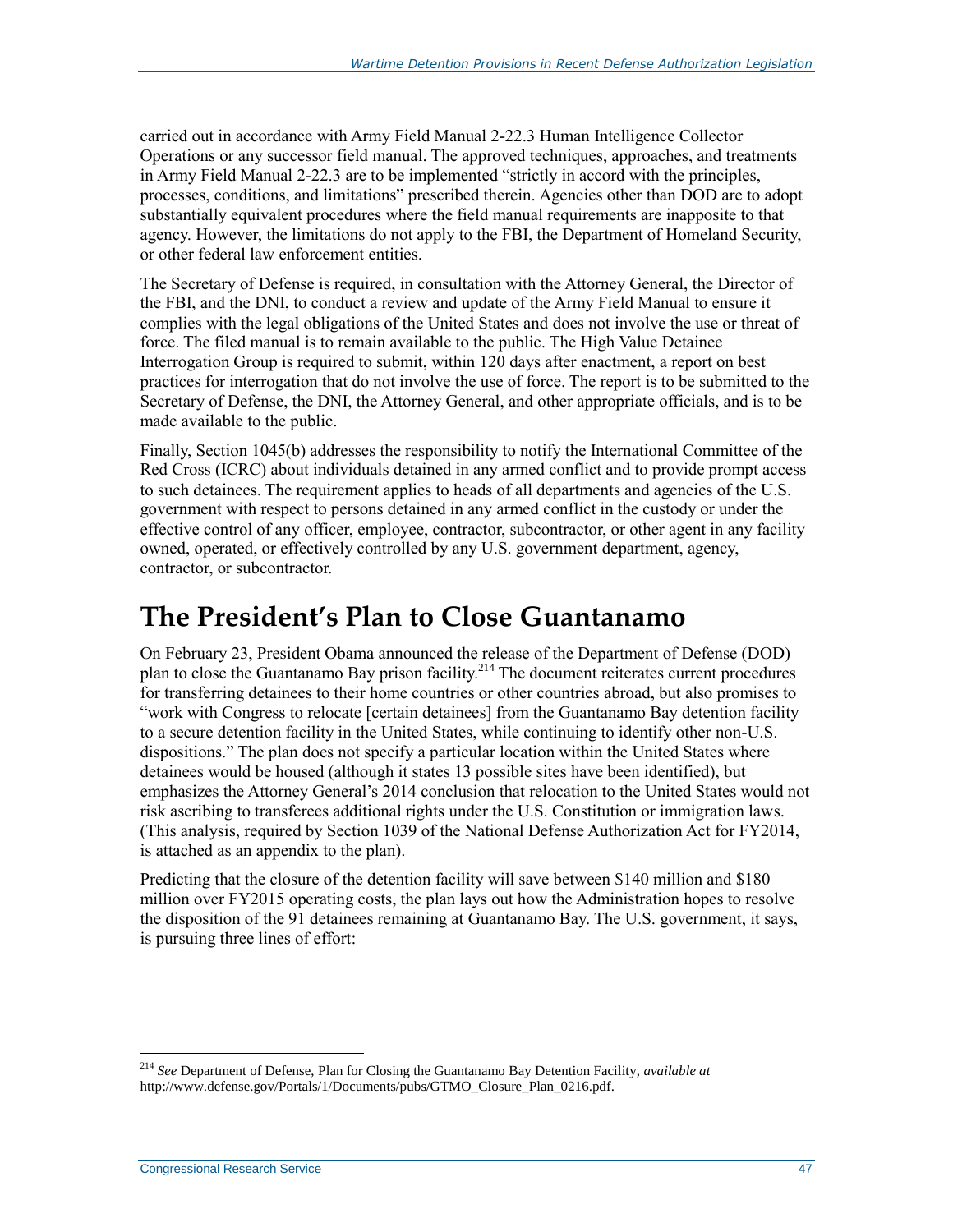- identifying transfer opportunities for detainees designated for transfer;
- continuing to review the threat posed by those detainees who are not currently eligible for transfer and who are not currently facing military commission charges; and
- continuing with ongoing military commissions prosecutions and, for those detainees who remain designated for continued law of war detention, identifying individualized dispositions where available, including military commission prosecution, transfer to third countries, foreign prosecutions or, should Congress lift the ban on transfers to the United States, transfer to the United States for prosecution in Article III courts and to serve sentences.<sup>215</sup>

The Administration predicts that a "limited number" of detainees will not be suitable candidates for transfer or prosecution, and hopes to persuade Congress to permit their continued detention somewhere within the continental United States.

Of the 91 detainees remaining at the Guantanamo detention facility,

- 35 have been determined to be eligible for transfer;  $2^{16}$
- 29 of these are Yemeni nationals; $^{217}$
- 7 non-eligible detainees are in the pretrial phase of military commissions proceedings; 218
- 2 have pleaded guilty and are awaiting sentencing; $^{219}$  and
- 22 other non-eligible detainees were initially referred by the Guantanamo Review Task Force for prosecution and might yet be prosecuted either by military commission or, in the event transfer prohibitions are lifted, in an Article III court. 220

The report suggests that 30-60 detainees will fall into the category requiring continued detention pursuant to the AUMF.

The plan has come under criticism from some Members, primarily because it failed to identify a specific location in the United States considered most suitable for securing detainees transferred to the United States.<sup>221</sup> The executive branch reportedly avoided such an assessment out of concern that it would violate statutory provisions prohibiting the modification or construction of facilities within the United States for that purpose.<sup>222</sup> The Administration has stated that it recognizes that the plan calls for further action by Congress, $^{223}$  and has not claimed that the

 $\overline{a}$ <sup>215</sup> *Id*. at 1.

<sup>216</sup> *Id*.

<sup>217</sup> *Id*. at 4.

<sup>218</sup> *Id*. at 5.

<sup>219</sup> *Id*.

<sup>220</sup> *Id*.

<sup>221</sup> Karoun Demirjian, *Top Republicans slam Obama's plan to close Guantanamo*, Wash. Post (online ed.) February 23, 2016, *available at* https://www.washingtonpost.com/news/powerpost/wp/2016/02/23/top-republicans-slam-obamasplan-to-close-guantanamo/.

<sup>222</sup> Kristina Wong, *White House submits plan to close Gitmo to Congress*, THE HILL, February 23, 2016, *available at* http://thehill.com/policy/defense/270388-white-house-submits-plan-to-close-gitmo-to-congress.

<sup>223</sup> *See, e.g*., Press Release, Department of Defense, Statement by Pentagon Press Secretary Peter Cook on Submission of Guantanamo Closure Plan (February 23, 2016), *available at* http://www.defense.gov/News/News-Releases/News- (continued...)